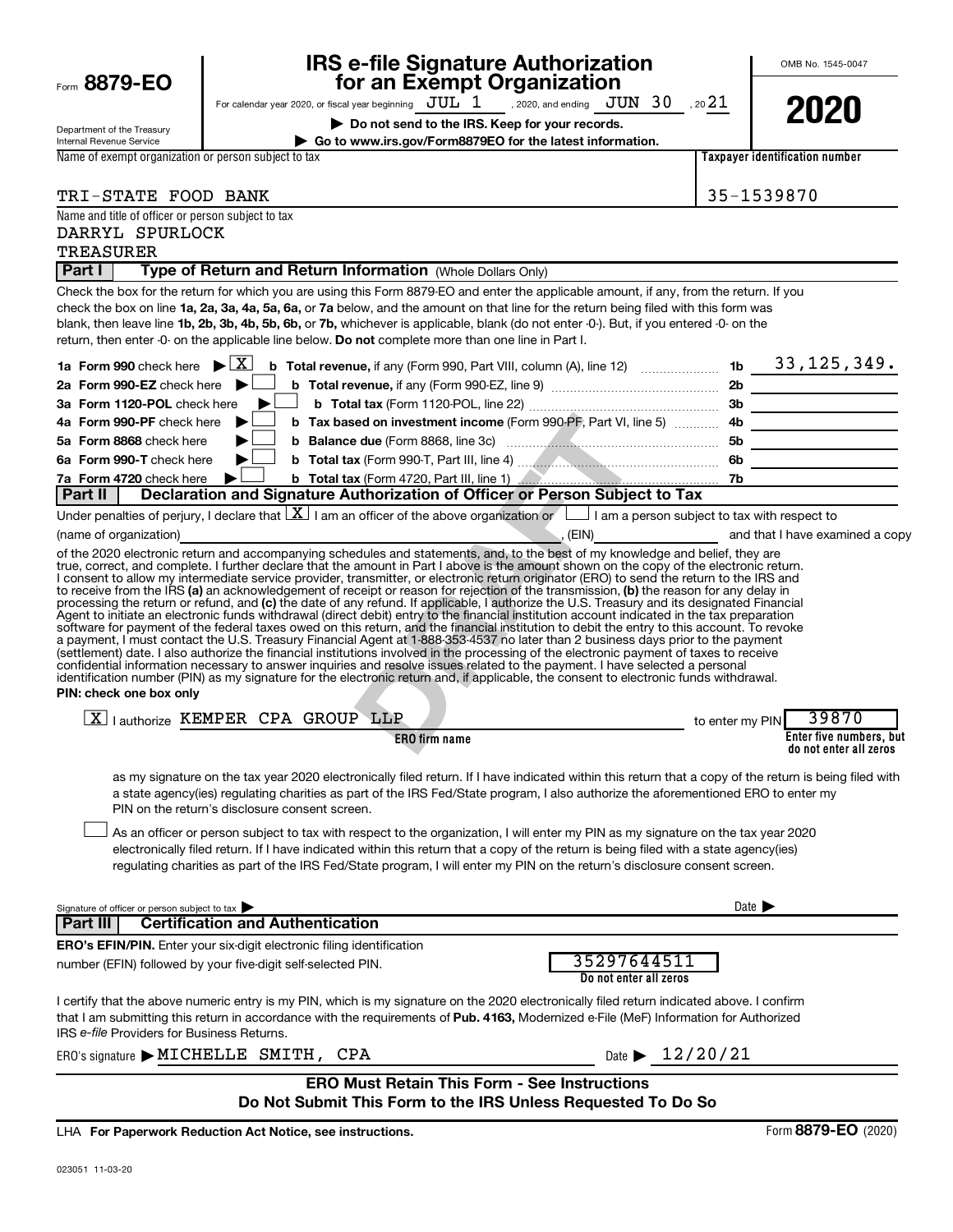| 8868<br>Form |  |
|--------------|--|
|--------------|--|

# (Rev. January 2020) **Cxempt Organization Return** Manuary 2020) and the settern **Canadian Exempt Organization Return** Form **8868 Application for Automatic Extension of Time To File an**<br>**Exempt Organization Beturn**

Department of the Treasury Internal Revenue Service

|  |  | File a separate application for each return. |
|--|--|----------------------------------------------|

**| Go to www.irs.gov/Form8868 for the latest information.**

**Electronic filing (e-file).** You can electronically file Form 8868 to request a 6-month automatic extension of time to file any of the filing of this form, visit www.irs.gov/e-file-providers/e-file-for-charities-and-non-profits. forms listed below with the exception of Form 8870, Information Return for Transfers Associated With Certain Personal Benefit Contracts, for which an extension request must be sent to the IRS in paper format (see instructions). For more details on the electronic

## **Automatic 6-Month Extension of Time.** Only submit original (no copies needed).

All corporations required to file an income tax return other than Form 990-T (including 1120-C filers), partnerships, REMICs, and trusts must use Form 7004 to request an extension of time to file income tax returns.

| Type or                        | Name of exempt organization or other filer, see instructions.<br>Taxpayer identification number (TIN)                                                                                                                                                                                                                                                                                                                                                                                                                                                                                                                                                      |        |                                                                 |              |            |                                              |  |
|--------------------------------|------------------------------------------------------------------------------------------------------------------------------------------------------------------------------------------------------------------------------------------------------------------------------------------------------------------------------------------------------------------------------------------------------------------------------------------------------------------------------------------------------------------------------------------------------------------------------------------------------------------------------------------------------------|--------|-----------------------------------------------------------------|--------------|------------|----------------------------------------------|--|
| print                          | TRI-STATE FOOD BANK                                                                                                                                                                                                                                                                                                                                                                                                                                                                                                                                                                                                                                        |        |                                                                 |              | 35-1539870 |                                              |  |
| File by the<br>due date for    | Number, street, and room or suite no. If a P.O. box, see instructions.                                                                                                                                                                                                                                                                                                                                                                                                                                                                                                                                                                                     |        |                                                                 |              |            |                                              |  |
| filing your<br>return. See     | 2504 LYNCH ROAD                                                                                                                                                                                                                                                                                                                                                                                                                                                                                                                                                                                                                                            |        |                                                                 |              |            |                                              |  |
| instructions.                  | City, town or post office, state, and ZIP code. For a foreign address, see instructions.<br>47711<br>EVANSVILLE, IN                                                                                                                                                                                                                                                                                                                                                                                                                                                                                                                                        |        |                                                                 |              |            |                                              |  |
|                                | Enter the Return Code for the return that this application is for (file a separate application for each return)                                                                                                                                                                                                                                                                                                                                                                                                                                                                                                                                            |        |                                                                 |              |            | 0 <br>1                                      |  |
| <b>Application</b>             |                                                                                                                                                                                                                                                                                                                                                                                                                                                                                                                                                                                                                                                            | Return | Application                                                     |              |            | Return                                       |  |
| <b>Is For</b>                  |                                                                                                                                                                                                                                                                                                                                                                                                                                                                                                                                                                                                                                                            | Code   | Is For                                                          |              |            | Code                                         |  |
|                                | Form 990 or Form 990-EZ                                                                                                                                                                                                                                                                                                                                                                                                                                                                                                                                                                                                                                    | 01     | Form 990-T (corporation)                                        |              |            | 07                                           |  |
| Form 990-BL                    |                                                                                                                                                                                                                                                                                                                                                                                                                                                                                                                                                                                                                                                            | 02     | Form 1041-A                                                     |              |            | 08                                           |  |
|                                | Form 4720 (other than individual)<br>Form 4720 (individual)<br>03                                                                                                                                                                                                                                                                                                                                                                                                                                                                                                                                                                                          |        |                                                                 |              | 09         |                                              |  |
| Form 990-PF                    |                                                                                                                                                                                                                                                                                                                                                                                                                                                                                                                                                                                                                                                            | 04     | Form 5227                                                       |              |            | 10                                           |  |
|                                | Form 990-T (sec. 401(a) or 408(a) trust)<br>05<br>Form 6069                                                                                                                                                                                                                                                                                                                                                                                                                                                                                                                                                                                                |        |                                                                 |              |            | 11                                           |  |
|                                | Form 990-T (trust other than above)<br>06<br>Form 8870<br><b>GLENN ROBERTS</b>                                                                                                                                                                                                                                                                                                                                                                                                                                                                                                                                                                             |        |                                                                 |              |            | 12                                           |  |
| $box \triangleright$<br>1<br>2 | If this is for a Group Return, enter the organization's four digit Group Exemption Number (GEN) [If this is for the whole group, check this<br>. If it is for part of the group, check this box $\Box$ and attach a list with the names and TINs of all members the extension is for.<br>I request an automatic 6-month extension of time until<br>the organization named above. The extension is for the organization's return for:<br>calendar year<br>or<br>JUL 1, 2020<br>$\blacktriangleright$ $\lfloor$ X $\rfloor$ tax year beginning<br>If the tax year entered in line 1 is for less than 12 months, check reason:<br>Change in accounting period |        | MAY 16, 2022<br>, and ending $JUN$ 30, $2021$<br>Initial return | Final return |            | , to file the exempt organization return for |  |
|                                | 3a If this application is for Forms 990-BL, 990-PF, 990-T, 4720, or 6069, enter the tentative tax, less<br>any nonrefundable credits. See instructions.                                                                                                                                                                                                                                                                                                                                                                                                                                                                                                    |        |                                                                 | За           | \$         | 0.                                           |  |
| b                              | If this application is for Forms 990-PF, 990-T, 4720, or 6069, enter any refundable credits and                                                                                                                                                                                                                                                                                                                                                                                                                                                                                                                                                            |        |                                                                 |              |            |                                              |  |
|                                | estimated tax payments made. Include any prior year overpayment allowed as a credit.                                                                                                                                                                                                                                                                                                                                                                                                                                                                                                                                                                       |        |                                                                 | Зb           | \$         | 0.                                           |  |
| c                              | <b>Balance due.</b> Subtract line 3b from line 3a. Include your payment with this form, if required, by                                                                                                                                                                                                                                                                                                                                                                                                                                                                                                                                                    |        |                                                                 |              |            |                                              |  |
|                                | using EFTPS (Electronic Federal Tax Payment System). See instructions.                                                                                                                                                                                                                                                                                                                                                                                                                                                                                                                                                                                     |        |                                                                 | 3c           |            | 0.                                           |  |
| instructions.                  | Caution: If you are going to make an electronic funds withdrawal (direct debit) with this Form 8868, see Form 8453-EO and Form 8879-EO for payment                                                                                                                                                                                                                                                                                                                                                                                                                                                                                                         |        |                                                                 |              |            |                                              |  |

LHA For Privacy Act and Paperwork Reduction Act Notice, see instructions. **8868** CREV. 1-2020)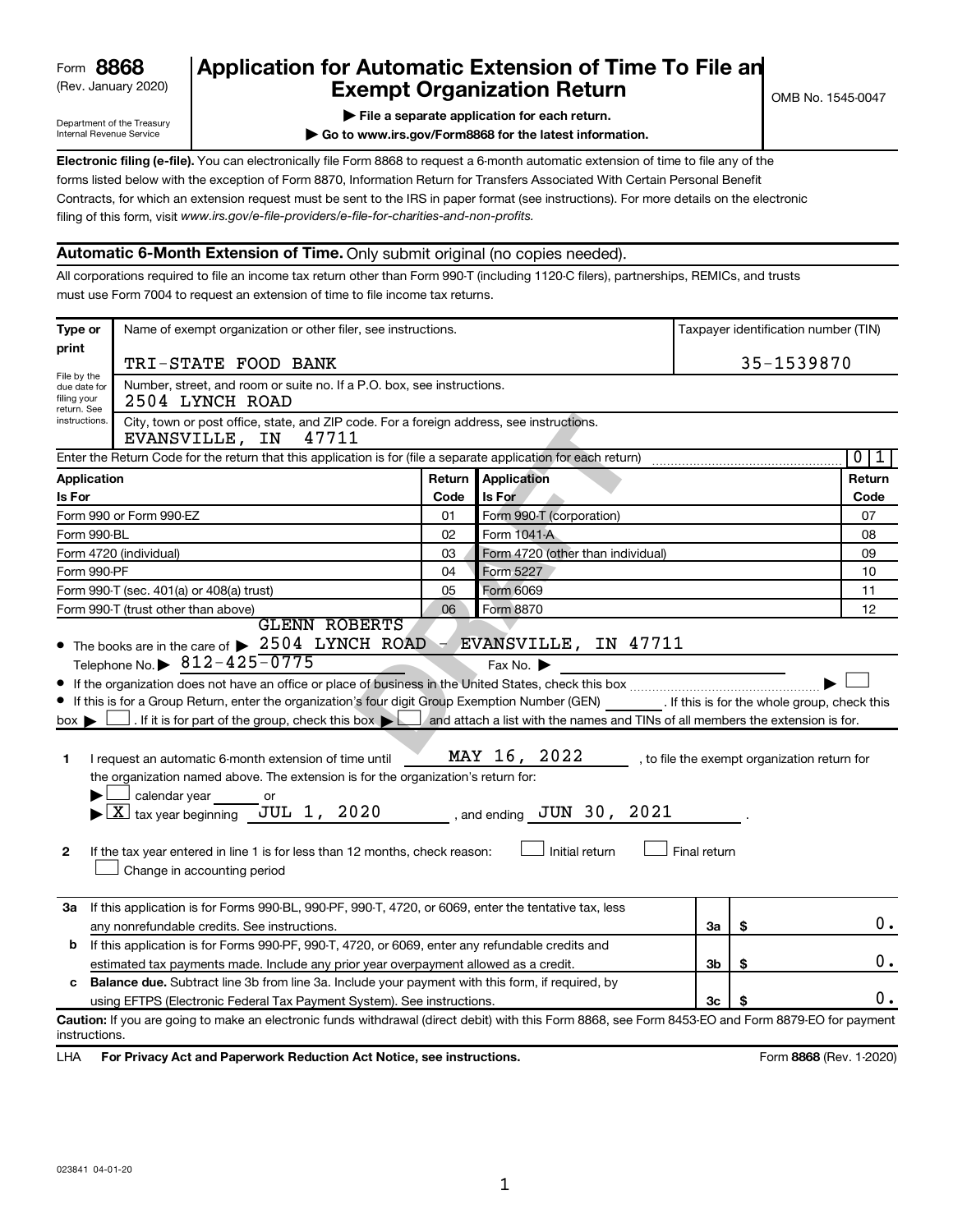|                         |                               |                                                        | EXTENDED TO MAY 16, 2022                                                                                                                                                   |                                                                               |                                                                    |
|-------------------------|-------------------------------|--------------------------------------------------------|----------------------------------------------------------------------------------------------------------------------------------------------------------------------------|-------------------------------------------------------------------------------|--------------------------------------------------------------------|
|                         |                               |                                                        | <b>Return of Organization Exempt From Income Tax</b>                                                                                                                       |                                                                               | OMB No. 1545-0047                                                  |
|                         |                               | Form 990                                               | Under section 501(c), 527, or 4947(a)(1) of the Internal Revenue Code (except private foundations)                                                                         |                                                                               |                                                                    |
|                         |                               |                                                        | Do not enter social security numbers on this form as it may be made public.                                                                                                |                                                                               | <b>Open to Public</b>                                              |
|                         |                               | Department of the Treasury<br>Internal Revenue Service | Go to www.irs.gov/Form990 for instructions and the latest information.                                                                                                     |                                                                               | Inspection                                                         |
|                         |                               |                                                        | JUL 1, 2020<br>A For the 2020 calendar year, or tax year beginning                                                                                                         | and ending JUN 30, 2021                                                       |                                                                    |
|                         | <b>B</b> Check if applicable: |                                                        | <b>C</b> Name of organization                                                                                                                                              | D Employer identification number                                              |                                                                    |
|                         | Address<br> change<br> Name   |                                                        | TRI-STATE FOOD BANK                                                                                                                                                        |                                                                               |                                                                    |
|                         | change<br>Ilnitial            |                                                        | Doing business as                                                                                                                                                          | 35-1539870                                                                    |                                                                    |
|                         | return<br> Final              |                                                        | Number and street (or P.O. box if mail is not delivered to street address)<br>Room/suite<br>2504 LYNCH ROAD                                                                | E Telephone number<br>$812 - 425 - 0775$                                      |                                                                    |
|                         | lreturn/<br>termin-<br>ated   |                                                        | City or town, state or province, country, and ZIP or foreign postal code                                                                                                   | G Gross receipts \$                                                           | 33,722,516.                                                        |
|                         | Amended<br>Ireturn            |                                                        | 47711<br>EVANSVILLE, IN                                                                                                                                                    | H(a) Is this a group return                                                   |                                                                    |
|                         | Applica-<br>ltion             |                                                        | F Name and address of principal officer: GLENN ROBERTS                                                                                                                     | for subordinates?                                                             | $\mathsf{\perp}$ Yes $\mathsf{\perp} \mathbf{X} \mathsf{\perp}$ No |
|                         | pending                       |                                                        | SAME AS C ABOVE                                                                                                                                                            | $H(b)$ Are all subordinates included? $\Box$ Yes                              | ⊥No                                                                |
|                         |                               |                                                        | Tax-exempt status: $X \over 301(c)(3)$<br>$501(c)$ (<br>$\sqrt{\bullet}$ (insert no.)<br>$4947(a)(1)$ or                                                                   | 527                                                                           | If "No," attach a list. See instructions                           |
|                         |                               |                                                        | J Website: WWW.TRISTATEFOODBANK.ORG                                                                                                                                        | $H(c)$ Group exemption number $\blacktriangleright$                           |                                                                    |
|                         |                               |                                                        | K Form of organization: $X$ Corporation<br>Other $\blacktriangleright$<br>Trust<br>Association                                                                             | L Year of formation: $1982$ M State of legal domicile: $\overline{\text{IN}}$ |                                                                    |
|                         | Part I                        | <b>Summary</b>                                         |                                                                                                                                                                            |                                                                               |                                                                    |
|                         | 1                             |                                                        | Briefly describe the organization's mission or most significant activities: SEE SCHEDULE O                                                                                 |                                                                               |                                                                    |
| Governance              |                               |                                                        |                                                                                                                                                                            |                                                                               |                                                                    |
|                         | 2                             |                                                        | Check this box $\blacktriangleright$ $\Box$ if the organization discontinued its operations or disposed of more than 25% of its net assets.                                |                                                                               |                                                                    |
|                         | 3                             |                                                        | Number of voting members of the governing body (Part VI, line 1a)                                                                                                          | 3                                                                             | 13<br>$\overline{13}$                                              |
|                         | 4                             |                                                        |                                                                                                                                                                            | $\overline{\mathbf{4}}$                                                       | $\overline{35}$                                                    |
|                         | 5                             |                                                        |                                                                                                                                                                            | 5                                                                             | 1080                                                               |
| <b>Activities &amp;</b> | 6                             |                                                        |                                                                                                                                                                            | 6                                                                             | $\overline{0}$ .                                                   |
|                         |                               |                                                        | 7 a Total unrelated business revenue from Part VIII, column (C), line 12 <b>Column 2016</b>                                                                                | 7a<br>7b                                                                      | $\overline{0}$ .                                                   |
|                         |                               |                                                        | b Net unrelated business taxable income from Form 990-T, Part I, line 11 [2011] [2012] [2012] [2012] [30] [30]                                                             |                                                                               |                                                                    |
|                         |                               |                                                        |                                                                                                                                                                            | <b>Prior Year</b><br>21,536,878.                                              | <b>Current Year</b><br>32,495,687.                                 |
|                         | 8                             |                                                        | Program service revenue (Part VIII, line 2g)                                                                                                                               | 508, 731.                                                                     | 604, 749.                                                          |
| Revenue                 | 9                             |                                                        | Investment income (Part VIII, column (A), lines 3, 4, and 7d)                                                                                                              | 47,511.                                                                       | $-244, 223.$                                                       |
|                         | 10<br>11                      |                                                        | Other revenue (Part VIII, column (A), lines 5, 6d, 8c, 9c, 10c, and 11e)                                                                                                   | 76, 234.                                                                      | 269, 136.                                                          |
|                         | 12                            |                                                        | Total revenue - add lines 8 through 11 (must equal Part VIII, column (A), line 12)                                                                                         | 22, 169, 354.                                                                 | 33, 125, 349.                                                      |
|                         | 13                            |                                                        | Grants and similar amounts paid (Part IX, column (A), lines 1-3)                                                                                                           | 15,671,203.                                                                   | 26, 570, 593.                                                      |
|                         | 14                            |                                                        | Benefits paid to or for members (Part IX, column (A), line 4)                                                                                                              | $\overline{0}$ .                                                              | 0.                                                                 |
|                         |                               |                                                        | Salaries, other compensation, employee benefits (Part IX, column (A), lines 5-10)                                                                                          | 958,780.                                                                      | 1, 114, 873.                                                       |
|                         |                               |                                                        |                                                                                                                                                                            | Ο.                                                                            | $\overline{0}$ .                                                   |
| Expenses                |                               |                                                        | 260, 171.<br><b>b</b> Total fundraising expenses (Part IX, column (D), line 25)                                                                                            |                                                                               |                                                                    |
|                         |                               |                                                        |                                                                                                                                                                            | 2,067,281.                                                                    | 3,516,237.                                                         |
|                         | 18                            |                                                        | Total expenses. Add lines 13-17 (must equal Part IX, column (A), line 25)                                                                                                  | 18,697,264.                                                                   | 31, 201, 703.                                                      |
|                         | 19                            |                                                        |                                                                                                                                                                            | 3,472,090.                                                                    | 1,923,646.                                                         |
| Net Assets or           |                               |                                                        |                                                                                                                                                                            | <b>Beginning of Current Year</b>                                              | <b>End of Year</b>                                                 |
|                         | 20                            | Total assets (Part X, line 16)                         |                                                                                                                                                                            | 10, 215, 649.                                                                 | 12,602,794.                                                        |
|                         | 21                            |                                                        | Total liabilities (Part X, line 26)                                                                                                                                        | 2,716,818.                                                                    | 2,716,867.                                                         |
|                         | 22                            |                                                        |                                                                                                                                                                            | 7,498,831.                                                                    | 9,885,927.                                                         |
|                         | Part II                       | Signature Block                                        |                                                                                                                                                                            |                                                                               |                                                                    |
|                         |                               |                                                        | Under penalties of perjury, I declare that I have examined this return, including accompanying schedules and statements, and to the best of my knowledge and belief, it is |                                                                               |                                                                    |
|                         |                               |                                                        | true, correct, and complete. Declaration of preparer (other than officer) is based on all information of which preparer has any knowledge.                                 |                                                                               |                                                                    |
|                         |                               |                                                        |                                                                                                                                                                            |                                                                               |                                                                    |
| Sign                    |                               |                                                        | Signature of officer                                                                                                                                                       | Date                                                                          |                                                                    |
| Here                    |                               |                                                        | DARRYL SPURLOCK, TREASURER                                                                                                                                                 |                                                                               |                                                                    |

| Here     | DARRYL SPURLOCK,                                                                | TREASURER                                      |                                |
|----------|---------------------------------------------------------------------------------|------------------------------------------------|--------------------------------|
|          | Type or print name and title                                                    |                                                |                                |
|          | Print/Type preparer's name                                                      | Preparer's signature                           | Date<br>PTIN<br>Check          |
| Paid     | MICHELLE SMITH, CPA                                                             | MICHELLE SMITH, CPA $ 12/20/21 $ self-employed | P00844511                      |
| Preparer | KEMPER CPA GROUP LLP<br>: Firm's name                                           |                                                | $Firm's EIN = 37 - 0818432$    |
| Use Only | Firm's address 3200 EAGLE CREST BLVD                                            |                                                |                                |
|          | EVANSVILLE, IN 47715                                                            |                                                | Phone no. $(812)$ $421 - 8000$ |
|          | May the IRS discuss this return with the preparer shown above? See instructions |                                                | x.<br><b>No</b><br>Yes         |
|          |                                                                                 |                                                | $- - -$                        |

032001 12-23-20 LHA **For Paperwork Reduction Act Notice, see the separate instructions.** Form 990 (2020)

Form 990 (2020)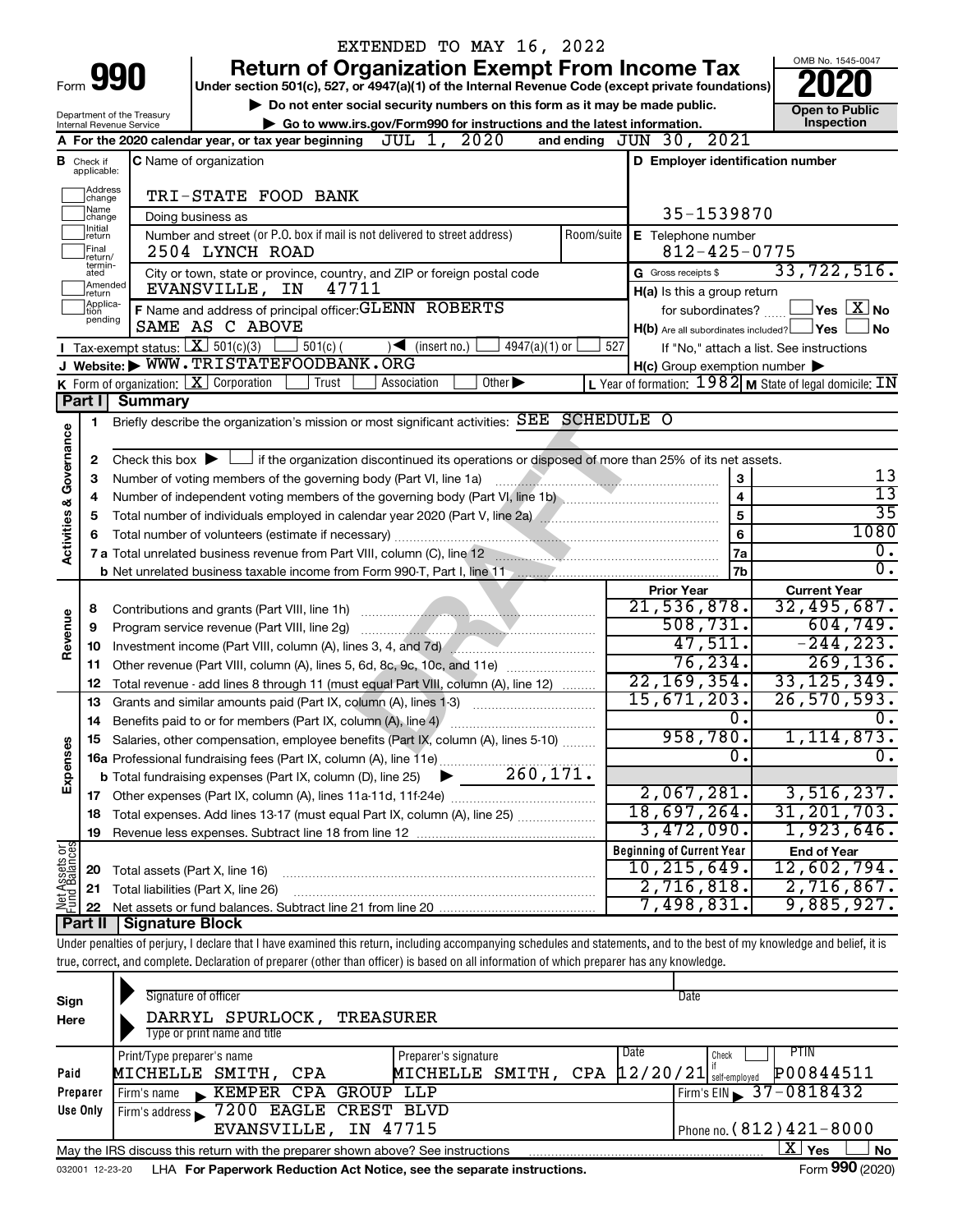|              | TRI-STATE FOOD BANK<br>Form 990 (2020)                                                                                                       | 35-1539870    | Page 2                                           |
|--------------|----------------------------------------------------------------------------------------------------------------------------------------------|---------------|--------------------------------------------------|
|              | Part III   Statement of Program Service Accomplishments                                                                                      |               |                                                  |
|              |                                                                                                                                              |               |                                                  |
| 1            | Briefly describe the organization's mission:                                                                                                 |               |                                                  |
|              | TRI-STATE FOOD BANK, INC SOLICITS, WAREHOUSES, AND DISBURSES DONATED                                                                         |               |                                                  |
|              | AND PURCHASED FOOD PRODUCTS TO OTHER NOT-FOR-PROFIT ENTITIES                                                                                 | ΙN            |                                                  |
|              | INDIANA, ILLINOIS, AND KENTUCKY.                                                                                                             |               |                                                  |
|              |                                                                                                                                              |               |                                                  |
| $\mathbf{2}$ | Did the organization undertake any significant program services during the year which were not listed on the                                 |               | $\mathsf{Yes}\ \overline{\mathbf{X}}\mathsf{No}$ |
|              | prior Form 990 or 990-EZ?<br>If "Yes," describe these new services on Schedule O.                                                            |               |                                                  |
| 3            | Did the organization cease conducting, or make significant changes in how it conducts, any program services?                                 |               | $\sqrt{}$ Yes $\sqrt{X}$ No                      |
|              | If "Yes," describe these changes on Schedule O.                                                                                              |               |                                                  |
| 4            | Describe the organization's program service accomplishments for each of its three largest program services, as measured by expenses.         |               |                                                  |
|              | Section 501(c)(3) and 501(c)(4) organizations are required to report the amount of grants and allocations to others, the total expenses, and |               |                                                  |
|              | revenue, if any, for each program service reported.                                                                                          |               |                                                  |
| 4a           | 30, 654, 916. including grants of \$26, 570, 593. ) (Revenue \$<br>(Expenses \$<br>(Code:                                                    | 504, 749.     |                                                  |
|              | FEED THE HUNGRY BY SOLICITING AND JUDICIOUSLY DISTRIBUTING MARKETABLE                                                                        |               |                                                  |
|              | SURPLUS FOOD TO NON-PROFIT AGENCIES, WHICH SERVE THE NEEDY IN A 33                                                                           |               |                                                  |
|              | COUNTY AREA OF THE TRI-STATE. TO SERVE AS A CHANNEL THROUGH WHICH                                                                            |               |                                                  |
|              | DONORS MAY BE ASSURED GOOD WAREHOUSING PRACTICES, EQUITABLE                                                                                  |               |                                                  |
|              | DISTRIBUTION, AND ACCOUNTABILITY TO THE MEMBER AGENCIES AS WELL AS TO                                                                        |               |                                                  |
|              | THE NEEDY. TO MONITOR MEMBER AGENCIES AND TO ASSIST THEM IN THE VARIOUS                                                                      |               |                                                  |
|              | PROGRAMS THEY SPONSOR. TO EDUCATE THE PUBLIC ABOUT THE NATURE OF AND<br>THE SOLUTIONS TO THE PROBLEMS OF HUNGER. TO ENCOURAGE DONORS TO      |               |                                                  |
|              | PRACTICE THE GOOD STEWARDSHIP OF DONATIONS, NOT DUMPING, USUABLE                                                                             |               |                                                  |
|              | SURPLUS FOOD.                                                                                                                                |               |                                                  |
|              |                                                                                                                                              |               |                                                  |
|              |                                                                                                                                              |               |                                                  |
| 4b           | (Expenses \$<br>including grants of \$<br>(Code:                                                                                             | ) (Revenue \$ |                                                  |
|              |                                                                                                                                              |               |                                                  |
|              |                                                                                                                                              |               |                                                  |
|              |                                                                                                                                              |               |                                                  |
|              |                                                                                                                                              |               |                                                  |
|              |                                                                                                                                              |               |                                                  |
|              |                                                                                                                                              |               |                                                  |
|              |                                                                                                                                              |               |                                                  |
|              |                                                                                                                                              |               |                                                  |
|              |                                                                                                                                              |               |                                                  |
|              |                                                                                                                                              |               |                                                  |
|              |                                                                                                                                              |               |                                                  |
| 4с           | ) (Expenses \$<br>including grants of \$<br>$\left(\text{Code:}\right)$                                                                      | ) (Revenue \$ |                                                  |
|              |                                                                                                                                              |               |                                                  |
|              |                                                                                                                                              |               |                                                  |
|              |                                                                                                                                              |               |                                                  |
|              |                                                                                                                                              |               |                                                  |
|              |                                                                                                                                              |               |                                                  |
|              |                                                                                                                                              |               |                                                  |
|              |                                                                                                                                              |               |                                                  |
|              |                                                                                                                                              |               |                                                  |
|              |                                                                                                                                              |               |                                                  |
|              |                                                                                                                                              |               |                                                  |
|              |                                                                                                                                              |               |                                                  |
| 4d           | Other program services (Describe on Schedule O.)                                                                                             |               |                                                  |
|              | (Expenses \$                                                                                                                                 | (Revenue \$   |                                                  |
| 4e           | including grants of \$ $30,654,916$ .<br>Total program service expenses                                                                      |               |                                                  |
|              |                                                                                                                                              |               | Form 990 (2020)                                  |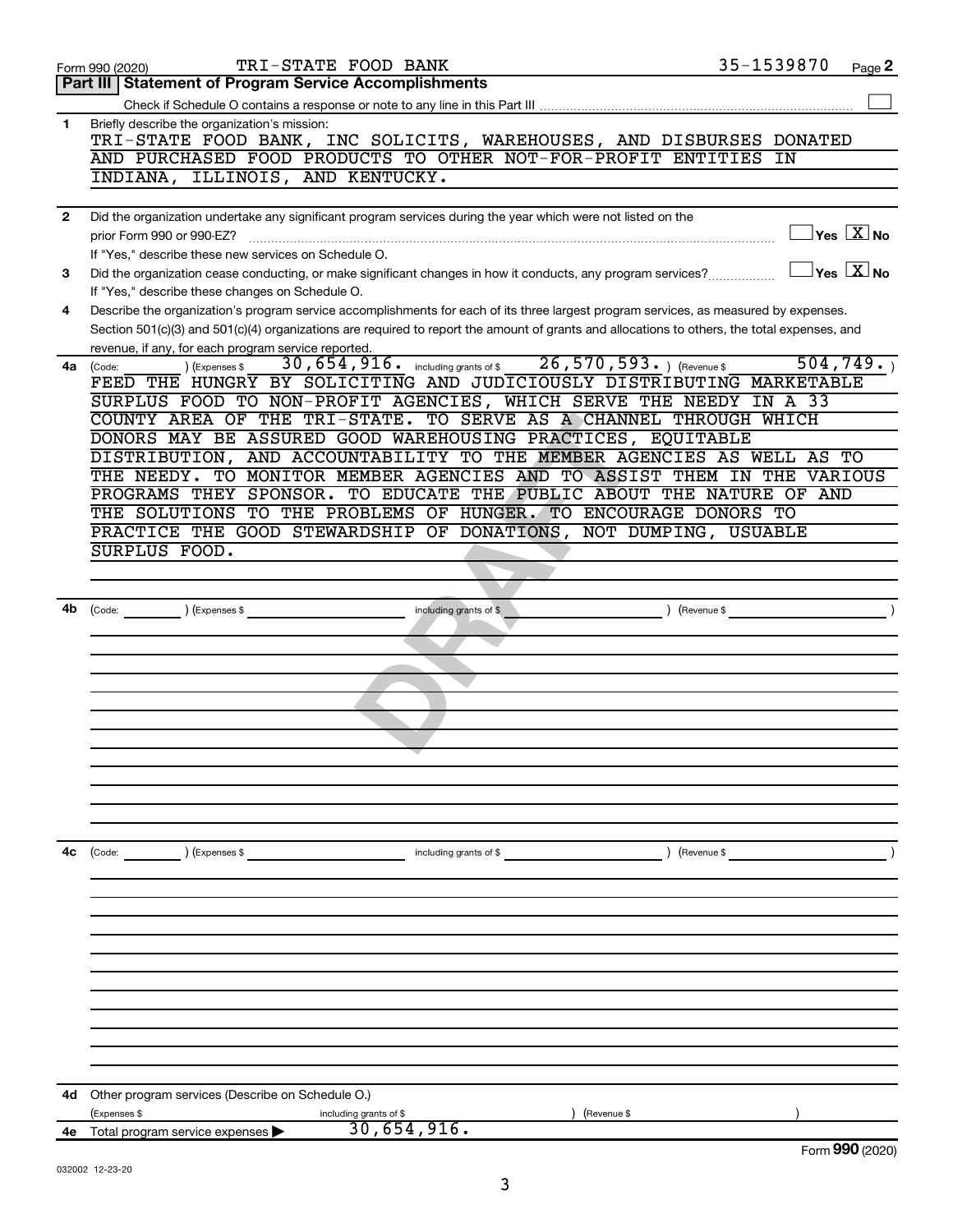|  | Form 990 (2020) |
|--|-----------------|

**Part IV Checklist of Required Schedules**

TRI-STATE FOOD BANK 35-1539870

|     |                                                                                                                                                                                                                                                     |                 | Yes                     | No                      |
|-----|-----------------------------------------------------------------------------------------------------------------------------------------------------------------------------------------------------------------------------------------------------|-----------------|-------------------------|-------------------------|
| 1.  | Is the organization described in section 501(c)(3) or 4947(a)(1) (other than a private foundation)?                                                                                                                                                 |                 | х                       |                         |
|     | If "Yes." complete Schedule A                                                                                                                                                                                                                       | 1               | $\overline{\textbf{X}}$ |                         |
| 2   |                                                                                                                                                                                                                                                     | $\mathbf{2}$    |                         |                         |
| 3   | Did the organization engage in direct or indirect political campaign activities on behalf of or in opposition to candidates for                                                                                                                     |                 |                         |                         |
|     | public office? If "Yes," complete Schedule C, Part I                                                                                                                                                                                                | 3               |                         | x.                      |
| 4   | Section 501(c)(3) organizations. Did the organization engage in lobbying activities, or have a section 501(h) election in effect                                                                                                                    |                 |                         |                         |
|     |                                                                                                                                                                                                                                                     | 4               |                         | x                       |
| 5   | Is the organization a section 501(c)(4), 501(c)(5), or 501(c)(6) organization that receives membership dues, assessments, or                                                                                                                        |                 |                         |                         |
|     |                                                                                                                                                                                                                                                     | 5               |                         | x                       |
| 6   | Did the organization maintain any donor advised funds or any similar funds or accounts for which donors have the right to                                                                                                                           |                 |                         |                         |
|     | provide advice on the distribution or investment of amounts in such funds or accounts? If "Yes," complete Schedule D, Part I                                                                                                                        | 6               |                         | x.                      |
| 7   | Did the organization receive or hold a conservation easement, including easements to preserve open space,                                                                                                                                           |                 |                         |                         |
|     |                                                                                                                                                                                                                                                     | $\overline{7}$  |                         | x                       |
| 8   | Did the organization maintain collections of works of art, historical treasures, or other similar assets? If "Yes," complete                                                                                                                        |                 |                         |                         |
|     | Schedule D, Part III                                                                                                                                                                                                                                | 8               |                         | x.                      |
| 9   | Did the organization report an amount in Part X, line 21, for escrow or custodial account liability, serve as a custodian for                                                                                                                       |                 |                         |                         |
|     | amounts not listed in Part X; or provide credit counseling, debt management, credit repair, or debt negotiation services?                                                                                                                           |                 |                         |                         |
|     |                                                                                                                                                                                                                                                     | 9               |                         | x                       |
| 10  | Did the organization, directly or through a related organization, hold assets in donor-restricted endowments                                                                                                                                        |                 |                         |                         |
|     |                                                                                                                                                                                                                                                     | 10              |                         | x.                      |
| 11  | If the organization's answer to any of the following questions is "Yes," then complete Schedule D, Parts VI, VII, VIII, IX, or X                                                                                                                    |                 |                         |                         |
|     | as applicable.                                                                                                                                                                                                                                      |                 |                         |                         |
|     | a Did the organization report an amount for land, buildings, and equipment in Part X, line 10? If "Yes," complete Schedule D,                                                                                                                       |                 |                         |                         |
|     | Part VI                                                                                                                                                                                                                                             | 11a             | х                       |                         |
|     | b Did the organization report an amount for investments - other securities in Part X, line 12, that is 5% or more of its total                                                                                                                      |                 |                         |                         |
|     |                                                                                                                                                                                                                                                     | 11 <sub>b</sub> | x                       |                         |
|     | c Did the organization report an amount for investments - program related in Part X, line 13, that is 5% or more of its total                                                                                                                       |                 |                         |                         |
|     | assets reported in Part X, line 16? If "Yes," complete Schedule D, Part VIII                                                                                                                                                                        | 11c             |                         | x                       |
|     | d Did the organization report an amount for other assets in Part X, line 15, that is 5% or more of its total assets reported in                                                                                                                     |                 |                         |                         |
|     | Part X, line 16? If "Yes," complete Schedule D, Part IX [19] D. The Committee of the Schedule D, Part IX [19] D                                                                                                                                     | 11d             | x                       |                         |
|     |                                                                                                                                                                                                                                                     | 11e             |                         | $\overline{\text{X}}$   |
|     |                                                                                                                                                                                                                                                     |                 |                         |                         |
|     | f Did the organization's separate or consolidated financial statements for the tax year include a footnote that addresses<br>the organization's liability for uncertain tax positions under FIN 48 (ASC 740)? If "Yes," complete Schedule D, Part X |                 |                         | x                       |
|     |                                                                                                                                                                                                                                                     | 11f             |                         |                         |
|     | 12a Did the organization obtain separate, independent audited financial statements for the tax year? If "Yes," complete                                                                                                                             |                 | x                       |                         |
|     |                                                                                                                                                                                                                                                     | 12a             |                         |                         |
|     | <b>b</b> Was the organization included in consolidated, independent audited financial statements for the tax year?                                                                                                                                  |                 |                         | х                       |
|     | If "Yes," and if the organization answered "No" to line 12a, then completing Schedule D, Parts XI and XII is optional                                                                                                                               | 12b             |                         | $\overline{\textbf{x}}$ |
| 13  | Is the organization a school described in section 170(b)(1)(A)(ii)? If "Yes," complete Schedule E                                                                                                                                                   | 13              |                         | $\overline{\text{X}}$   |
| 14a |                                                                                                                                                                                                                                                     | 14a             |                         |                         |
|     | <b>b</b> Did the organization have aggregate revenues or expenses of more than \$10,000 from grantmaking, fundraising, business,                                                                                                                    |                 |                         |                         |
|     | investment, and program service activities outside the United States, or aggregate foreign investments valued at \$100,000                                                                                                                          |                 |                         |                         |
|     |                                                                                                                                                                                                                                                     | 14b             |                         | x                       |
| 15  | Did the organization report on Part IX, column (A), line 3, more than \$5,000 of grants or other assistance to or for any                                                                                                                           |                 |                         |                         |
|     | foreign organization? If "Yes," complete Schedule F, Parts II and IV                                                                                                                                                                                | 15              |                         | x                       |
| 16  | Did the organization report on Part IX, column (A), line 3, more than \$5,000 of aggregate grants or other assistance to                                                                                                                            |                 |                         |                         |
|     |                                                                                                                                                                                                                                                     | 16              |                         | x                       |
| 17  | Did the organization report a total of more than \$15,000 of expenses for professional fundraising services on Part IX,                                                                                                                             |                 |                         |                         |
|     |                                                                                                                                                                                                                                                     | 17              |                         | x                       |
| 18  | Did the organization report more than \$15,000 total of fundraising event gross income and contributions on Part VIII, lines                                                                                                                        |                 |                         |                         |
|     |                                                                                                                                                                                                                                                     | 18              |                         | x                       |
| 19  | Did the organization report more than \$15,000 of gross income from gaming activities on Part VIII, line 9a? If "Yes,"                                                                                                                              |                 |                         |                         |
|     |                                                                                                                                                                                                                                                     | 19              |                         | x                       |
|     |                                                                                                                                                                                                                                                     | <b>20a</b>      |                         | X                       |
|     |                                                                                                                                                                                                                                                     | 20 <sub>b</sub> |                         |                         |
| 21  | Did the organization report more than \$5,000 of grants or other assistance to any domestic organization or                                                                                                                                         |                 |                         |                         |
|     | domestic government on Part IX, column (A), line 1? If "Yes," complete Schedule I, Parts I and II                                                                                                                                                   | 21              | х                       |                         |

4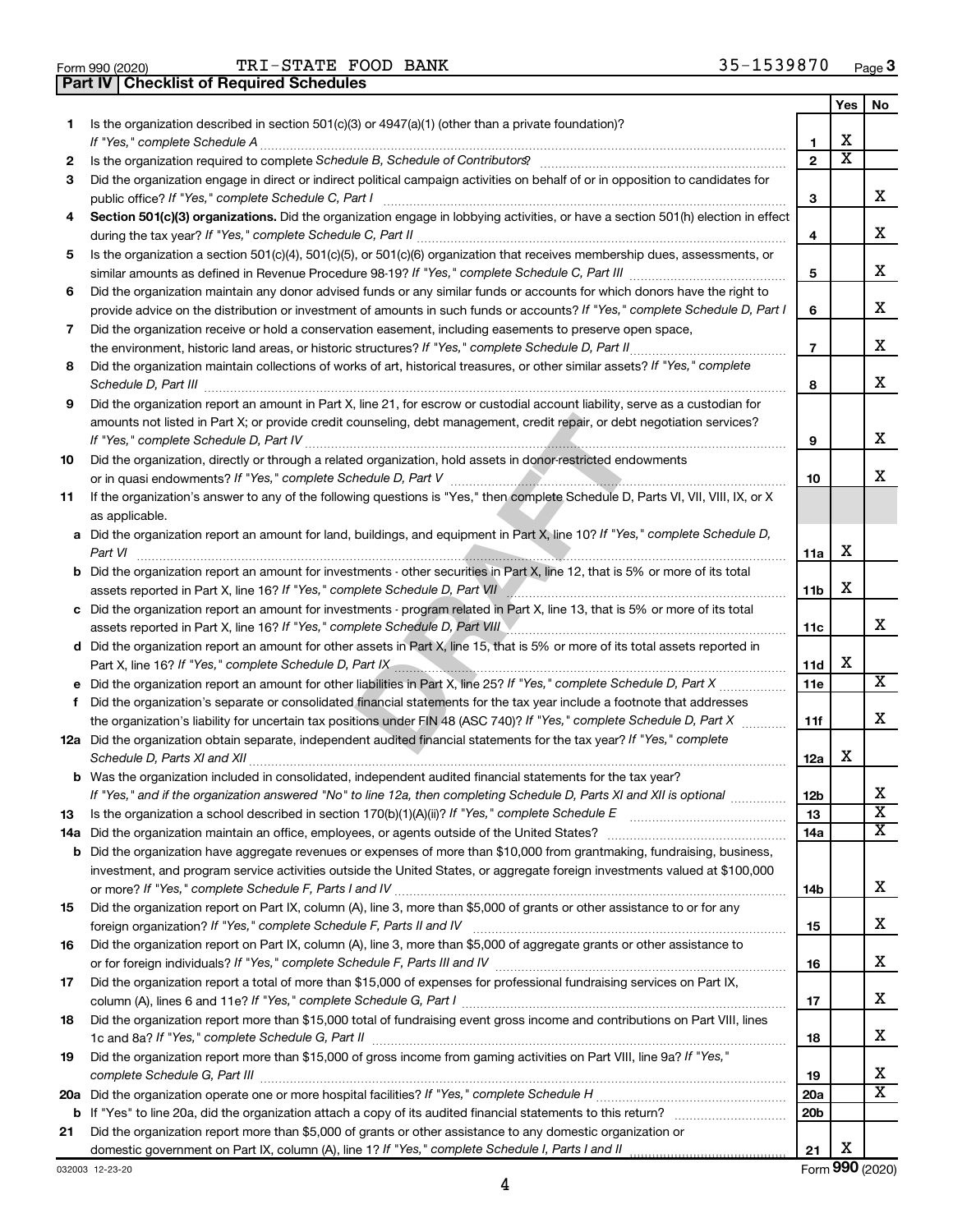|  | Form 990 (2020) |
|--|-----------------|
|  |                 |

Form 990 (2020)  $\text{TRI}-\text{STATE}$  FOOD BANK  $35-1539870$  Page

*(continued)* **Part IV Checklist of Required Schedules**

|        |                                                                                                                                                                                                                                               |                 | Yes | No                      |
|--------|-----------------------------------------------------------------------------------------------------------------------------------------------------------------------------------------------------------------------------------------------|-----------------|-----|-------------------------|
| 22     | Did the organization report more than \$5,000 of grants or other assistance to or for domestic individuals on                                                                                                                                 |                 |     |                         |
|        | Part IX, column (A), line 2? If "Yes," complete Schedule I, Parts I and III [11] [12] [12] Part IX, column (A), line 2? If "Yes," complete Schedule I, Parts I and III                                                                        | 22              |     | x                       |
| 23     | Did the organization answer "Yes" to Part VII, Section A, line 3, 4, or 5 about compensation of the organization's current                                                                                                                    |                 |     |                         |
|        | and former officers, directors, trustees, key employees, and highest compensated employees? If "Yes," complete                                                                                                                                |                 |     |                         |
|        | Schedule J                                                                                                                                                                                                                                    | 23              |     | x                       |
|        | 24a Did the organization have a tax-exempt bond issue with an outstanding principal amount of more than \$100,000 as of the                                                                                                                   |                 |     |                         |
|        | last day of the year, that was issued after December 31, 2002? If "Yes," answer lines 24b through 24d and complete                                                                                                                            |                 |     |                         |
|        | Schedule K. If "No," go to line 25a                                                                                                                                                                                                           | 24a             |     | x                       |
|        | <b>b</b> Did the organization invest any proceeds of tax-exempt bonds beyond a temporary period exception?                                                                                                                                    | 24 <sub>b</sub> |     |                         |
|        | c Did the organization maintain an escrow account other than a refunding escrow at any time during the year to defease                                                                                                                        |                 |     |                         |
|        | any tax-exempt bonds?                                                                                                                                                                                                                         | 24c             |     |                         |
|        |                                                                                                                                                                                                                                               | 24 <sub>d</sub> |     |                         |
|        | 25a Section 501(c)(3), 501(c)(4), and 501(c)(29) organizations. Did the organization engage in an excess benefit                                                                                                                              |                 |     | x                       |
|        | transaction with a disqualified person during the year? If "Yes," complete Schedule L, Part I                                                                                                                                                 | 25a             |     |                         |
|        | b Is the organization aware that it engaged in an excess benefit transaction with a disqualified person in a prior year, and                                                                                                                  |                 |     |                         |
|        | that the transaction has not been reported on any of the organization's prior Forms 990 or 990-EZ? If "Yes," complete                                                                                                                         |                 |     | x                       |
|        | Schedule L, Part I                                                                                                                                                                                                                            | 25b             |     |                         |
| 26     | Did the organization report any amount on Part X, line 5 or 22, for receivables from or payables to any current                                                                                                                               |                 |     |                         |
|        | or former officer, director, trustee, key employee, creator or founder, substantial contributor, or 35%                                                                                                                                       |                 |     | x                       |
|        | controlled entity or family member of any of these persons? If "Yes," complete Schedule L, Part II                                                                                                                                            | 26              |     |                         |
| 27     | Did the organization provide a grant or other assistance to any current or former officer, director, trustee, key employee,                                                                                                                   |                 |     |                         |
|        | creator or founder, substantial contributor or employee thereof, a grant selection committee member, or to a 35% controlled                                                                                                                   | 27              |     | x                       |
| 28     | entity (including an employee thereof) or family member of any of these persons? If "Yes," complete Schedule L, Part III<br>Was the organization a party to a business transaction with one of the following parties (see Schedule L, Part IV |                 |     |                         |
|        | instructions, for applicable filing thresholds, conditions, and exceptions):                                                                                                                                                                  |                 |     |                         |
|        | a A current or former officer, director, trustee, key employee, creator or founder, or substantial contributor? If                                                                                                                            |                 |     |                         |
|        | "Yes," complete Schedule L, Part IV                                                                                                                                                                                                           | 28a             |     | х                       |
|        |                                                                                                                                                                                                                                               | 28b             |     | $\overline{\mathtt{x}}$ |
|        | c A 35% controlled entity of one or more individuals and/or organizations described in lines 28a or 28b?/f                                                                                                                                    |                 |     |                         |
|        |                                                                                                                                                                                                                                               | 28c             |     | х                       |
| 29     |                                                                                                                                                                                                                                               | 29              | х   |                         |
| 30     | Did the organization receive contributions of art, historical treasures, or other similar assets, or qualified conservation                                                                                                                   |                 |     |                         |
|        | contributions? If "Yes," complete Schedule M                                                                                                                                                                                                  | 30              |     | x                       |
| 31     | Did the organization liquidate, terminate, or dissolve and cease operations? If "Yes," complete Schedule N, Part I                                                                                                                            | 31              |     | $\overline{\mathtt{x}}$ |
| 32     | Did the organization sell, exchange, dispose of, or transfer more than 25% of its net assets? If "Yes," complete                                                                                                                              |                 |     |                         |
|        | Schedule N, Part II                                                                                                                                                                                                                           | 32              |     | X                       |
| 33     | Did the organization own 100% of an entity disregarded as separate from the organization under Regulations                                                                                                                                    |                 |     |                         |
|        |                                                                                                                                                                                                                                               | 33              |     | х                       |
| 34     | Was the organization related to any tax-exempt or taxable entity? If "Yes," complete Schedule R, Part II, III, or IV, and                                                                                                                     |                 |     |                         |
|        | Part V, line 1                                                                                                                                                                                                                                | 34              |     | x                       |
|        |                                                                                                                                                                                                                                               | 35a             |     | $\overline{\mathtt{x}}$ |
|        | <b>b</b> If "Yes" to line 35a, did the organization receive any payment from or engage in any transaction with a controlled entity                                                                                                            |                 |     |                         |
|        |                                                                                                                                                                                                                                               | 35b             |     |                         |
| 36     | Section 501(c)(3) organizations. Did the organization make any transfers to an exempt non-charitable related organization?                                                                                                                    |                 |     |                         |
|        |                                                                                                                                                                                                                                               | 36              |     | x                       |
| 37     | Did the organization conduct more than 5% of its activities through an entity that is not a related organization                                                                                                                              |                 |     |                         |
|        | and that is treated as a partnership for federal income tax purposes? If "Yes," complete Schedule R, Part VI                                                                                                                                  | 37              |     | x                       |
| 38     | Did the organization complete Schedule O and provide explanations in Schedule O for Part VI, lines 11b and 19?                                                                                                                                |                 |     |                         |
|        |                                                                                                                                                                                                                                               | 38              | х   |                         |
| Part V | <b>Statements Regarding Other IRS Filings and Tax Compliance</b>                                                                                                                                                                              |                 |     |                         |
|        |                                                                                                                                                                                                                                               |                 |     |                         |
|        |                                                                                                                                                                                                                                               |                 | Yes | No                      |
|        | 1a<br>$\Omega$                                                                                                                                                                                                                                |                 |     |                         |
|        | <b>b</b> Enter the number of Forms W-2G included in line 1a. Enter -0- if not applicable <i>manumerances</i><br>1 <sub>b</sub>                                                                                                                |                 |     |                         |
|        | c Did the organization comply with backup withholding rules for reportable payments to vendors and reportable gaming                                                                                                                          |                 |     |                         |
|        |                                                                                                                                                                                                                                               | 1c              |     |                         |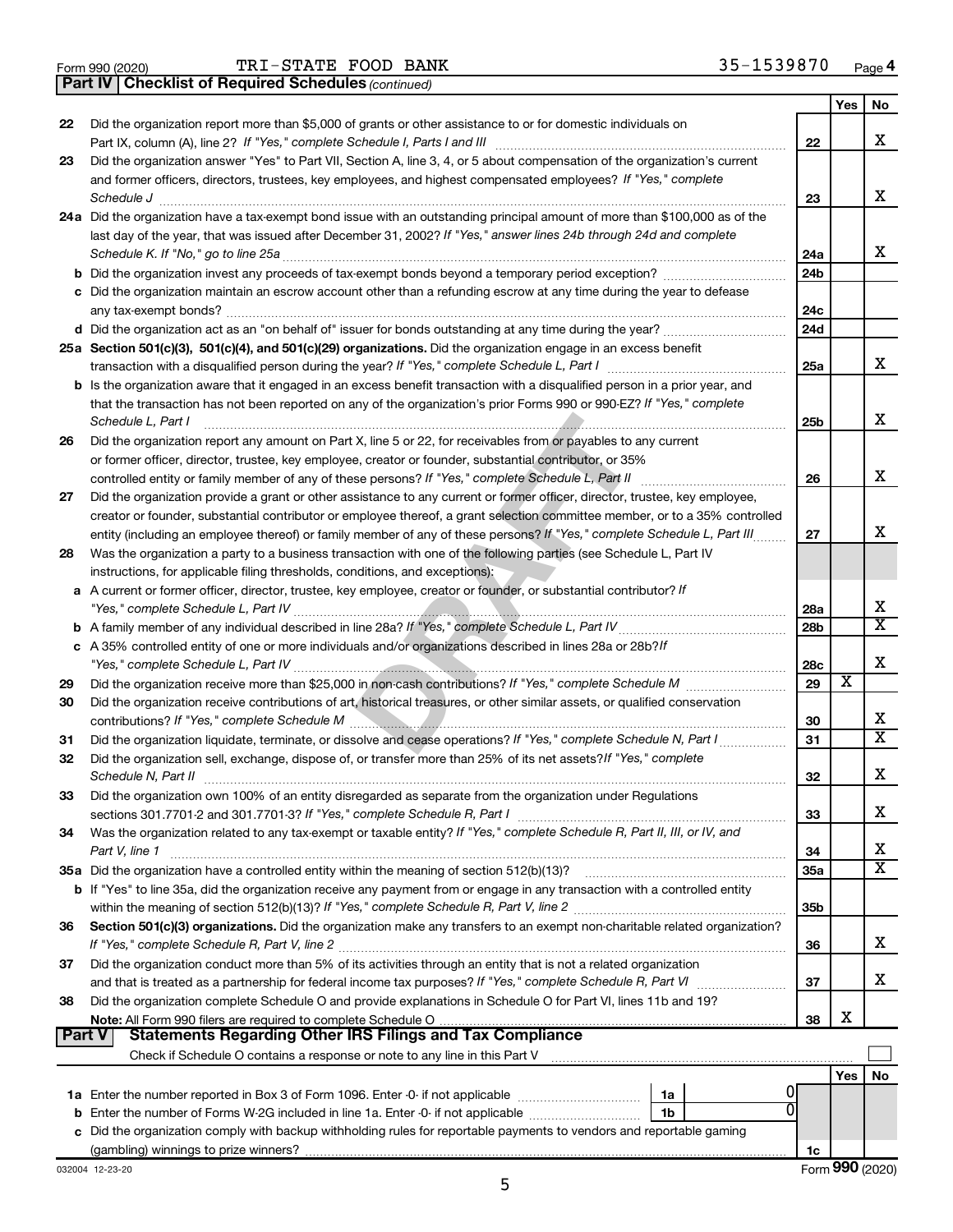|    |                                                                                                                                                 |     | Yes | No.                     |
|----|-------------------------------------------------------------------------------------------------------------------------------------------------|-----|-----|-------------------------|
|    | 2a Enter the number of employees reported on Form W-3, Transmittal of Wage and Tax Statements,                                                  |     |     |                         |
|    | 35<br>filed for the calendar year ending with or within the year covered by this return<br>2a                                                   |     |     |                         |
|    |                                                                                                                                                 | 2b  |     | x                       |
|    |                                                                                                                                                 |     |     |                         |
|    |                                                                                                                                                 |     |     | x                       |
|    | 3a Did the organization have unrelated business gross income of \$1,000 or more during the year?                                                | За  |     |                         |
|    |                                                                                                                                                 | 3b  |     |                         |
|    | 4a At any time during the calendar year, did the organization have an interest in, or a signature or other authority over, a                    |     |     |                         |
|    | financial account in a foreign country (such as a bank account, securities account, or other financial account)?                                | 4a  |     | х                       |
|    | <b>b</b> If "Yes," enter the name of the foreign country $\blacktriangleright$                                                                  |     |     |                         |
|    | See instructions for filing requirements for FinCEN Form 114, Report of Foreign Bank and Financial Accounts (FBAR).                             |     |     |                         |
| 5a |                                                                                                                                                 | 5a  |     | х                       |
| b  |                                                                                                                                                 | 5b  |     | $\overline{\texttt{X}}$ |
|    |                                                                                                                                                 | 5с  |     |                         |
|    | 6a Does the organization have annual gross receipts that are normally greater than \$100,000, and did the organization solicit                  |     |     |                         |
|    |                                                                                                                                                 | 6a  |     | х                       |
|    | <b>b</b> If "Yes," did the organization include with every solicitation an express statement that such contributions or gifts                   |     |     |                         |
|    |                                                                                                                                                 | 6b  |     |                         |
| 7  | Organizations that may receive deductible contributions under section 170(c).                                                                   |     |     |                         |
| а  | Did the organization receive a payment in excess of \$75 made partly as a contribution and partly for goods and services provided to the payor? | 7a  |     | х                       |
| b  | If "Yes," did the organization notify the donor of the value of the goods or services provided?                                                 | 7b  |     |                         |
|    | c Did the organization sell, exchange, or otherwise dispose of tangible personal property for which it was required                             |     |     |                         |
|    | to file Form 8282?                                                                                                                              | 7c  |     | x.                      |
|    | 7d<br>d If                                                                                                                                      |     |     |                         |
| е  |                                                                                                                                                 | 7e  |     |                         |
| f  |                                                                                                                                                 | 7f  |     |                         |
| g  | If the organization received a contribution of qualified intellectual property, did the organization file Form 8899 as required?                | 7g  |     |                         |
| h  | If the organization received a contribution of cars, boats, airplanes, or other vehicles, did the organization file a Form 1098-C?              | 7h  |     |                         |
| 8  | Sponsoring organizations maintaining donor advised funds. Did a donor advised fund maintained by the                                            |     |     |                         |
|    |                                                                                                                                                 | 8   |     |                         |
| 9  | Sponsoring organizations maintaining donor advised funds.                                                                                       |     |     |                         |
|    | Did the sponsoring organization make any taxable distributions under section 4966?                                                              | 9а  |     |                         |
| а  |                                                                                                                                                 | 9b  |     |                         |
| b  |                                                                                                                                                 |     |     |                         |
| 10 | Section 501(c)(7) organizations. Enter:                                                                                                         |     |     |                         |
| а  | 10a                                                                                                                                             |     |     |                         |
|    | 10 <sub>b</sub><br>b Gross receipts, included on Form 990, Part VIII, line 12, for public use of club facilities                                |     |     |                         |
| 11 | Section 501(c)(12) organizations. Enter:                                                                                                        |     |     |                         |
| а  | 11a<br>Gross income from members or shareholders                                                                                                |     |     |                         |
|    | b Gross income from other sources (Do not net amounts due or paid to other sources against                                                      |     |     |                         |
|    | amounts due or received from them.)<br>11b                                                                                                      |     |     |                         |
|    | 12a Section 4947(a)(1) non-exempt charitable trusts. Is the organization filing Form 990 in lieu of Form 1041?                                  | 12a |     |                         |
|    | 12b<br><b>b</b> If "Yes," enter the amount of tax-exempt interest received or accrued during the year                                           |     |     |                         |
| 13 | Section 501(c)(29) qualified nonprofit health insurance issuers.                                                                                |     |     |                         |
|    | <b>a</b> Is the organization licensed to issue qualified health plans in more than one state?                                                   | 13a |     |                         |
|    | Note: See the instructions for additional information the organization must report on Schedule O.                                               |     |     |                         |
|    | <b>b</b> Enter the amount of reserves the organization is required to maintain by the states in which the                                       |     |     |                         |
|    | 13b                                                                                                                                             |     |     |                         |
|    | 13c                                                                                                                                             |     |     |                         |
|    | 14a Did the organization receive any payments for indoor tanning services during the tax year?                                                  | 14a |     | х                       |
|    | <b>b</b> If "Yes," has it filed a Form 720 to report these payments? If "No," provide an explanation on Schedule O                              | 14b |     |                         |
| 15 | Is the organization subject to the section 4960 tax on payment(s) of more than \$1,000,000 in remuneration or                                   |     |     |                         |
|    |                                                                                                                                                 | 15  |     | x                       |
|    | If "Yes," see instructions and file Form 4720, Schedule N.                                                                                      |     |     |                         |
| 16 | Is the organization an educational institution subject to the section 4968 excise tax on net investment income?                                 | 16  |     | x                       |
|    |                                                                                                                                                 |     |     |                         |

Form (2020) **990**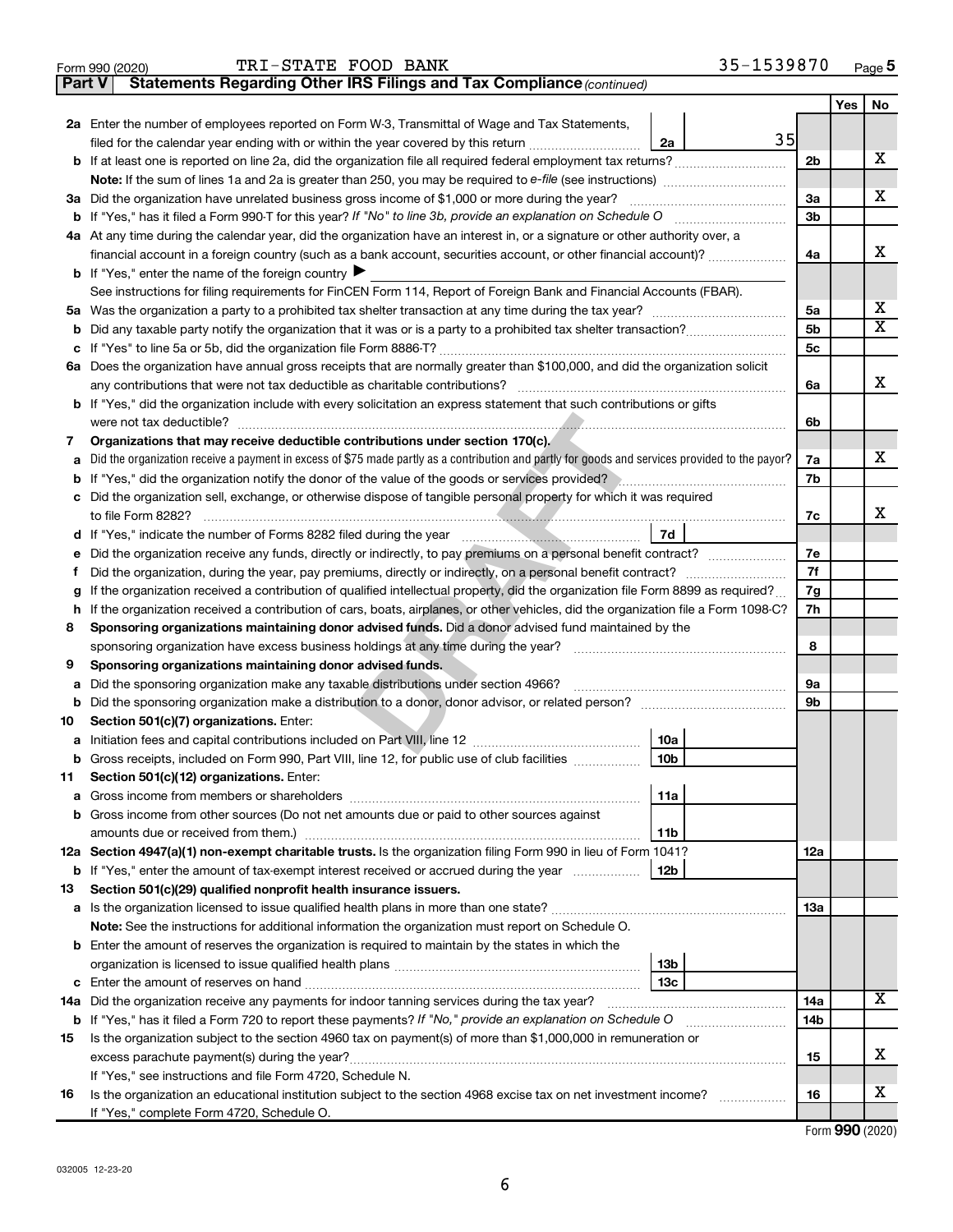| Form 990 (2020) |  |
|-----------------|--|
|-----------------|--|

#### Form 990 (2020)  $\text{TRI}-\text{STATE}$  FOOD BANK  $35-1539870$  Page

**Part VI** Governance, Management, and Disclosure For each "Yes" response to lines 2 through 7b below, and for a "No" response *to line 8a, 8b, or 10b below, describe the circumstances, processes, or changes on Schedule O. See instructions.*

|    |                                                                                                                                                  |                 |                         | $\overline{\mathbf{X}}$                            |  |  |  |  |  |
|----|--------------------------------------------------------------------------------------------------------------------------------------------------|-----------------|-------------------------|----------------------------------------------------|--|--|--|--|--|
|    | <b>Section A. Governing Body and Management</b>                                                                                                  |                 |                         |                                                    |  |  |  |  |  |
|    |                                                                                                                                                  |                 | Yes                     | No                                                 |  |  |  |  |  |
|    | 13<br><b>1a</b> Enter the number of voting members of the governing body at the end of the tax year<br>1a                                        |                 |                         |                                                    |  |  |  |  |  |
|    | If there are material differences in voting rights among members of the governing body, or if the governing                                      |                 |                         |                                                    |  |  |  |  |  |
|    | body delegated broad authority to an executive committee or similar committee, explain on Schedule O.                                            |                 |                         |                                                    |  |  |  |  |  |
| b  | 13<br>Enter the number of voting members included on line 1a, above, who are independent<br>1b                                                   |                 |                         |                                                    |  |  |  |  |  |
| 2  | Did any officer, director, trustee, or key employee have a family relationship or a business relationship with any other                         |                 |                         |                                                    |  |  |  |  |  |
|    | officer, director, trustee, or key employee?                                                                                                     | $\mathbf{2}$    |                         | х                                                  |  |  |  |  |  |
| 3  | Did the organization delegate control over management duties customarily performed by or under the direct supervision                            |                 |                         |                                                    |  |  |  |  |  |
|    |                                                                                                                                                  | 3               |                         | х                                                  |  |  |  |  |  |
| 4  | Did the organization make any significant changes to its governing documents since the prior Form 990 was filed?                                 | 4               |                         | $\overline{\mathbf{x}}$                            |  |  |  |  |  |
| 5  |                                                                                                                                                  |                 |                         |                                                    |  |  |  |  |  |
| 6  |                                                                                                                                                  | 5<br>6          |                         | $\overline{\mathbf{x}}$<br>$\overline{\mathbf{x}}$ |  |  |  |  |  |
| 7a | Did the organization have members, stockholders, or other persons who had the power to elect or appoint one or                                   |                 |                         |                                                    |  |  |  |  |  |
|    |                                                                                                                                                  | 7a              |                         | х                                                  |  |  |  |  |  |
|    | <b>b</b> Are any governance decisions of the organization reserved to (or subject to approval by) members, stockholders, or                      |                 |                         |                                                    |  |  |  |  |  |
|    | persons other than the governing body?                                                                                                           | 7b              |                         | x                                                  |  |  |  |  |  |
| 8  | Did the organization contemporaneously document the meetings held or written actions undertaken during the year by the following:                |                 |                         |                                                    |  |  |  |  |  |
|    |                                                                                                                                                  |                 | х                       |                                                    |  |  |  |  |  |
| а  |                                                                                                                                                  | 8а<br>8b        | $\overline{\textbf{x}}$ |                                                    |  |  |  |  |  |
| b  |                                                                                                                                                  |                 |                         |                                                    |  |  |  |  |  |
| 9  | Is there any officer, director, trustee, or key employee listed in Part VII, Section A, who cannot be reached at the                             | 9               |                         | x                                                  |  |  |  |  |  |
|    |                                                                                                                                                  |                 |                         |                                                    |  |  |  |  |  |
|    | <b>Section B. Policies</b> (This Section B requests information about policies not required by the Internal Revenue Code.)                       |                 |                         |                                                    |  |  |  |  |  |
|    |                                                                                                                                                  |                 | Yes                     | No<br>x                                            |  |  |  |  |  |
|    | <b>10a</b> Did the organization have local chapters, branches, or affiliates?                                                                    | 10a             |                         |                                                    |  |  |  |  |  |
|    | b If "Yes," did the organization have written policies and procedures governing the activities of such chapters, affiliates,                     |                 |                         |                                                    |  |  |  |  |  |
|    |                                                                                                                                                  | 10 <sub>b</sub> | $\overline{\mathbf{X}}$ |                                                    |  |  |  |  |  |
|    | 11a Has the organization provided a complete copy of this Form 990 to all members of its governing body before filing the form?                  | 11a             |                         |                                                    |  |  |  |  |  |
|    | <b>b</b> Describe in Schedule O the process, if any, used by the organization to review this Form 990.                                           |                 | х                       |                                                    |  |  |  |  |  |
|    | 12a Did the organization have a written conflict of interest policy? If "No," go to line 13                                                      | 12a             | $\overline{\textbf{x}}$ |                                                    |  |  |  |  |  |
| b  | Were officers, directors, or trustees, and key employees required to disclose annually interests that could give rise to conflicts?              | 12 <sub>b</sub> |                         |                                                    |  |  |  |  |  |
| с  | Did the organization regularly and consistently monitor and enforce compliance with the policy? If "Yes," describe                               |                 | X                       |                                                    |  |  |  |  |  |
|    |                                                                                                                                                  | 12c             | $\overline{\mathbf{X}}$ |                                                    |  |  |  |  |  |
| 13 |                                                                                                                                                  | 13              | $\overline{\mathbf{X}}$ |                                                    |  |  |  |  |  |
| 14 |                                                                                                                                                  | 14              |                         |                                                    |  |  |  |  |  |
| 15 | Did the process for determining compensation of the following persons include a review and approval by independent                               |                 |                         |                                                    |  |  |  |  |  |
|    | persons, comparability data, and contemporaneous substantiation of the deliberation and decision?                                                |                 |                         |                                                    |  |  |  |  |  |
|    | a The organization's CEO, Executive Director, or top management official manufactured content content of the o                                   | 15a             | х                       |                                                    |  |  |  |  |  |
|    |                                                                                                                                                  | 15b             |                         | х                                                  |  |  |  |  |  |
|    | If "Yes" to line 15a or 15b, describe the process in Schedule O (see instructions).                                                              |                 |                         |                                                    |  |  |  |  |  |
|    | 16a Did the organization invest in, contribute assets to, or participate in a joint venture or similar arrangement with a                        |                 |                         |                                                    |  |  |  |  |  |
|    | taxable entity during the year?                                                                                                                  | 16a             |                         | х                                                  |  |  |  |  |  |
|    | <b>b</b> If "Yes," did the organization follow a written policy or procedure requiring the organization to evaluate its participation            |                 |                         |                                                    |  |  |  |  |  |
|    | in joint venture arrangements under applicable federal tax law, and take steps to safequard the organization's                                   |                 |                         |                                                    |  |  |  |  |  |
|    | exempt status with respect to such arrangements?                                                                                                 | 16b             |                         |                                                    |  |  |  |  |  |
|    | <b>Section C. Disclosure</b>                                                                                                                     |                 |                         |                                                    |  |  |  |  |  |
| 17 | List the states with which a copy of this Form 990 is required to be filed $\blacktriangleright$ IN, IL                                          |                 |                         |                                                    |  |  |  |  |  |
| 18 | Section 6104 requires an organization to make its Forms 1023 (1024 or 1024-A, if applicable), 990, and 990-T (Section 501(c)(3)s only) available |                 |                         |                                                    |  |  |  |  |  |
|    | for public inspection. Indicate how you made these available. Check all that apply.                                                              |                 |                         |                                                    |  |  |  |  |  |
|    | $\lfloor x \rfloor$ Upon request<br>Another's website<br>Other (explain on Schedule O)<br>Own website                                            |                 |                         |                                                    |  |  |  |  |  |
| 19 | Describe on Schedule O whether (and if so, how) the organization made its governing documents, conflict of interest policy, and financial        |                 |                         |                                                    |  |  |  |  |  |
|    | statements available to the public during the tax year.                                                                                          |                 |                         |                                                    |  |  |  |  |  |
| 20 | State the name, address, and telephone number of the person who possesses the organization's books and records                                   |                 |                         |                                                    |  |  |  |  |  |
|    | GLENN ROBERTS - 812-425-0775                                                                                                                     |                 |                         |                                                    |  |  |  |  |  |
|    | 47711<br>2504 LYNCH ROAD, EVANSVILLE, IN                                                                                                         |                 |                         |                                                    |  |  |  |  |  |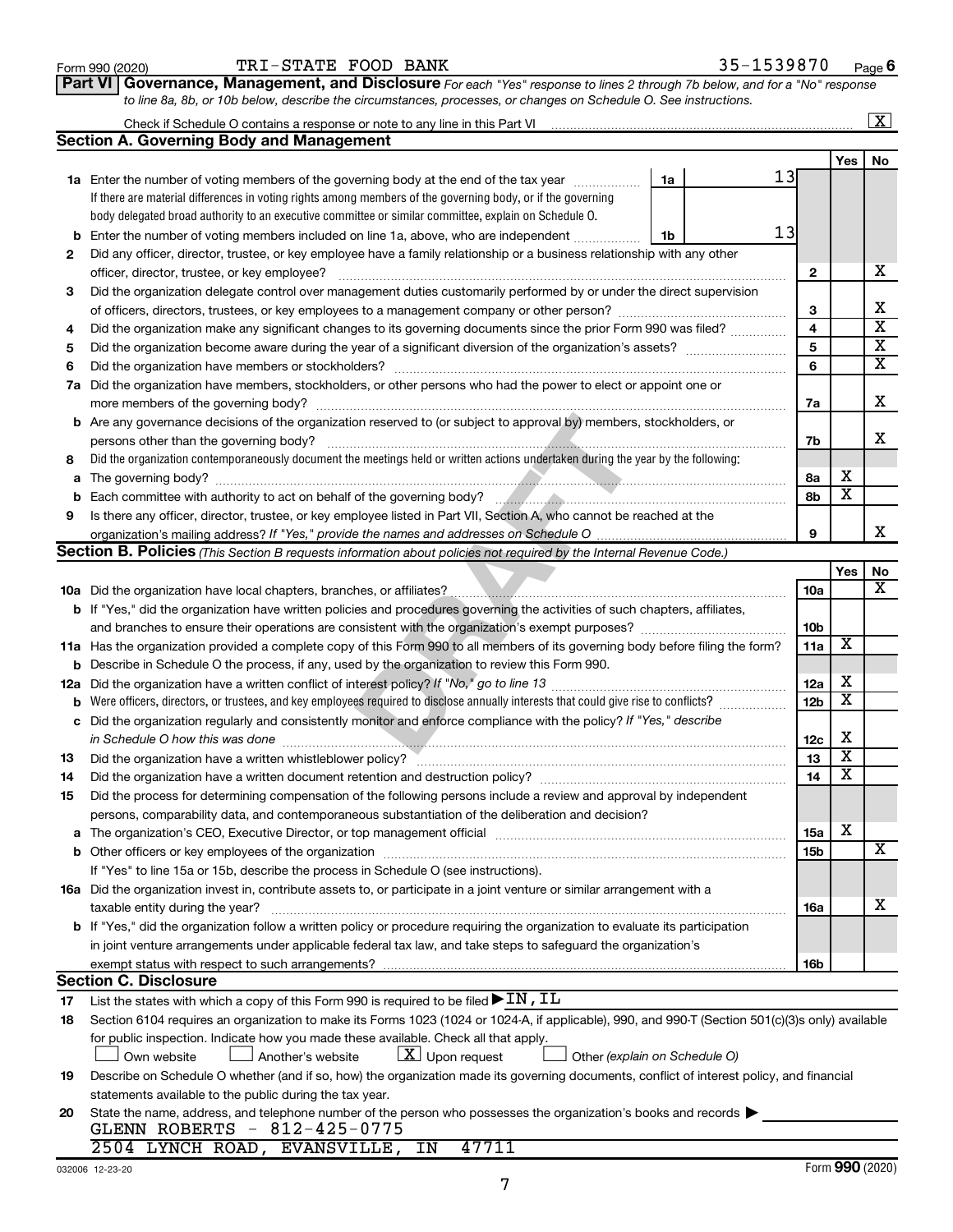Form (2020) **990**

| Check this box if neither the organization nor any related organization compensated any current officer, director, or trustee. |                        |                                |                                         |             |              |                                                                  |        |                     |                                  |                          |
|--------------------------------------------------------------------------------------------------------------------------------|------------------------|--------------------------------|-----------------------------------------|-------------|--------------|------------------------------------------------------------------|--------|---------------------|----------------------------------|--------------------------|
| (A)                                                                                                                            | (B)                    |                                |                                         | (C)         |              |                                                                  |        | (D)                 | (E)                              | (F)                      |
| Name and title                                                                                                                 | Average                |                                | Position<br>(do not check more than one |             |              |                                                                  |        | Reportable          | Reportable                       | Estimated                |
|                                                                                                                                | hours per              |                                |                                         |             |              | box, unless person is both an<br>officer and a director/trustee) |        | compensation        | compensation                     | amount of                |
|                                                                                                                                | week                   |                                |                                         |             |              |                                                                  |        | from                | from related                     | other                    |
|                                                                                                                                | (list any<br>hours for |                                |                                         |             |              |                                                                  |        | the<br>organization | organizations<br>(W-2/1099-MISC) | compensation<br>from the |
|                                                                                                                                | related                |                                |                                         |             |              |                                                                  |        | (W-2/1099-MISC)     |                                  | organization             |
|                                                                                                                                | organizations          |                                |                                         |             |              |                                                                  |        |                     |                                  | and related              |
|                                                                                                                                | below                  | Individual trustee or director | Institutional trustee                   |             | Key employee | Highest compensated<br>  employee                                |        |                     |                                  | organizations            |
|                                                                                                                                | line)                  |                                |                                         | Officer     |              |                                                                  | Former |                     |                                  |                          |
| <b>GLENN ROBERTS</b><br>(1)                                                                                                    | 40.00                  |                                |                                         |             |              |                                                                  |        |                     |                                  |                          |
| EXECUTIVE DIRECTOR                                                                                                             |                        |                                |                                         | X           |              |                                                                  |        | 91,504.             | $\mathbf 0$ .                    | $\mathbf 0$ .            |
| PAT THOMAS<br>(2)                                                                                                              | 4.00                   |                                |                                         |             |              |                                                                  |        |                     |                                  |                          |
| PRESIDENT                                                                                                                      |                        | X                              |                                         | X           |              |                                                                  |        | $\mathbf 0$ .       | 0.                               | 0.                       |
| ERIC HENDERSON<br>(3)                                                                                                          | 4.00                   |                                |                                         |             |              |                                                                  |        |                     |                                  |                          |
| VICE PRESIDENT                                                                                                                 |                        | X                              |                                         | $\mathbf X$ |              |                                                                  |        | $\mathbf 0$ .       | 0.                               | 0.                       |
| BRETT BUELTEL<br>(4)                                                                                                           | 4.00                   |                                |                                         |             |              |                                                                  |        |                     |                                  |                          |
| TREASURER                                                                                                                      |                        | X                              |                                         | Χ           |              |                                                                  |        | 0.                  | 0.                               | 0.                       |
| ROBIN O'NEAL<br>(5)                                                                                                            | 4.00                   |                                |                                         |             |              |                                                                  |        |                     |                                  |                          |
| <b>SECRETARY</b>                                                                                                               |                        | $\overline{\mathbf{X}}$        |                                         | X           |              |                                                                  |        | $\mathbf 0$ .       | 0.                               | 0.                       |
| SCOTT BERRY<br>(6)                                                                                                             | 2.00                   |                                |                                         |             |              |                                                                  |        |                     |                                  |                          |
| <b>BOARD MEMBER</b>                                                                                                            |                        | $\mathbf X$                    |                                         |             |              |                                                                  |        | $\mathbf 0$ .       | 0.                               | 0.                       |
| JEREMY DAVIS<br>(7)                                                                                                            | 2.00                   |                                |                                         |             |              |                                                                  |        |                     |                                  |                          |
| <b>BOARD MEMBER</b>                                                                                                            |                        | X                              |                                         |             |              |                                                                  |        | 0.                  | 0.                               | 0.                       |
| NICK GILLIAM<br>(8)                                                                                                            | 2.00                   |                                |                                         |             |              |                                                                  |        |                     |                                  |                          |
| <b>BOARD MEMBER</b>                                                                                                            |                        | X                              |                                         |             |              |                                                                  |        | $\mathbf 0$ .       | 0.                               | 0.                       |
| KENDALL MARTIN<br>(9)                                                                                                          | 2.00                   |                                |                                         |             |              |                                                                  |        |                     |                                  |                          |
| <b>BOARD MEMBER</b>                                                                                                            |                        | X                              |                                         |             |              |                                                                  |        | $\mathbf 0$ .       | 0.                               | 0.                       |
| (10) ERIC SCHMIDT                                                                                                              | 2.00                   |                                |                                         |             |              |                                                                  |        |                     |                                  |                          |
| <b>BOARD MEMBER</b>                                                                                                            |                        | X                              |                                         |             |              |                                                                  |        | $\mathbf 0$ .       | 0.                               | 0.                       |
| (11) JOSHUA SWANSON                                                                                                            | 2.00                   |                                |                                         |             |              |                                                                  |        |                     |                                  |                          |
| <b>BOARD MEMBER</b>                                                                                                            |                        | X                              |                                         |             |              |                                                                  |        | $\mathbf 0$ .       | 0.                               | 0.                       |
| (12) CHRIS SMITH                                                                                                               | 2.00                   |                                |                                         |             |              |                                                                  |        |                     |                                  |                          |
| <b>BOARD MEMBER</b>                                                                                                            |                        | X                              |                                         |             |              |                                                                  |        | $\mathbf 0$ .       | 0.                               | 0.                       |
| (13) JOHN WHINREY                                                                                                              | 2.00                   |                                |                                         |             |              |                                                                  |        |                     |                                  |                          |
| <b>BOARD MEMBER</b>                                                                                                            |                        | X                              |                                         |             |              |                                                                  |        | О.                  | 0                                | 0.                       |
| (14) MARK MILLER                                                                                                               | 2.00                   |                                |                                         |             |              |                                                                  |        |                     |                                  |                          |
| <b>BOARD MEMBER</b>                                                                                                            |                        | x                              |                                         |             |              |                                                                  |        | $\mathbf 0$ .       | 0.                               | 0.                       |
| (15) STEVE RUSSELL                                                                                                             | 2.00                   |                                |                                         |             |              |                                                                  |        |                     |                                  |                          |
| <b>BOARD MEMBER</b>                                                                                                            |                        | X                              |                                         |             |              |                                                                  |        | 0.                  | $\mathbf 0$ .                    | 0.                       |
| (16) LARRY WARREN                                                                                                              | 2.00                   |                                |                                         |             |              |                                                                  |        |                     |                                  |                          |
| <b>BOARD MEMBER</b>                                                                                                            |                        | X                              |                                         |             |              |                                                                  |        | 0.                  | 0.                               | $0$ .                    |
|                                                                                                                                |                        |                                |                                         |             |              |                                                                  |        |                     |                                  |                          |
|                                                                                                                                |                        |                                |                                         |             |              |                                                                  |        |                     |                                  | $\overline{\phantom{a}}$ |

**•** List all of the organization's current key employees, if any. See instructions for definition of "key employee." Enter -0- in columns (D), (E), and (F) if no compensation was paid.

**Section A. Officers, Directors, Trustees, Key Employees, and Highest Compensated Employees**

Check if Schedule O contains a response or note to any line in this Part VII

• List the organization's five *current* highest compensated employees (other than an officer, director, trustee, or key employee) who received reportable compensation (Box 5 of Form W-2 and/or Box 7 of Form 1099-MISC) of more than \$100,000 from the organization and any related organizations.

**1a**  Complete this table for all persons required to be listed. Report compensation for the calendar year ending with or within the organization's tax year.  $\bullet$  List all of the organization's current officers, directors, trustees (whether individuals or organizations), regardless of amount of compensation.

 $\bullet$  List all of the organization's former officers, key employees, and highest compensated employees who received more than \$100,000 of reportable compensation from the organization and any related organizations.

**•** List all of the organization's former directors or trustees that received, in the capacity as a former director or trustee of the organization, more than \$10,000 of reportable compensation from the organization and any related organizations.

See instructions for the order in which to list the persons above.

#### **Part VII Compensation of Officers, Directors, Trustees, Key Employees, Highest Compensated**

**Employees, and Independent Contractors**

#### Form 990 (2020)  $\text{TRI}-\text{STATE}$  FOOD BANK  $35-1539870$  Page **7**

 $\Box$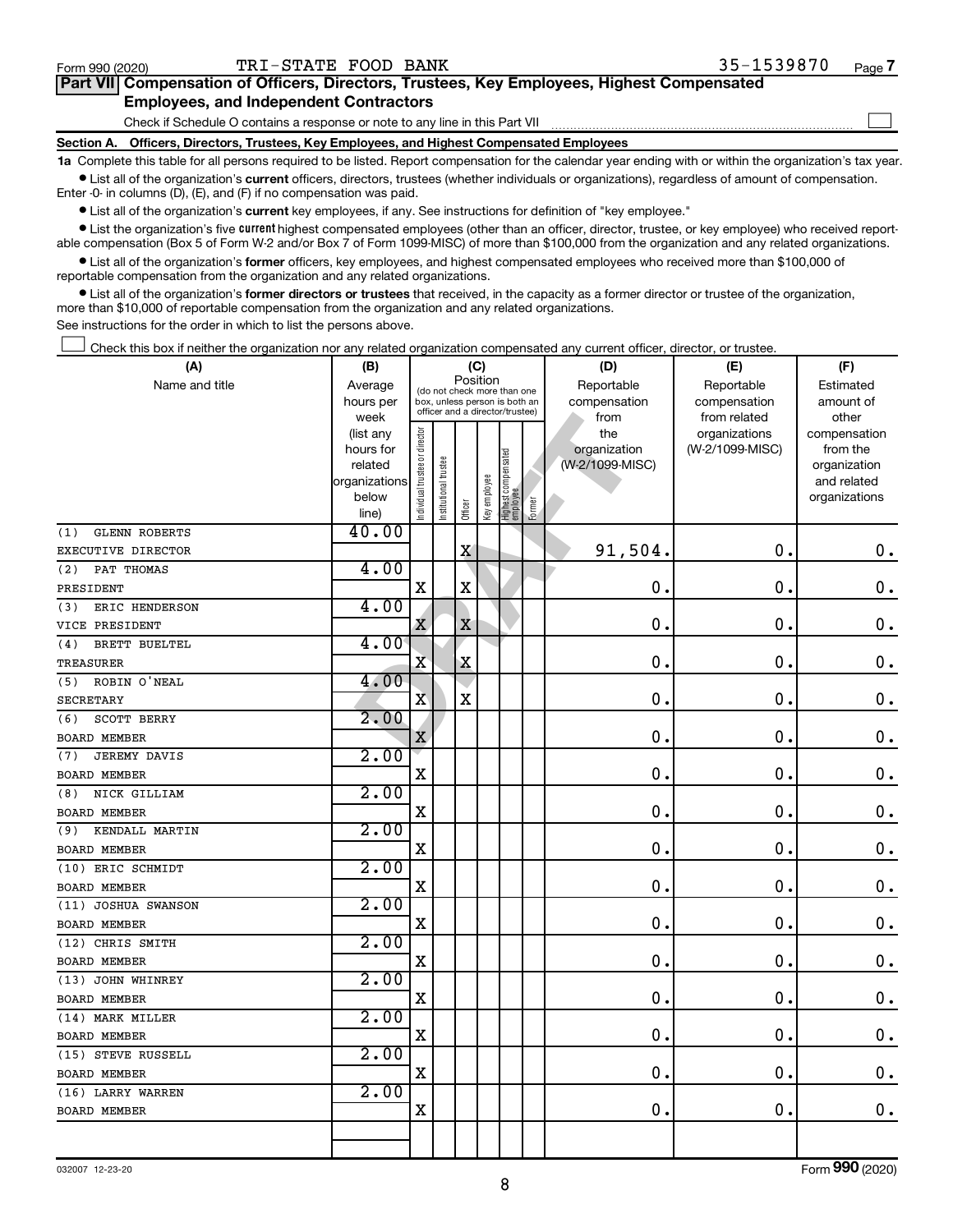|    | TRI-STATE FOOD BANK<br>Form 990 (2020)                                                                                                                                                                                                                 |                                                                      |                                |                       |                                                                                                                    |              |                                   |        |                                           | 35-1539870                                        |    |                                                                          | Page 8           |
|----|--------------------------------------------------------------------------------------------------------------------------------------------------------------------------------------------------------------------------------------------------------|----------------------------------------------------------------------|--------------------------------|-----------------------|--------------------------------------------------------------------------------------------------------------------|--------------|-----------------------------------|--------|-------------------------------------------|---------------------------------------------------|----|--------------------------------------------------------------------------|------------------|
|    | Part VII Section A. Officers, Directors, Trustees, Key Employees, and Highest Compensated Employees (continued)                                                                                                                                        |                                                                      |                                |                       |                                                                                                                    |              |                                   |        |                                           |                                                   |    |                                                                          |                  |
|    | (A)<br>Name and title                                                                                                                                                                                                                                  | (B)<br>Average<br>hours per<br>week                                  |                                |                       | (C)<br>Position<br>(do not check more than one<br>box, unless person is both an<br>officer and a director/trustee) |              |                                   |        | (D)<br>Reportable<br>compensation<br>from | (E)<br>Reportable<br>compensation<br>from related |    | (F)<br>Estimated<br>amount of<br>other                                   |                  |
|    |                                                                                                                                                                                                                                                        | (list any<br>hours for<br>related<br>organizations<br>below<br>line) | Individual trustee or director | Institutional trustee | Officer                                                                                                            | Key employee | Highest compensated<br>  employee | Former | the<br>organization<br>(W-2/1099-MISC)    | organizations<br>(W-2/1099-MISC)                  |    | compensation<br>from the<br>organization<br>and related<br>organizations |                  |
|    |                                                                                                                                                                                                                                                        |                                                                      |                                |                       |                                                                                                                    |              |                                   |        |                                           |                                                   |    |                                                                          |                  |
|    |                                                                                                                                                                                                                                                        |                                                                      |                                |                       |                                                                                                                    |              |                                   |        |                                           |                                                   |    |                                                                          |                  |
|    |                                                                                                                                                                                                                                                        |                                                                      |                                |                       |                                                                                                                    |              |                                   |        |                                           |                                                   |    |                                                                          |                  |
|    |                                                                                                                                                                                                                                                        |                                                                      |                                |                       |                                                                                                                    |              |                                   |        |                                           |                                                   |    |                                                                          |                  |
|    |                                                                                                                                                                                                                                                        |                                                                      |                                |                       |                                                                                                                    |              |                                   |        |                                           |                                                   |    |                                                                          |                  |
|    |                                                                                                                                                                                                                                                        |                                                                      |                                |                       |                                                                                                                    |              |                                   |        |                                           |                                                   |    |                                                                          |                  |
|    | 1b Subtotal                                                                                                                                                                                                                                            |                                                                      |                                |                       |                                                                                                                    |              |                                   |        | 91,504.                                   | 0.                                                |    |                                                                          | $\overline{0}$ . |
|    | c Total from continuation sheets to Part VII, Section A                                                                                                                                                                                                |                                                                      |                                |                       |                                                                                                                    |              |                                   |        | $\overline{0}$ .                          |                                                   | 0. |                                                                          | $\overline{0}$ . |
|    |                                                                                                                                                                                                                                                        |                                                                      |                                |                       |                                                                                                                    |              |                                   |        | 91,504.                                   |                                                   | 0. |                                                                          | $\overline{0}$ . |
| 2  | Total number of individuals (including but not limited to those listed above) who received more than \$100,000 of reportable<br>compensation from the organization $\blacktriangleright$                                                               |                                                                      |                                |                       |                                                                                                                    |              |                                   |        |                                           |                                                   |    |                                                                          | 0                |
|    |                                                                                                                                                                                                                                                        |                                                                      |                                |                       |                                                                                                                    |              |                                   |        |                                           |                                                   |    | Yes                                                                      | No               |
| 3  | Did the organization list any former officer, director, trustee, key employee, or highest compensated employee on<br>line 1a? If "Yes," complete Schedule J for such individual                                                                        |                                                                      |                                |                       |                                                                                                                    |              |                                   |        |                                           |                                                   | з  |                                                                          | х                |
|    | For any individual listed on line 1a, is the sum of reportable compensation and other compensation from the organization                                                                                                                               |                                                                      |                                |                       |                                                                                                                    |              |                                   |        |                                           |                                                   |    |                                                                          |                  |
| 5  | and related organizations greater than \$150,000? If "Yes," complete Schedule J for such individual<br>Did any person listed on line 1a receive or accrue compensation from any unrelated organization or individual for services                      |                                                                      |                                |                       |                                                                                                                    |              |                                   |        |                                           |                                                   | 4  |                                                                          | x                |
|    |                                                                                                                                                                                                                                                        |                                                                      |                                |                       |                                                                                                                    |              |                                   |        |                                           |                                                   | 5  |                                                                          | х                |
|    | <b>Section B. Independent Contractors</b>                                                                                                                                                                                                              |                                                                      |                                |                       |                                                                                                                    |              |                                   |        |                                           |                                                   |    |                                                                          |                  |
| 1. | Complete this table for your five highest compensated independent contractors that received more than \$100,000 of compensation from<br>the organization. Report compensation for the calendar year ending with or within the organization's tax year. |                                                                      |                                |                       |                                                                                                                    |              |                                   |        |                                           |                                                   |    |                                                                          |                  |
|    | (A)<br>Name and business address                                                                                                                                                                                                                       |                                                                      |                                | <b>NONE</b>           |                                                                                                                    |              |                                   |        | (B)<br>Description of services            |                                                   |    | (C)<br>Compensation                                                      |                  |
|    |                                                                                                                                                                                                                                                        |                                                                      |                                |                       |                                                                                                                    |              |                                   |        |                                           |                                                   |    |                                                                          |                  |
|    |                                                                                                                                                                                                                                                        |                                                                      |                                |                       |                                                                                                                    |              |                                   |        |                                           |                                                   |    |                                                                          |                  |
|    |                                                                                                                                                                                                                                                        |                                                                      |                                |                       |                                                                                                                    |              |                                   |        |                                           |                                                   |    |                                                                          |                  |
|    |                                                                                                                                                                                                                                                        |                                                                      |                                |                       |                                                                                                                    |              |                                   |        |                                           |                                                   |    |                                                                          |                  |
| 2  | Total number of independent contractors (including but not limited to those listed above) who received more than<br>\$100,000 of compensation from the organization                                                                                    |                                                                      |                                |                       |                                                                                                                    | 0            |                                   |        |                                           |                                                   |    |                                                                          |                  |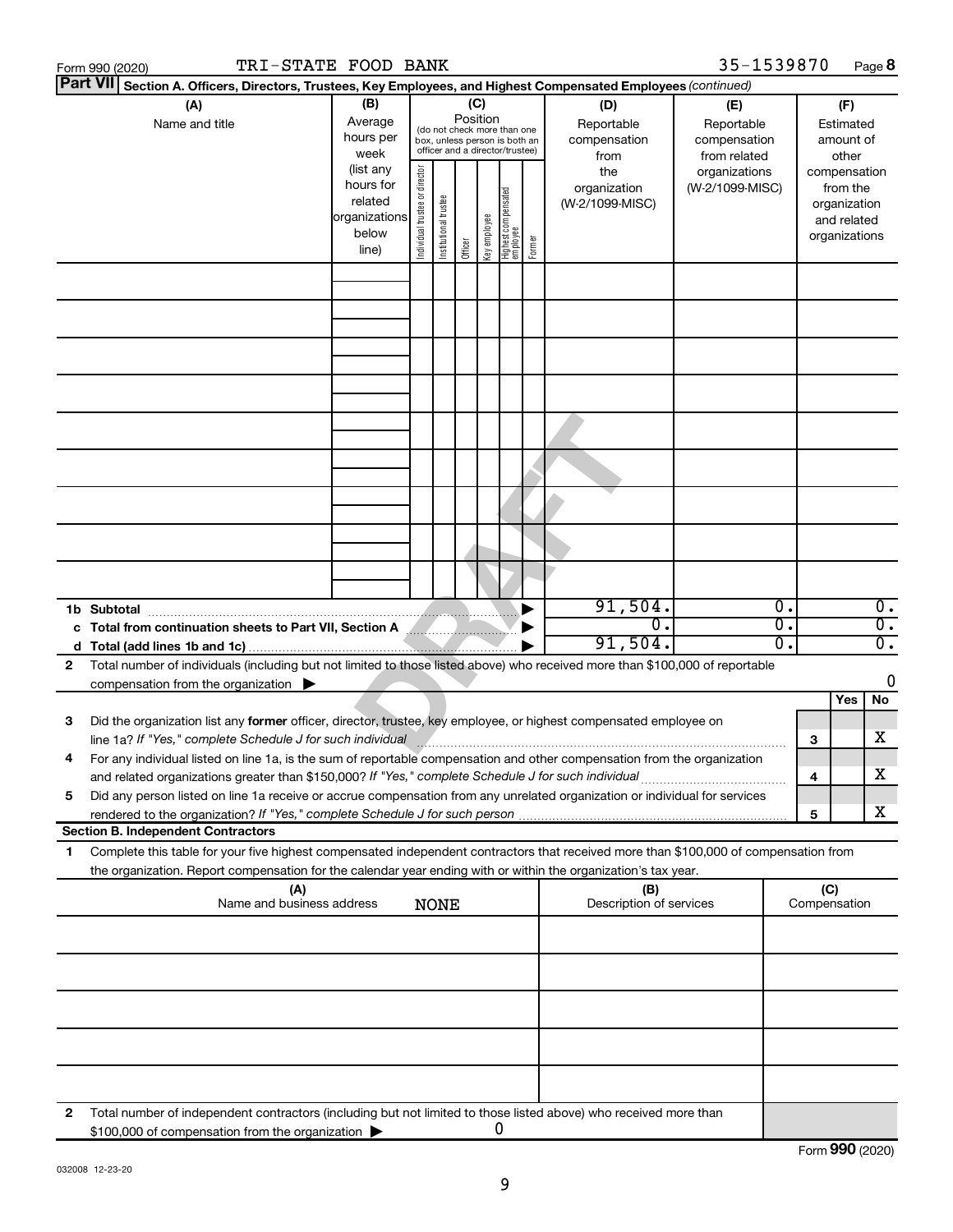|                                                           |    |    | Check if Schedule O contains a response or note to any line in this Part VIII |      |                    |                |                      |               |                                              |                                      |                                                                 |
|-----------------------------------------------------------|----|----|-------------------------------------------------------------------------------|------|--------------------|----------------|----------------------|---------------|----------------------------------------------|--------------------------------------|-----------------------------------------------------------------|
|                                                           |    |    |                                                                               |      |                    |                |                      | Total revenue | (B)<br>Related or exempt<br>function revenue | (C)<br>Unrelated<br>business revenue | (D)<br>Revenue excluded<br>from tax under<br>sections 512 - 514 |
|                                                           |    |    | 1 a Federated campaigns                                                       | .    | 1a                 |                |                      |               |                                              |                                      |                                                                 |
| Contributions, Gifts, Grants<br>and Other Similar Amounts |    |    | <b>b</b> Membership dues                                                      |      | 1 <sub>b</sub>     |                |                      |               |                                              |                                      |                                                                 |
|                                                           |    |    | c Fundraising events                                                          |      | 1 <sub>c</sub>     |                |                      |               |                                              |                                      |                                                                 |
|                                                           |    |    | d Related organizations                                                       | .    | 1 <sub>d</sub>     |                |                      |               |                                              |                                      |                                                                 |
|                                                           |    |    | e Government grants (contributions)                                           |      | 1e                 |                | 12, 168, 368.        |               |                                              |                                      |                                                                 |
|                                                           |    |    | All other contributions, gifts, grants, and                                   |      |                    |                |                      |               |                                              |                                      |                                                                 |
|                                                           |    |    | similar amounts not included above                                            |      | 1f                 |                | 20, 327, 319.        |               |                                              |                                      |                                                                 |
|                                                           |    |    | Noncash contributions included in lines 1a-1f                                 |      | $1g$ $\frac{1}{3}$ |                | 28,409,880.          |               |                                              |                                      |                                                                 |
|                                                           |    |    | h Total. Add lines 1a-1f                                                      |      |                    |                |                      | 32,495,687.   |                                              |                                      |                                                                 |
|                                                           |    |    |                                                                               |      |                    |                | <b>Business Code</b> |               |                                              |                                      |                                                                 |
|                                                           |    | 2a | SMF PURCHASED PRODUCT                                                         |      |                    |                | 624210               | 393,872.      | 393,872.                                     |                                      |                                                                 |
| Program Service<br>Revenue                                |    | b  | SHARED MAINTENANCE                                                            |      |                    |                | 624210               | 96,585.       | 96,585.                                      |                                      |                                                                 |
|                                                           |    |    | BACK PACK PURCHASE PROGRAM                                                    |      |                    |                | 624210               | 88,032.       | 88,032.                                      |                                      |                                                                 |
|                                                           |    | d  | DELIVERY                                                                      |      |                    |                | 624210               | 26,260.       | 26,260.                                      |                                      |                                                                 |
|                                                           |    |    |                                                                               |      |                    |                |                      |               |                                              |                                      |                                                                 |
|                                                           |    | f  | All other program service revenue                                             |      |                    |                |                      |               |                                              |                                      |                                                                 |
|                                                           |    |    |                                                                               |      |                    |                |                      | 604,749       |                                              |                                      |                                                                 |
|                                                           | 3  |    | Investment income (including dividends, interest, and                         |      |                    |                |                      |               |                                              |                                      |                                                                 |
|                                                           |    |    |                                                                               |      |                    |                |                      | 12,730.       |                                              |                                      | 12,730.                                                         |
|                                                           | 4  |    | Income from investment of tax-exempt bond proceeds                            |      |                    |                |                      |               |                                              |                                      |                                                                 |
|                                                           | 5  |    |                                                                               |      |                    |                |                      |               |                                              |                                      |                                                                 |
|                                                           |    |    |                                                                               |      | (i) Real           |                | (ii) Personal        |               |                                              |                                      |                                                                 |
|                                                           |    |    | 6 a Gross rents<br>.                                                          | l 6a |                    |                |                      |               |                                              |                                      |                                                                 |
|                                                           |    | b  | Less: rental expenses                                                         | 6b   |                    |                |                      |               |                                              |                                      |                                                                 |
|                                                           |    |    | Rental income or (loss)                                                       | 6с   |                    |                |                      |               |                                              |                                      |                                                                 |
|                                                           |    |    | d Net rental income or (loss)                                                 |      |                    |                |                      |               |                                              |                                      |                                                                 |
|                                                           |    |    | 7 a Gross amount from sales of                                                |      | (i) Securities     |                | (ii) Other           |               |                                              |                                      |                                                                 |
|                                                           |    |    | assets other than inventory                                                   | 7a   |                    |                | 323,700.             |               |                                              |                                      |                                                                 |
|                                                           |    |    | <b>b</b> Less: cost or other basis                                            |      |                    |                |                      |               |                                              |                                      |                                                                 |
|                                                           |    |    | and sales expenses                                                            | 7b   |                    |                | 580,653.             |               |                                              |                                      |                                                                 |
| <b>Char Revenue</b>                                       |    |    | c Gain or (loss)                                                              | 7c   |                    |                | $-256, 953.$         |               |                                              |                                      |                                                                 |
|                                                           |    |    |                                                                               |      |                    |                |                      | $-256.953.$   | $-256, 953.$                                 |                                      |                                                                 |
|                                                           |    |    | 8 a Gross income from fundraising events (not                                 |      |                    |                |                      |               |                                              |                                      |                                                                 |
|                                                           |    |    | including \$                                                                  |      | of                 |                |                      |               |                                              |                                      |                                                                 |
|                                                           |    |    | contributions reported on line 1c). See                                       |      |                    |                |                      |               |                                              |                                      |                                                                 |
|                                                           |    |    |                                                                               |      |                    | 8a             | 57,563.              |               |                                              |                                      |                                                                 |
|                                                           |    |    | b Less: direct expenses                                                       |      |                    | 8b             | 16,514.              |               |                                              |                                      |                                                                 |
|                                                           |    |    | c Net income or (loss) from fundraising events                                |      |                    |                | ▶<br>.               | 41,049.       |                                              |                                      | 41,049.                                                         |
|                                                           |    |    | 9 a Gross income from gaming activities. See                                  |      |                    |                |                      |               |                                              |                                      |                                                                 |
|                                                           |    |    |                                                                               |      |                    | 9a             |                      |               |                                              |                                      |                                                                 |
|                                                           |    |    | <b>b</b> Less: direct expenses <b>manually</b>                                |      |                    | 9 <sub>b</sub> |                      |               |                                              |                                      |                                                                 |
|                                                           |    |    | c Net income or (loss) from gaming activities                                 |      |                    |                |                      |               |                                              |                                      |                                                                 |
|                                                           |    |    | 10 a Gross sales of inventory, less returns                                   |      |                    |                |                      |               |                                              |                                      |                                                                 |
|                                                           |    |    |                                                                               |      |                    | 10a            |                      |               |                                              |                                      |                                                                 |
|                                                           |    |    | <b>b</b> Less: cost of goods sold                                             |      |                    | l10bl          |                      |               |                                              |                                      |                                                                 |
|                                                           |    |    | c Net income or (loss) from sales of inventory                                |      |                    |                |                      |               |                                              |                                      |                                                                 |
|                                                           |    |    |                                                                               |      |                    |                | <b>Business Code</b> |               |                                              |                                      |                                                                 |
|                                                           |    |    | 11 a MISCELLANEOUS                                                            |      |                    |                | 900099               | 228,087.      | 228,087.                                     |                                      |                                                                 |
|                                                           |    | b  |                                                                               |      |                    |                |                      |               |                                              |                                      |                                                                 |
| Miscellaneous<br>Revenue                                  |    | с  |                                                                               |      |                    |                |                      |               |                                              |                                      |                                                                 |
|                                                           |    |    |                                                                               |      |                    |                |                      |               |                                              |                                      |                                                                 |
|                                                           |    |    |                                                                               |      |                    |                | ▶                    | 228,087.      |                                              |                                      |                                                                 |
|                                                           | 12 |    |                                                                               |      |                    |                |                      | 33, 125, 349. | 575,883.                                     | $\mathbf{0}$ .                       | 53,779.                                                         |

**Part VIII Statement of Revenue**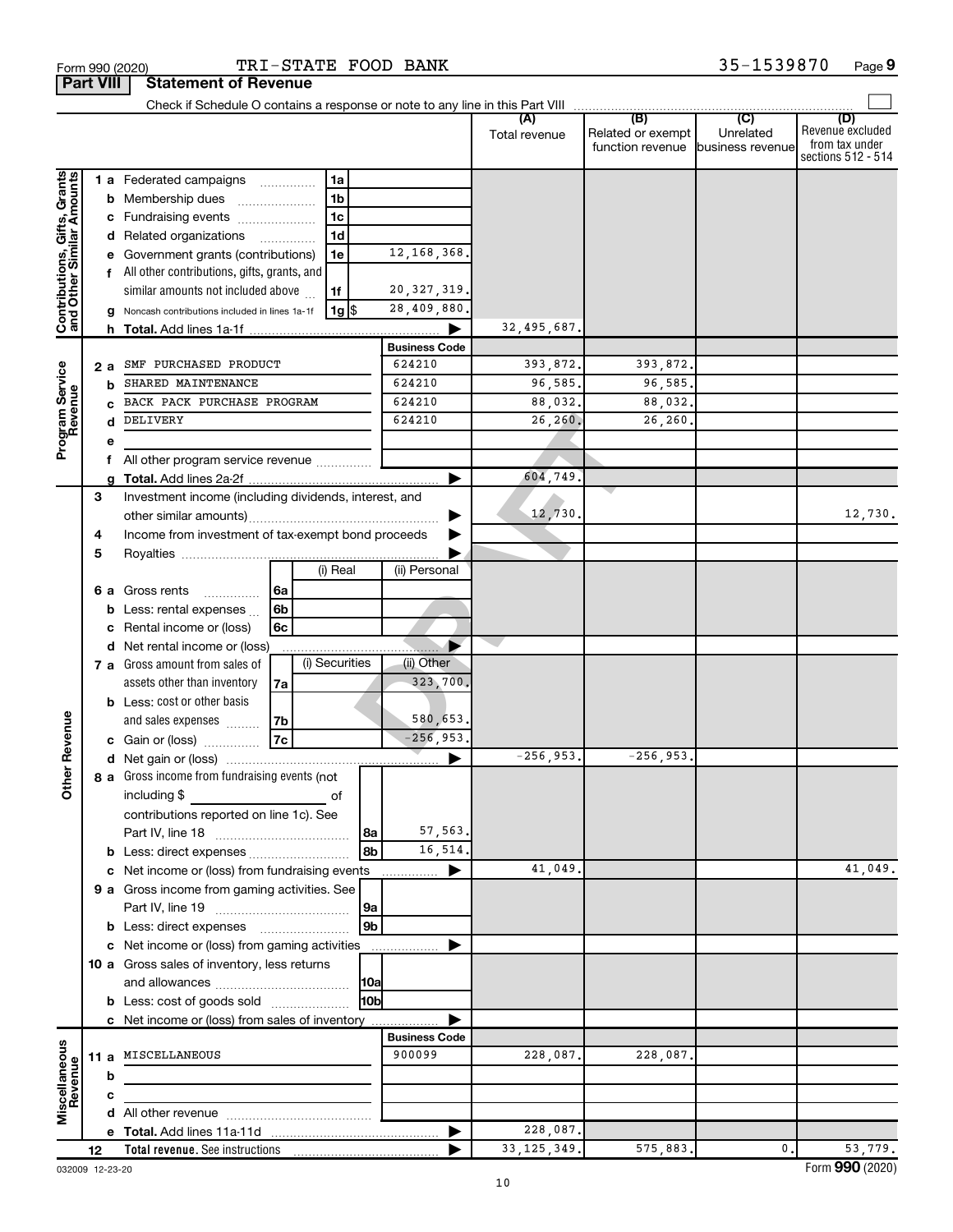#### Form 990 (2020) BANK 35-1539870 <sub>Page</sub> **Part IX Statement of Functional Expenses**

35-1539870 Page 10

*Section 501(c)(3) and 501(c)(4) organizations must complete all columns. All other organizations must complete column (A).*

| Check if Schedule O contains a response or note to any line in this Part IX |                                                                                                                               |                       |                                    |                                           |                                |  |  |  |
|-----------------------------------------------------------------------------|-------------------------------------------------------------------------------------------------------------------------------|-----------------------|------------------------------------|-------------------------------------------|--------------------------------|--|--|--|
|                                                                             | Do not include amounts reported on lines 6b,<br>7b, 8b, 9b, and 10b of Part VIII.                                             | (A)<br>Total expenses | (B)<br>Program service<br>expenses | (C)<br>Management and<br>general expenses | (D)<br>Fundraising<br>expenses |  |  |  |
| 1.                                                                          | Grants and other assistance to domestic organizations                                                                         |                       |                                    |                                           |                                |  |  |  |
|                                                                             | and domestic governments. See Part IV, line 21                                                                                | 26, 570, 593.         | 26,570,593.                        |                                           |                                |  |  |  |
| $\mathbf{2}$                                                                | Grants and other assistance to domestic                                                                                       |                       |                                    |                                           |                                |  |  |  |
|                                                                             | individuals. See Part IV, line 22                                                                                             |                       |                                    |                                           |                                |  |  |  |
| 3                                                                           | Grants and other assistance to foreign                                                                                        |                       |                                    |                                           |                                |  |  |  |
|                                                                             | organizations, foreign governments, and foreign                                                                               |                       |                                    |                                           |                                |  |  |  |
|                                                                             | individuals. See Part IV, lines 15 and 16                                                                                     |                       |                                    |                                           |                                |  |  |  |
| 4                                                                           | Benefits paid to or for members                                                                                               |                       |                                    |                                           |                                |  |  |  |
| 5                                                                           | Compensation of current officers, directors,                                                                                  | 91,504.               | 9,150.                             | 36,601.                                   | 45,753.                        |  |  |  |
| 6                                                                           | trustees, and key employees<br>Compensation not included above to disqualified                                                |                       |                                    |                                           |                                |  |  |  |
|                                                                             | persons (as defined under section 4958(f)(1)) and                                                                             |                       |                                    |                                           |                                |  |  |  |
|                                                                             | persons described in section 4958(c)(3)(B)                                                                                    |                       |                                    |                                           |                                |  |  |  |
| 7                                                                           |                                                                                                                               | 751, 295.             | 598,929.                           | 38, 324.                                  | 114,042.                       |  |  |  |
| 8                                                                           | Pension plan accruals and contributions (include                                                                              |                       |                                    |                                           |                                |  |  |  |
|                                                                             | section 401(k) and 403(b) employer contributions)                                                                             |                       |                                    |                                           |                                |  |  |  |
| 9                                                                           | Other employee benefits                                                                                                       | 210,695.              | 149,636.                           | 16,097.                                   | 44,962.                        |  |  |  |
| 10                                                                          |                                                                                                                               | 61, 379.              | 44,285.                            | 5,457.                                    | 11,637.                        |  |  |  |
| 11                                                                          | Fees for services (nonemployees):                                                                                             |                       |                                    |                                           |                                |  |  |  |
| a                                                                           |                                                                                                                               |                       |                                    |                                           |                                |  |  |  |
| b                                                                           |                                                                                                                               | 50,933.               | 50,933.                            |                                           |                                |  |  |  |
| с                                                                           |                                                                                                                               | 21, 292.              |                                    | 21, 292.                                  |                                |  |  |  |
| d                                                                           |                                                                                                                               |                       |                                    |                                           |                                |  |  |  |
| е                                                                           | Professional fundraising services. See Part IV, line 17                                                                       |                       |                                    |                                           |                                |  |  |  |
| f                                                                           | Investment management fees<br>Other. (If line 11g amount exceeds 10% of line 25,                                              |                       |                                    |                                           |                                |  |  |  |
| g                                                                           | column (A) amount, list line 11g expenses on Sch O.)                                                                          |                       |                                    |                                           |                                |  |  |  |
| 12                                                                          |                                                                                                                               | 30, 307.              | 21, 215.                           | 7,577.                                    | 1,515.                         |  |  |  |
| 13                                                                          |                                                                                                                               | 74,069.               | 66,662.                            | 6,666.                                    |                                |  |  |  |
| 14                                                                          |                                                                                                                               |                       |                                    |                                           |                                |  |  |  |
| 15                                                                          |                                                                                                                               |                       |                                    |                                           |                                |  |  |  |
| 16                                                                          |                                                                                                                               |                       |                                    |                                           |                                |  |  |  |
| 17                                                                          | Travel                                                                                                                        |                       |                                    |                                           |                                |  |  |  |
| 18                                                                          | Payments of travel or entertainment expenses                                                                                  |                       |                                    |                                           |                                |  |  |  |
|                                                                             | for any federal, state, or local public officials                                                                             |                       |                                    |                                           |                                |  |  |  |
| 19                                                                          | Conferences, conventions, and meetings                                                                                        |                       |                                    |                                           |                                |  |  |  |
| 20                                                                          | Interest                                                                                                                      | 98,958.               | 82,432.                            | 16, 130.                                  | 396.                           |  |  |  |
| 21                                                                          |                                                                                                                               | 639,745.              | 532,908.                           | 104, 278.                                 | 2,559.                         |  |  |  |
| 22                                                                          | Depreciation, depletion, and amortization                                                                                     | 55,890.               | 46,556.                            | 9,110.                                    | 224.                           |  |  |  |
| 23<br>24                                                                    | Insurance<br>Other expenses. Itemize expenses not covered                                                                     |                       |                                    |                                           |                                |  |  |  |
|                                                                             | above (List miscellaneous expenses on line 24e. If                                                                            |                       |                                    |                                           |                                |  |  |  |
|                                                                             | line 24e amount exceeds 10% of line 25, column (A)<br>amount, list line 24e expenses on Schedule O.)                          |                       |                                    |                                           |                                |  |  |  |
| a                                                                           | PURCHASED PRODUCTS                                                                                                            | 1,139,152.            | 1, 139, 152.                       |                                           |                                |  |  |  |
| b                                                                           | NONCASH COMMODITY DISBU                                                                                                       | 955,075.              | 955,075.                           |                                           |                                |  |  |  |
| C                                                                           | <b>UTILITES</b>                                                                                                               | 165,484.              | 157, 210.                          | 7,447.                                    | 827.                           |  |  |  |
| d                                                                           | REPAIRS AND MAINTENANCE                                                                                                       | 160, 154.             | 152, 146.                          | 7,207.                                    | 801.                           |  |  |  |
|                                                                             | e All other expenses                                                                                                          | 125, 178.             | 78,034.                            | 10,430.                                   | 36,714.                        |  |  |  |
| 25                                                                          | Total functional expenses. Add lines 1 through 24e                                                                            | 31, 201, 703.         | 30,654,916.                        | 286,616.                                  | 260, 171.                      |  |  |  |
| 26                                                                          | Joint costs. Complete this line only if the organization                                                                      |                       |                                    |                                           |                                |  |  |  |
|                                                                             | reported in column (B) joint costs from a combined                                                                            |                       |                                    |                                           |                                |  |  |  |
|                                                                             | educational campaign and fundraising solicitation.<br>Check here $\blacktriangleright$<br>if following SOP 98-2 (ASC 958-720) |                       |                                    |                                           |                                |  |  |  |
|                                                                             |                                                                                                                               |                       |                                    |                                           |                                |  |  |  |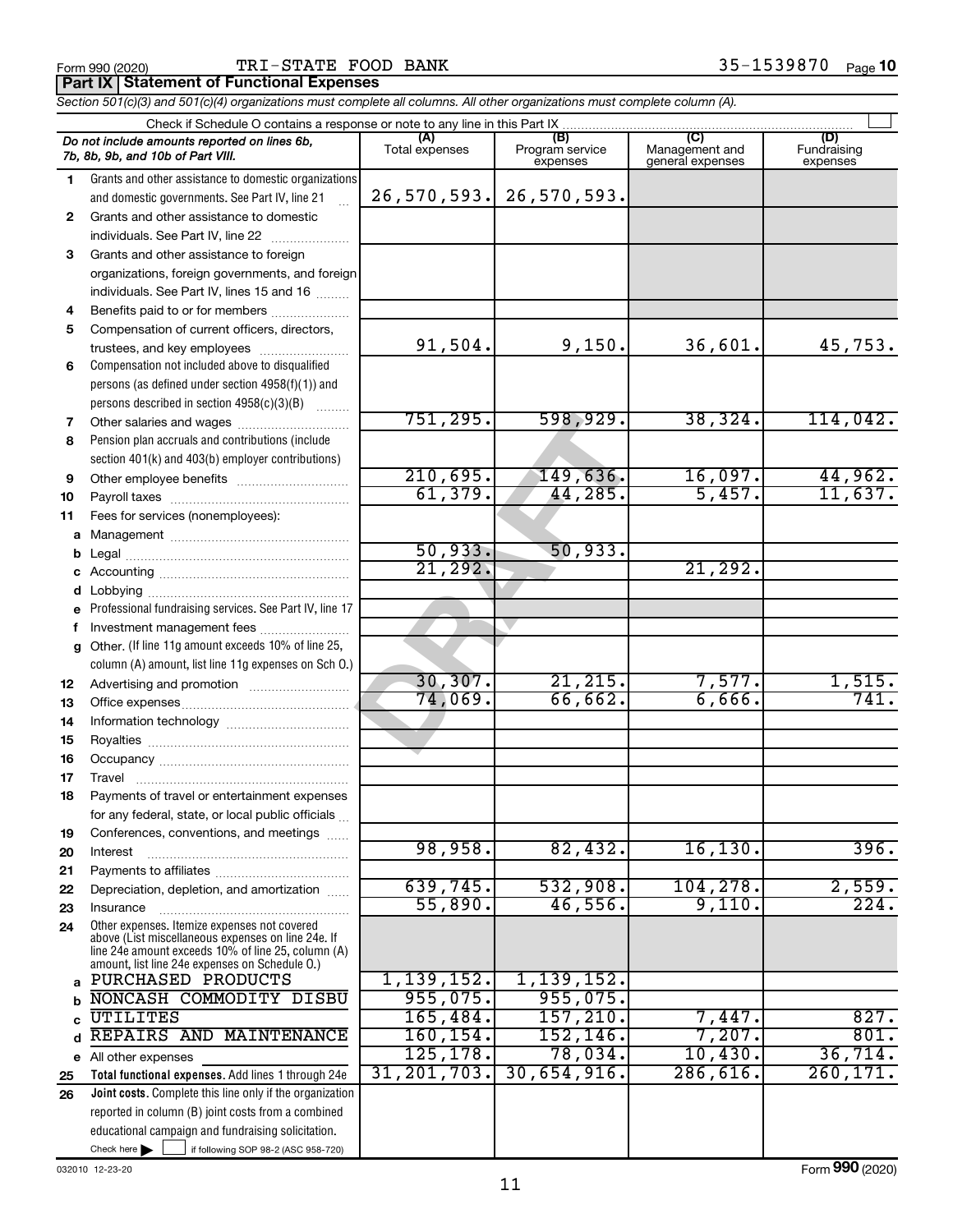**32 33**

#### $\perp$ Check if Schedule O contains a response or note to any line in this Part X **(A) (B)** Beginning of year | | End of year  $85,223.$  144,523. **1 1** Cash - non-interest-bearing ~~~~~~~~~~~~~~~~~~~~~~~~~  $165,406.$   $2$   $100,583.$ **2 2** Savings and temporary cash investments ~~~~~~~~~~~~~~~~~~ 714,892. 522,339. **3 3** Pledges and grants receivable, net ~~~~~~~~~~~~~~~~~~~~~  $1,326. 4$  27,137. Accounts receivable, net ~~~~~~~~~~~~~~~~~~~~~~~~~~ **4 4 5** Loans and other receivables from any current or former officer, director, trustee, key employee, creator or founder, substantial contributor, or 35% controlled entity or family member of any of these persons ~~~~~~~~~ **5 6** Loans and other receivables from other disqualified persons (as defined under section 4958(f)(1)), and persons described in section  $4958(c)(3)(B)$  ...... **6 7 7 Assets** Notes and loans receivable, net ~~~~~~~~~~~~~~~~~~~~~~~  $2,443,288$ .  $8 \mid 3,429,429$ . **8 8** Inventories for sale or use ~~~~~~~~~~~~~~~~~~~~~~~~~~ **9** 38,520. 23,169. **9** Prepaid expenses and deferred charges ~~~~~~~~~~~~~~~~~~ **10 a** Land, buildings, and equipment: cost or other 7,435,181. basis. Complete Part VI of Schedule D  $\frac{1}{10}$  10a  $1,029,987.$  5,761,690.  $10c$  6,405,194. 10b 1, 029, 987. 5, 761, 6<br>
1, line 11<br>
1, line 11<br>
10, 215, 6<br>
10, 215, 6<br>
138, 9<br>
plete Part IV of Schedule D<br>
or former officer, director,<br>
3, substantial contributor, or 35%<br>
of these persons<br>
unrelated third parties<br> **10c b** Less: accumulated depreciation  $\ldots$  [10b **11 11** Investments - publicly traded securities ~~~~~~~~~~~~~~~~~~~  $\overline{580, 579.}$  1, 166, 633. **12 12** Investments - other securities. See Part IV, line 11 ~~~~~~~~~~~~~~ **13 13** Investments - program-related. See Part IV, line 11 ~~~~~~~~~~~~~ **14 14** Intangible assets ~~~~~~~~~~~~~~~~~~~~~~~~~~~~~~ Other assets. See Part IV, line 11 ~~~~~~~~~~~~~~~~~~~~~~ 424,725. 783,787. **15 15** 10,215,649. 12,602,794. **16 16 Total assets.**  Add lines 1 through 15 (must equal line 33)  $492,354.$   $17$  | 377,685. **17 17** Accounts payable and accrued expenses ~~~~~~~~~~~~~~~~~~ **18 18** Grants payable ~~~~~~~~~~~~~~~~~~~~~~~~~~~~~~~  $138,975.$  19 265,006. **19 19** Deferred revenue ~~~~~~~~~~~~~~~~~~~~~~~~~~~~~~ **20 20** Tax-exempt bond liabilities ~~~~~~~~~~~~~~~~~~~~~~~~~ **21 21** Escrow or custodial account liability. Complete Part IV of Schedule Dentity, metallication **22** Loans and other payables to any current or former officer, director, **Liabilities** trustee, key employee, creator or founder, substantial contributor, or 35% controlled entity or family member of any of these persons ~~~~~~~~~~~~~~~~~~~~~ **22** 1,947,489. 2,074,176. **23** Secured mortgages and notes payable to unrelated third parties **23 24** Unsecured notes and loans payable to unrelated third parties ~~~~~~~~ **24 25** Other liabilities (including federal income tax, payables to related third parties, and other liabilities not included on lines 17-24). Complete Part X 138,000. **25** of Schedule D ~~~~~~~~~~~~~~~~~~~~~~~~~~~~~~~ **26** 2,716,818**. 26 2,716,867**. **26 Total liabilities.**  Add lines 17 through 25 Organizations that follow FASB ASC 958, check here  $\blacktriangleright \boxed{\text{X}}$ Net Assets or Fund Balances **Net Assets or Fund Balances and complete lines 27, 28, 32, and 33.**  $6,661,824.$   $27$  | 8,873,504. **27 27** Net assets without donor restrictions ~~~~~~~~~~~~~~~~~~~~  $837,007$ .  $|28|$  1,012,423. **28 28** Net assets with donor restrictions ~~~~~~~~~~~~~~~~~~~~~~ **Organizations that do not follow FASB ASC 958, check here** | † **and complete lines 29 through 33. 29 29** Capital stock or trust principal, or current funds ~~~~~~~~~~~~~~~ **30 30** Paid-in or capital surplus, or land, building, or equipment fund ....................... **31 31** Retained earnings, endowment, accumulated income, or other funds ............

Form (2020) **990**

**32 33**

 $7,498,831.$   $32$  9,885,927. 10,215,649. 12,602,794.

Total net assets or fund balances ~~~~~~~~~~~~~~~~~~~~~~

Total liabilities and net assets/fund balances ...

**Part X** | **Balance Sheet**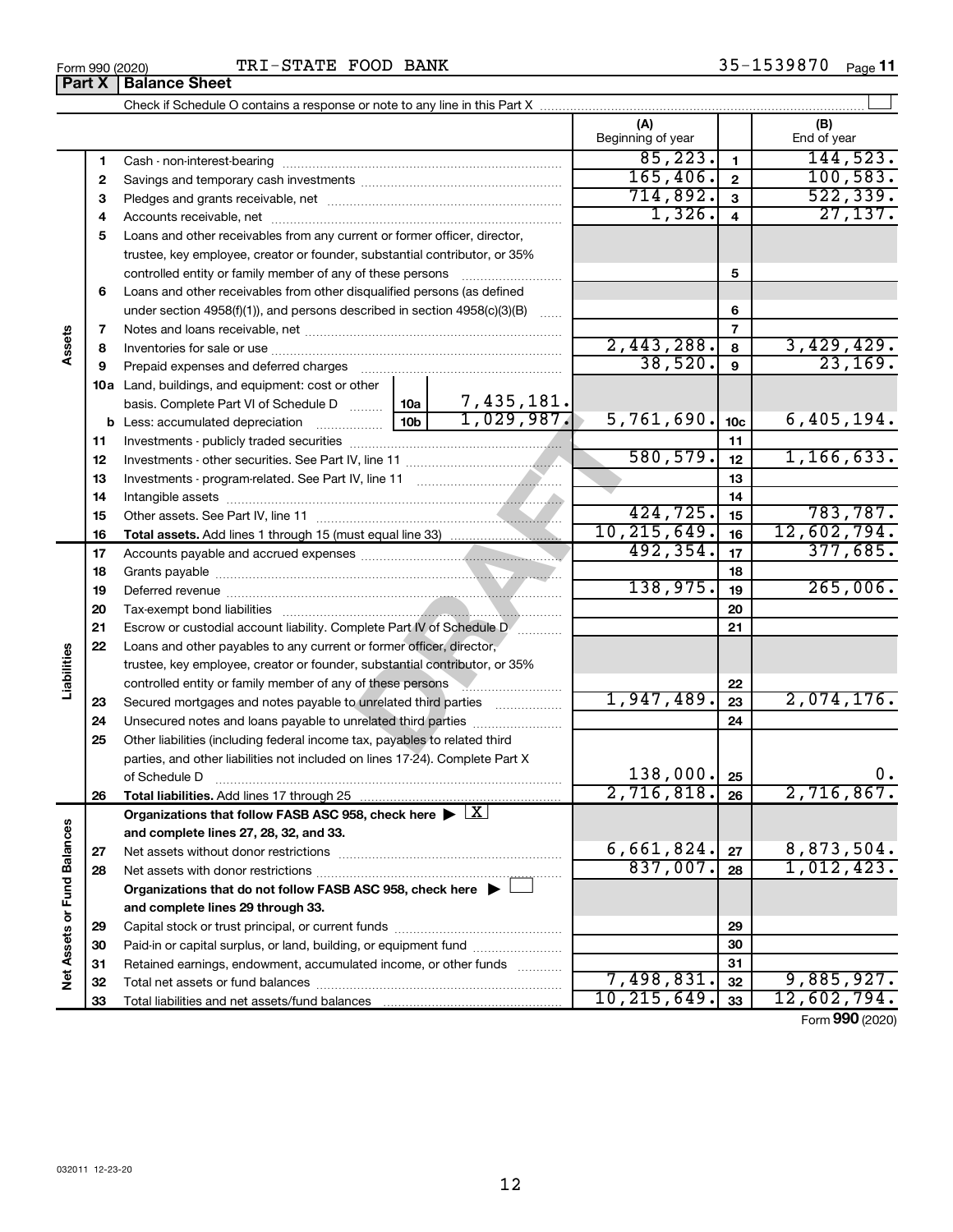| 1<br>2 | <b>Part XI</b><br><b>Reconciliation of Net Assets</b><br>Revenue less expenses. Subtract line 2 from line 1                                                                                                                    | $\mathbf{1}$<br>$\overline{2}$ | 33, 125, 349.<br>31, 201, 703. |                |     | $\boxed{\text{X}}$ |
|--------|--------------------------------------------------------------------------------------------------------------------------------------------------------------------------------------------------------------------------------|--------------------------------|--------------------------------|----------------|-----|--------------------|
|        |                                                                                                                                                                                                                                |                                |                                |                |     |                    |
|        |                                                                                                                                                                                                                                |                                |                                |                |     |                    |
|        |                                                                                                                                                                                                                                |                                |                                |                |     |                    |
|        |                                                                                                                                                                                                                                |                                |                                |                |     |                    |
|        |                                                                                                                                                                                                                                |                                |                                |                |     |                    |
| З      |                                                                                                                                                                                                                                | 3                              |                                |                |     | 1,923,646.         |
| 4      |                                                                                                                                                                                                                                | $\overline{\mathbf{4}}$        |                                |                |     | 7,498,831.         |
| 5      | Net unrealized gains (losses) on investments [111] matter in the contract of the contract of the contract of the contract of the contract of the contract of the contract of the contract of the contract of the contract of t | 5                              |                                |                |     | 78,388.            |
| 6      |                                                                                                                                                                                                                                | 6                              |                                |                |     |                    |
| 7      | Investment expenses www.communication.com/www.communication.com/www.communication.com/www.com                                                                                                                                  | $\overline{7}$                 |                                |                |     |                    |
| 8      |                                                                                                                                                                                                                                | 8                              |                                |                |     |                    |
| 9      |                                                                                                                                                                                                                                | $\mathbf{Q}$                   |                                |                |     | 385,062.           |
| 10     | Net assets or fund balances at end of year. Combine lines 3 through 9 (must equal Part X, line 32,                                                                                                                             |                                |                                |                |     |                    |
|        |                                                                                                                                                                                                                                | 10                             |                                |                |     | 9,885,927.         |
|        | Part XII Financial Statements and Reporting                                                                                                                                                                                    |                                |                                |                |     |                    |
|        |                                                                                                                                                                                                                                |                                |                                |                |     |                    |
|        |                                                                                                                                                                                                                                |                                |                                |                | Yes | No                 |
| 1      | $\lfloor \mathbf{X} \rfloor$ Accrual<br>Accounting method used to prepare the Form 990: [130] Cash<br>$\Box$ Other                                                                                                             |                                |                                |                |     |                    |
|        | If the organization changed its method of accounting from a prior year or checked "Other," explain in Schedule O.                                                                                                              |                                |                                |                |     |                    |
|        |                                                                                                                                                                                                                                |                                |                                | 2a             |     | х                  |
|        | If "Yes," check a box below to indicate whether the financial statements for the year were compiled or reviewed on a                                                                                                           |                                |                                |                |     |                    |
|        | separate basis, consolidated basis, or both:                                                                                                                                                                                   |                                |                                |                |     |                    |
|        | Separate basis<br>Consolidated basis<br>Both consolidated and separate basis                                                                                                                                                   |                                |                                |                |     |                    |
|        |                                                                                                                                                                                                                                |                                |                                | 2 <sub>b</sub> | х   |                    |
|        | If "Yes," check a box below to indicate whether the financial statements for the year were audited on a separate basis,                                                                                                        |                                |                                |                |     |                    |
|        | consolidated basis, or both:                                                                                                                                                                                                   |                                |                                |                |     |                    |
|        | $\lfloor x \rfloor$ Separate basis<br>Consolidated basis<br>Both consolidated and separate basis                                                                                                                               |                                |                                |                |     |                    |
|        | c If "Yes" to line 2a or 2b, does the organization have a committee that assumes responsibility for oversight of the audit,                                                                                                    |                                |                                |                |     |                    |
|        |                                                                                                                                                                                                                                |                                |                                | 2c             | х   |                    |
|        | If the organization changed either its oversight process or selection process during the tax year, explain on Schedule O.                                                                                                      |                                |                                |                |     |                    |
|        | 3a As a result of a federal award, was the organization required to undergo an audit or audits as set forth in the Single Audit                                                                                                |                                |                                |                |     |                    |
|        |                                                                                                                                                                                                                                |                                |                                | За             | х   |                    |
|        | b If "Yes," did the organization undergo the required audit or audits? If the organization did not undergo the required audit                                                                                                  |                                |                                |                |     |                    |
|        |                                                                                                                                                                                                                                |                                |                                | 3b             | х   |                    |
|        |                                                                                                                                                                                                                                |                                |                                |                |     | Form 990 (2020)    |
|        |                                                                                                                                                                                                                                |                                |                                |                |     |                    |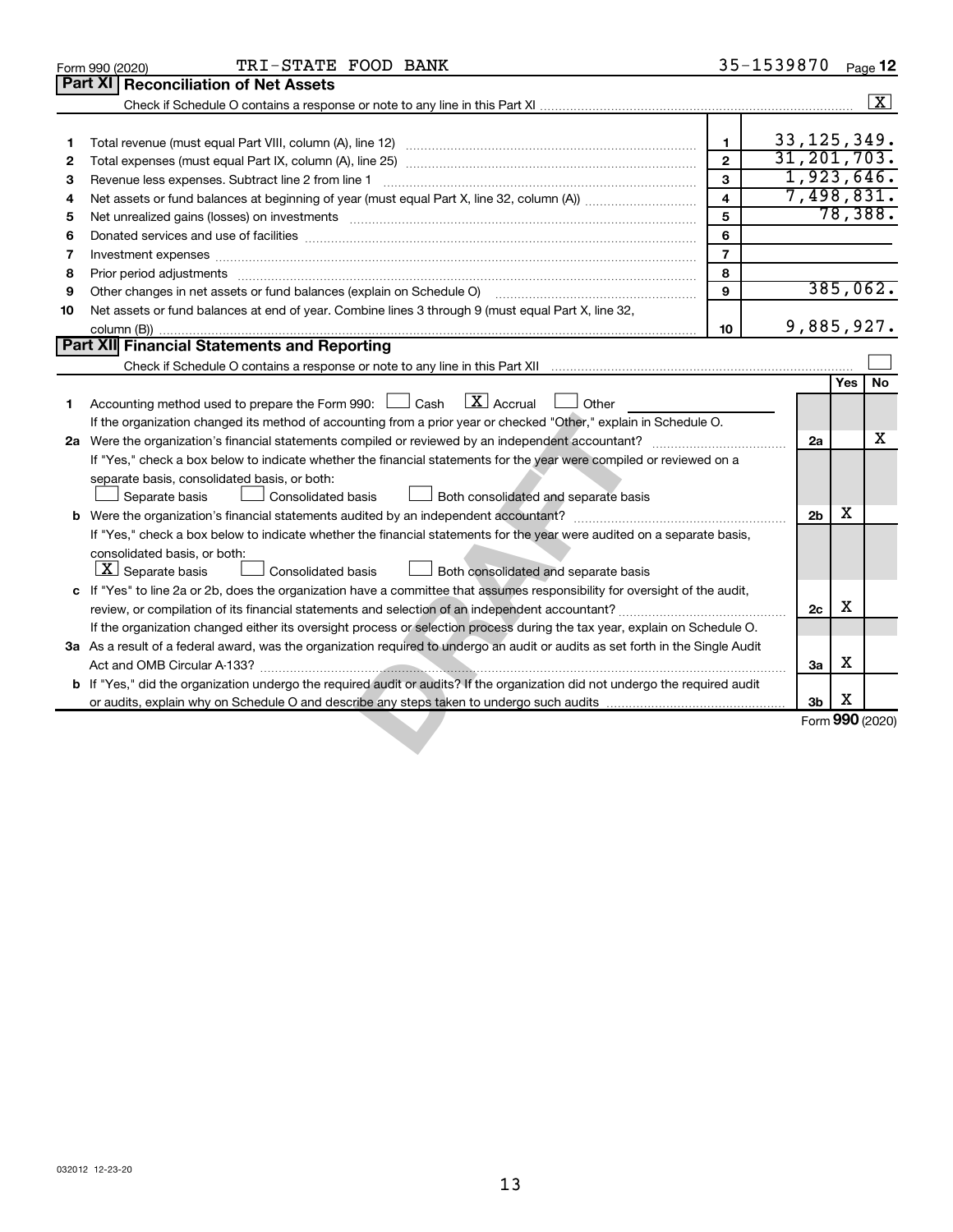| <b>SCHEDULE A</b> |  |
|-------------------|--|
|-------------------|--|

Department of the Treasury Internal Revenue Service

| (Form 990 or 990-EZ) |  |  |  |  |
|----------------------|--|--|--|--|
|----------------------|--|--|--|--|

# Form 990 or 990-EZ) **Public Charity Status and Public Support**<br>
Complete if the organization is a section 501(c)(3) organization or a section<br> **2020**

**4947(a)(1) nonexempt charitable trust. | Attach to Form 990 or Form 990-EZ.** 

| <b>P AUGULU FULLI 330 UL FULLI 330-LL.</b>                               |
|--------------------------------------------------------------------------|
| ▶ Go to www.irs.gov/Form990 for instructions and the latest information. |

| <b>Open to Public</b><br>Inspection |  |
|-------------------------------------|--|

OMB No. 1545-0047

|       |                                                                                                                                                                            | Name of the organization                                                                                                                                                                                                                                                                                                                                                                                                          |                     |                            |                                    |    |                            | <b>Employer identification number</b> |
|-------|----------------------------------------------------------------------------------------------------------------------------------------------------------------------------|-----------------------------------------------------------------------------------------------------------------------------------------------------------------------------------------------------------------------------------------------------------------------------------------------------------------------------------------------------------------------------------------------------------------------------------|---------------------|----------------------------|------------------------------------|----|----------------------------|---------------------------------------|
|       | Part I                                                                                                                                                                     | Reason for Public Charity Status. (All organizations must complete this part.) See instructions.                                                                                                                                                                                                                                                                                                                                  | TRI-STATE FOOD BANK |                            |                                    |    |                            | 35-1539870                            |
|       |                                                                                                                                                                            |                                                                                                                                                                                                                                                                                                                                                                                                                                   |                     |                            |                                    |    |                            |                                       |
|       |                                                                                                                                                                            | The organization is not a private foundation because it is: (For lines 1 through 12, check only one box.)                                                                                                                                                                                                                                                                                                                         |                     |                            |                                    |    |                            |                                       |
| 1     |                                                                                                                                                                            | A church, convention of churches, or association of churches described in section 170(b)(1)(A)(i).                                                                                                                                                                                                                                                                                                                                |                     |                            |                                    |    |                            |                                       |
| 2     |                                                                                                                                                                            | A school described in section 170(b)(1)(A)(ii). (Attach Schedule E (Form 990 or 990-EZ).)                                                                                                                                                                                                                                                                                                                                         |                     |                            |                                    |    |                            |                                       |
| З     |                                                                                                                                                                            | A hospital or a cooperative hospital service organization described in section 170(b)(1)(A)(iii).                                                                                                                                                                                                                                                                                                                                 |                     |                            |                                    |    |                            |                                       |
| 4     |                                                                                                                                                                            | A medical research organization operated in conjunction with a hospital described in section 170(b)(1)(A)(iii). Enter the hospital's name,                                                                                                                                                                                                                                                                                        |                     |                            |                                    |    |                            |                                       |
|       |                                                                                                                                                                            | city, and state:                                                                                                                                                                                                                                                                                                                                                                                                                  |                     |                            |                                    |    |                            |                                       |
| 5.    | An organization operated for the benefit of a college or university owned or operated by a governmental unit described in<br>section 170(b)(1)(A)(iv). (Complete Part II.) |                                                                                                                                                                                                                                                                                                                                                                                                                                   |                     |                            |                                    |    |                            |                                       |
|       |                                                                                                                                                                            |                                                                                                                                                                                                                                                                                                                                                                                                                                   |                     |                            |                                    |    |                            |                                       |
| 6.    |                                                                                                                                                                            | A federal, state, or local government or governmental unit described in section 170(b)(1)(A)(v).<br>7 $ X $ An organization that normally receives a substantial part of its support from a governmental unit or from the general public described in                                                                                                                                                                             |                     |                            |                                    |    |                            |                                       |
|       |                                                                                                                                                                            |                                                                                                                                                                                                                                                                                                                                                                                                                                   |                     |                            |                                    |    |                            |                                       |
| 8     |                                                                                                                                                                            | section 170(b)(1)(A)(vi). (Complete Part II.)<br>A community trust described in section 170(b)(1)(A)(vi). (Complete Part II.)                                                                                                                                                                                                                                                                                                     |                     |                            |                                    |    |                            |                                       |
| 9     |                                                                                                                                                                            | An agricultural research organization described in section 170(b)(1)(A)(ix) operated in conjunction with a land-grant college                                                                                                                                                                                                                                                                                                     |                     |                            |                                    |    |                            |                                       |
|       |                                                                                                                                                                            | or university or a non-land-grant college of agriculture (see instructions). Enter the name, city, and state of the college or                                                                                                                                                                                                                                                                                                    |                     |                            |                                    |    |                            |                                       |
|       |                                                                                                                                                                            | university:                                                                                                                                                                                                                                                                                                                                                                                                                       |                     |                            |                                    |    |                            |                                       |
| 10    |                                                                                                                                                                            | An organization that normally receives (1) more than 33 1/3% of its support from contributions, membership fees, and gross receipts from<br>activities related to its exempt functions, subject to certain exceptions; and (2) no more than 33 1/3% of its support from gross investment<br>income and unrelated business taxable income (less section 511 tax) from businesses acquired by the organization after June 30, 1975. |                     |                            |                                    |    |                            |                                       |
|       |                                                                                                                                                                            | See section 509(a)(2). (Complete Part III.)                                                                                                                                                                                                                                                                                                                                                                                       |                     |                            |                                    |    |                            |                                       |
| 11    |                                                                                                                                                                            | An organization organized and operated exclusively to test for public safety. See section 509(a)(4).                                                                                                                                                                                                                                                                                                                              |                     |                            |                                    |    |                            |                                       |
| 12    |                                                                                                                                                                            | An organization organized and operated exclusively for the benefit of, to perform the functions of, or to carry out the purposes of one or                                                                                                                                                                                                                                                                                        |                     |                            |                                    |    |                            |                                       |
|       |                                                                                                                                                                            | more publicly supported organizations described in section 509(a)(1) or section 509(a)(2). See section 509(a)(3). Check the box in                                                                                                                                                                                                                                                                                                |                     |                            |                                    |    |                            |                                       |
|       |                                                                                                                                                                            | lines 12a through 12d that describes the type of supporting organization and complete lines 12e, 12f, and 12g.                                                                                                                                                                                                                                                                                                                    |                     |                            |                                    |    |                            |                                       |
| а     |                                                                                                                                                                            | Type I. A supporting organization operated, supervised, or controlled by its supported organization(s), typically by giving                                                                                                                                                                                                                                                                                                       |                     |                            |                                    |    |                            |                                       |
|       |                                                                                                                                                                            | the supported organization(s) the power to regularly appoint or elect a majority of the directors or trustees of the supporting                                                                                                                                                                                                                                                                                                   |                     |                            |                                    |    |                            |                                       |
|       |                                                                                                                                                                            | organization. You must complete Part IV, Sections A and B.                                                                                                                                                                                                                                                                                                                                                                        |                     |                            |                                    |    |                            |                                       |
| b     |                                                                                                                                                                            | Type II. A supporting organization supervised or controlled in connection with its supported organization(s), by having                                                                                                                                                                                                                                                                                                           |                     |                            |                                    |    |                            |                                       |
|       |                                                                                                                                                                            | control or management of the supporting organization vested in the same persons that control or manage the supported                                                                                                                                                                                                                                                                                                              |                     |                            |                                    |    |                            |                                       |
|       |                                                                                                                                                                            | organization(s). You must complete Part IV, Sections A and C.                                                                                                                                                                                                                                                                                                                                                                     |                     |                            |                                    |    |                            |                                       |
| с     |                                                                                                                                                                            | Type III functionally integrated. A supporting organization operated in connection with, and functionally integrated with,                                                                                                                                                                                                                                                                                                        |                     |                            |                                    |    |                            |                                       |
|       |                                                                                                                                                                            | its supported organization(s) (see instructions). You must complete Part IV, Sections A, D, and E.                                                                                                                                                                                                                                                                                                                                |                     |                            |                                    |    |                            |                                       |
| d     |                                                                                                                                                                            | Type III non-functionally integrated. A supporting organization operated in connection with its supported organization(s)                                                                                                                                                                                                                                                                                                         |                     |                            |                                    |    |                            |                                       |
|       |                                                                                                                                                                            | that is not functionally integrated. The organization generally must satisfy a distribution requirement and an attentiveness                                                                                                                                                                                                                                                                                                      |                     |                            |                                    |    |                            |                                       |
|       |                                                                                                                                                                            | requirement (see instructions). You must complete Part IV, Sections A and D, and Part V.                                                                                                                                                                                                                                                                                                                                          |                     |                            |                                    |    |                            |                                       |
|       |                                                                                                                                                                            | Check this box if the organization received a written determination from the IRS that it is a Type I, Type II, Type III                                                                                                                                                                                                                                                                                                           |                     |                            |                                    |    |                            |                                       |
|       |                                                                                                                                                                            | functionally integrated, or Type III non-functionally integrated supporting organization.                                                                                                                                                                                                                                                                                                                                         |                     |                            |                                    |    |                            |                                       |
|       |                                                                                                                                                                            | f Enter the number of supported organizations                                                                                                                                                                                                                                                                                                                                                                                     |                     |                            |                                    |    |                            |                                       |
|       |                                                                                                                                                                            | g Provide the following information about the supported organization(s).<br>(i) Name of supported                                                                                                                                                                                                                                                                                                                                 | (ii) EIN            | (iii) Type of organization | (iv) Is the organization listed    |    | (v) Amount of monetary     | (vi) Amount of other                  |
|       |                                                                                                                                                                            | organization                                                                                                                                                                                                                                                                                                                                                                                                                      |                     | (described on lines 1-10   | in your governing document?<br>Yes | No | support (see instructions) | support (see instructions)            |
|       |                                                                                                                                                                            |                                                                                                                                                                                                                                                                                                                                                                                                                                   |                     | above (see instructions))  |                                    |    |                            |                                       |
|       |                                                                                                                                                                            |                                                                                                                                                                                                                                                                                                                                                                                                                                   |                     |                            |                                    |    |                            |                                       |
|       |                                                                                                                                                                            |                                                                                                                                                                                                                                                                                                                                                                                                                                   |                     |                            |                                    |    |                            |                                       |
|       |                                                                                                                                                                            |                                                                                                                                                                                                                                                                                                                                                                                                                                   |                     |                            |                                    |    |                            |                                       |
|       |                                                                                                                                                                            |                                                                                                                                                                                                                                                                                                                                                                                                                                   |                     |                            |                                    |    |                            |                                       |
|       |                                                                                                                                                                            |                                                                                                                                                                                                                                                                                                                                                                                                                                   |                     |                            |                                    |    |                            |                                       |
| Total |                                                                                                                                                                            |                                                                                                                                                                                                                                                                                                                                                                                                                                   |                     |                            |                                    |    |                            |                                       |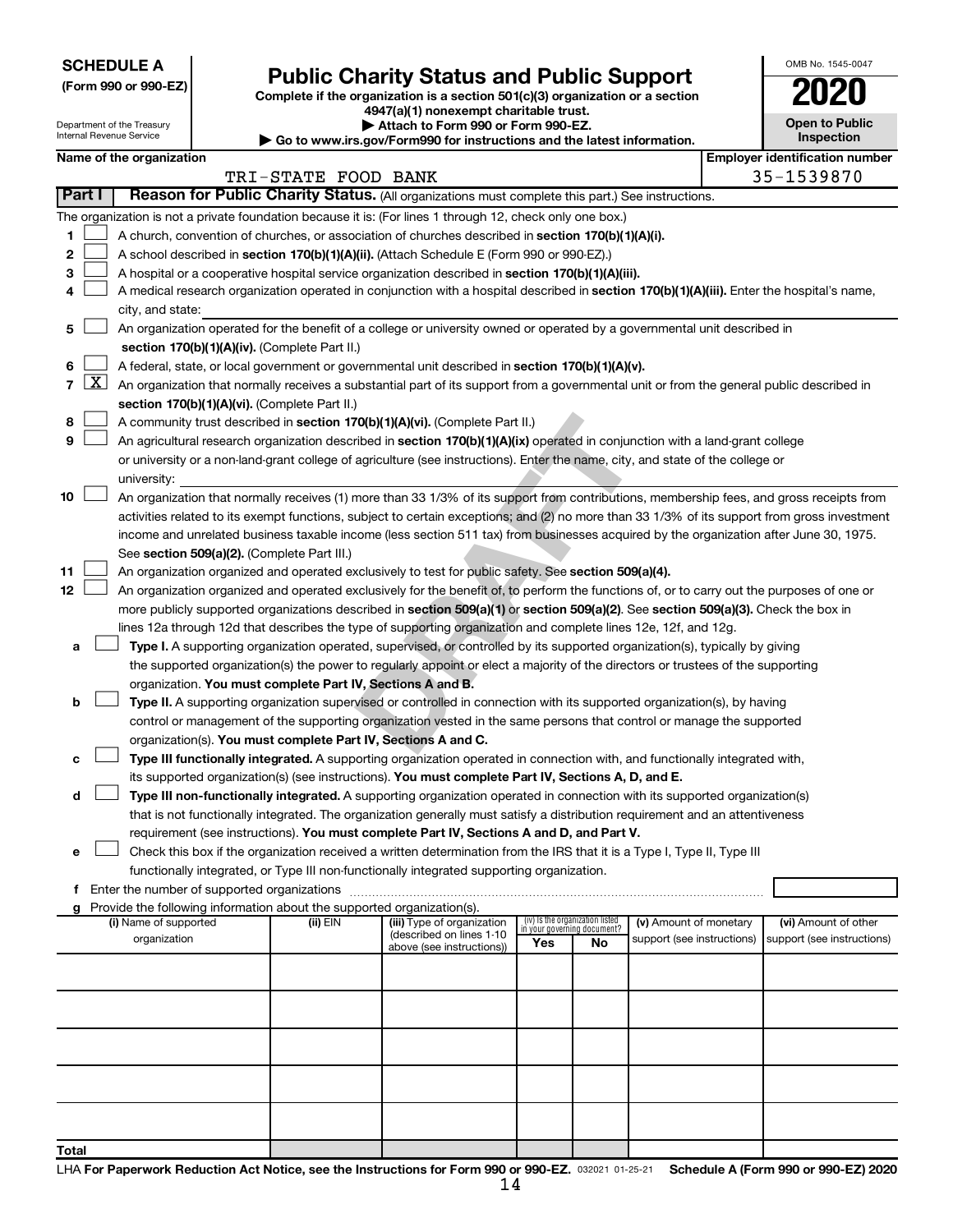#### Schedule A (Form 990 or 990-EZ) 2020  $\texttt{TRI}-\texttt{STATE}$   $\texttt{FOOD}$   $\texttt{BANK}$   $35-1539870$   $\texttt{Page}$

# **Part II Support Schedule for Organizations Described in Sections 170(b)(1)(A)(iv) and 170(b)(1)(A)(vi)**

(Complete only if you checked the box on line 5, 7, or 8 of Part I or if the organization failed to qualify under Part III. If the organization fails to qualify under the tests listed below, please complete Part III.)

|    | <b>Section A. Public Support</b>                                                                                                                                                                                                   |          |          |            |            |          |                                                                     |
|----|------------------------------------------------------------------------------------------------------------------------------------------------------------------------------------------------------------------------------------|----------|----------|------------|------------|----------|---------------------------------------------------------------------|
|    | Calendar year (or fiscal year beginning in)                                                                                                                                                                                        | (a) 2016 | (b) 2017 | $(c)$ 2018 | $(d)$ 2019 | (e) 2020 | (f) Total                                                           |
|    | 1 Gifts, grants, contributions, and                                                                                                                                                                                                |          |          |            |            |          |                                                                     |
|    | membership fees received. (Do not                                                                                                                                                                                                  |          |          |            |            |          |                                                                     |
|    | include any "unusual grants.")                                                                                                                                                                                                     |          |          |            |            |          | 10558125.12984398.14829938221576397.32891643.226309945              |
|    | 2 Tax revenues levied for the organ-                                                                                                                                                                                               |          |          |            |            |          |                                                                     |
|    | ization's benefit and either paid to                                                                                                                                                                                               |          |          |            |            |          |                                                                     |
|    | or expended on its behalf                                                                                                                                                                                                          |          |          |            |            |          |                                                                     |
|    | 3 The value of services or facilities                                                                                                                                                                                              |          |          |            |            |          |                                                                     |
|    | furnished by a governmental unit to                                                                                                                                                                                                |          |          |            |            |          |                                                                     |
|    | the organization without charge                                                                                                                                                                                                    |          |          |            |            |          |                                                                     |
|    | 4 Total. Add lines 1 through 3                                                                                                                                                                                                     |          |          |            |            |          | 10558125.12984398.14829938221576397.32891643.226309945              |
|    | 5 The portion of total contributions                                                                                                                                                                                               |          |          |            |            |          |                                                                     |
|    | by each person (other than a                                                                                                                                                                                                       |          |          |            |            |          |                                                                     |
|    | governmental unit or publicly                                                                                                                                                                                                      |          |          |            |            |          |                                                                     |
|    | supported organization) included                                                                                                                                                                                                   |          |          |            |            |          |                                                                     |
|    | on line 1 that exceeds 2% of the                                                                                                                                                                                                   |          |          |            |            |          |                                                                     |
|    | amount shown on line 11,                                                                                                                                                                                                           |          |          |            |            |          |                                                                     |
|    | column (f)                                                                                                                                                                                                                         |          |          |            |            |          |                                                                     |
|    |                                                                                                                                                                                                                                    |          |          |            |            |          | 226309945                                                           |
|    | 6 Public support. Subtract line 5 from line 4.<br><b>Section B. Total Support</b>                                                                                                                                                  |          |          |            |            |          |                                                                     |
|    | Calendar year (or fiscal year beginning in)                                                                                                                                                                                        |          |          |            |            |          |                                                                     |
|    | <b>7</b> Amounts from line 4                                                                                                                                                                                                       | (a) 2016 | (b) 2017 | $(c)$ 2018 | $(d)$ 2019 | (e) 2020 | (f) Total<br>10558125.12984398.14829938221576397.32891643.226309945 |
|    |                                                                                                                                                                                                                                    |          |          |            |            |          |                                                                     |
| 8  | Gross income from interest,                                                                                                                                                                                                        |          |          |            |            |          |                                                                     |
|    | dividends, payments received on                                                                                                                                                                                                    |          |          |            |            |          |                                                                     |
|    | securities loans, rents, royalties,                                                                                                                                                                                                | 2,455.   | 5,027.   | 25,014.    | 21,537.    | 12,729.  | 66,762.                                                             |
|    | and income from similar sources                                                                                                                                                                                                    |          |          |            |            |          |                                                                     |
| 9  | Net income from unrelated business                                                                                                                                                                                                 |          |          |            |            |          |                                                                     |
|    | activities, whether or not the                                                                                                                                                                                                     |          |          |            |            |          |                                                                     |
|    | business is regularly carried on                                                                                                                                                                                                   |          |          |            |            |          |                                                                     |
|    | 10 Other income. Do not include gain                                                                                                                                                                                               |          |          |            |            |          |                                                                     |
|    | or loss from the sale of capital                                                                                                                                                                                                   |          |          |            |            |          |                                                                     |
|    | assets (Explain in Part VI.)                                                                                                                                                                                                       |          |          |            |            |          |                                                                     |
|    | <b>11 Total support.</b> Add lines 7 through 10                                                                                                                                                                                    |          |          |            |            |          | 226376707                                                           |
|    | <b>12</b> Gross receipts from related activities, etc. (see instructions)                                                                                                                                                          |          |          |            |            | 12       |                                                                     |
|    | 13 First 5 years. If the Form 990 is for the organization's first, second, third, fourth, or fifth tax year as a section 501(c)(3)                                                                                                 |          |          |            |            |          |                                                                     |
|    | organization, check this box and stop here <b>construction and the construction</b> of the construction of the construction of the construction of the construction of the construction of the construction of the construction of |          |          |            |            |          |                                                                     |
|    | <b>Section C. Computation of Public Support Percentage</b>                                                                                                                                                                         |          |          |            |            |          |                                                                     |
|    |                                                                                                                                                                                                                                    |          |          |            |            | 14       | 99.97<br>%                                                          |
|    |                                                                                                                                                                                                                                    |          |          |            |            | 15       | 99.97<br>%                                                          |
|    | 16a 33 1/3% support test - 2020. If the organization did not check the box on line 13, and line 14 is 33 1/3% or more, check this box and                                                                                          |          |          |            |            |          |                                                                     |
|    | stop here. The organization qualifies as a publicly supported organization                                                                                                                                                         |          |          |            |            |          | $\blacktriangleright$ $\mathbf{X}$                                  |
|    | b 33 1/3% support test - 2019. If the organization did not check a box on line 13 or 16a, and line 15 is 33 1/3% or more, check this box                                                                                           |          |          |            |            |          |                                                                     |
|    | and stop here. The organization qualifies as a publicly supported organization [11,111] and stop here. The organization [11] and stop here. The organization [11] and stop here. The organization [11] and stop here is a publ     |          |          |            |            |          |                                                                     |
|    | 17a 10% -facts-and-circumstances test - 2020. If the organization did not check a box on line 13, 16a, or 16b, and line 14 is 10% or more,                                                                                         |          |          |            |            |          |                                                                     |
|    | and if the organization meets the facts-and-circumstances test, check this box and stop here. Explain in Part VI how the organization                                                                                              |          |          |            |            |          |                                                                     |
|    | meets the facts-and-circumstances test. The organization qualifies as a publicly supported organization                                                                                                                            |          |          |            |            |          |                                                                     |
|    | b 10% -facts-and-circumstances test - 2019. If the organization did not check a box on line 13, 16a, 16b, or 17a, and line 15 is 10% or                                                                                            |          |          |            |            |          |                                                                     |
|    | more, and if the organization meets the facts-and-circumstances test, check this box and stop here. Explain in Part VI how the                                                                                                     |          |          |            |            |          |                                                                     |
|    | organization meets the facts-and-circumstances test. The organization qualifies as a publicly supported organization                                                                                                               |          |          |            |            |          |                                                                     |
| 18 | Private foundation. If the organization did not check a box on line 13, 16a, 16b, 17a, or 17b, check this box and see instructions                                                                                                 |          |          |            |            |          |                                                                     |
|    |                                                                                                                                                                                                                                    |          |          |            |            |          |                                                                     |

**Schedule A (Form 990 or 990-EZ) 2020**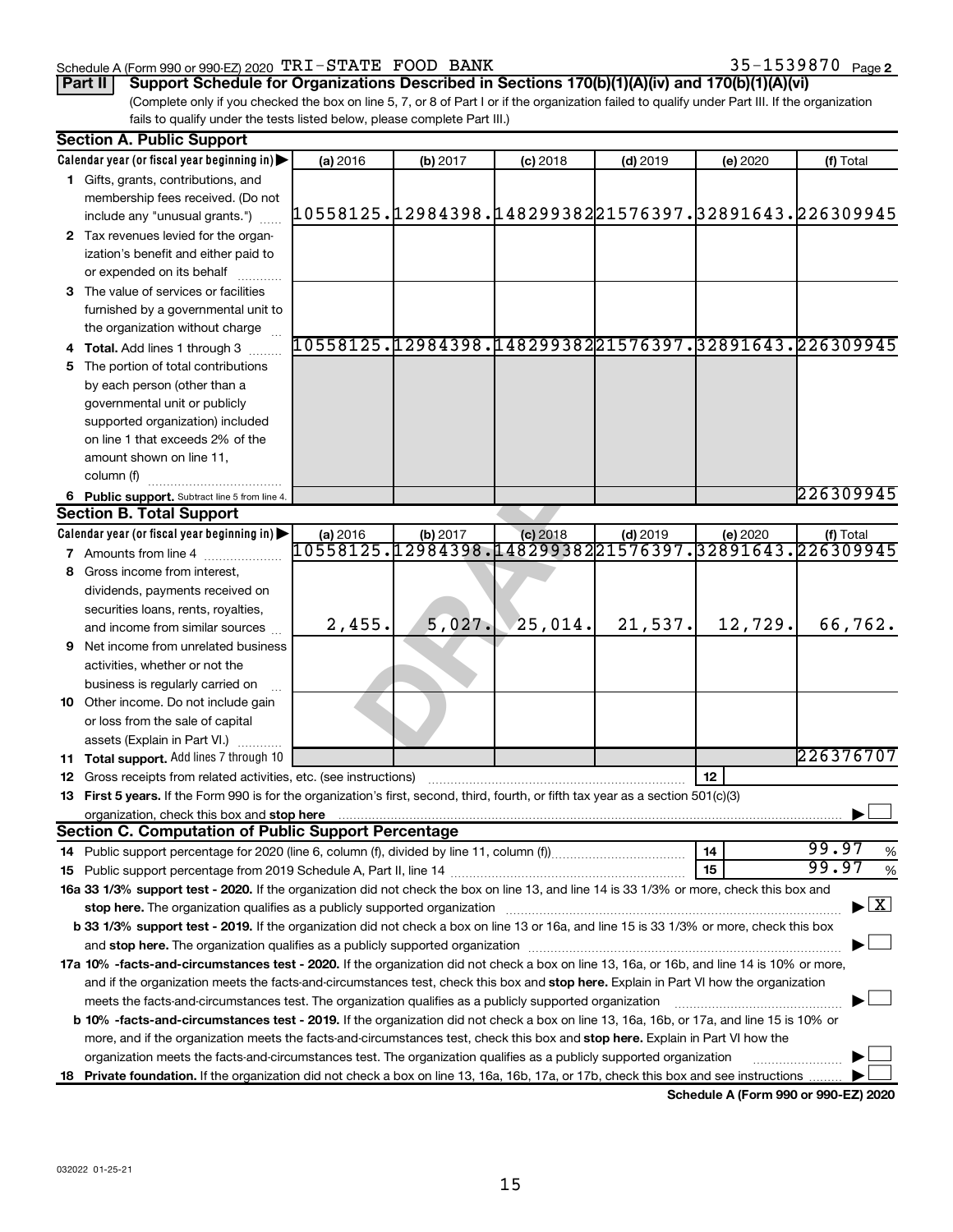#### Schedule A (Form 990 or 990-EZ) 2020  $\texttt{TRI}-\texttt{STATE}$   $\texttt{FOOD}$   $\texttt{BANK}$   $35-1539870$   $\texttt{Page}$

35-1539870 Page 3

(Complete only if you checked the box on line 10 of Part I or if the organization failed to qualify under Part II. If the organization fails to qualify under the tests listed below, please complete Part II.)

| <b>Section A. Public Support</b>                                                                                                                 |          |          |            |            |          |           |
|--------------------------------------------------------------------------------------------------------------------------------------------------|----------|----------|------------|------------|----------|-----------|
| Calendar year (or fiscal year beginning in)                                                                                                      | (a) 2016 | (b) 2017 | $(c)$ 2018 | $(d)$ 2019 | (e) 2020 | (f) Total |
| 1 Gifts, grants, contributions, and                                                                                                              |          |          |            |            |          |           |
| membership fees received. (Do not                                                                                                                |          |          |            |            |          |           |
| include any "unusual grants.")                                                                                                                   |          |          |            |            |          |           |
| 2 Gross receipts from admissions,                                                                                                                |          |          |            |            |          |           |
| merchandise sold or services per-                                                                                                                |          |          |            |            |          |           |
| formed, or facilities furnished in                                                                                                               |          |          |            |            |          |           |
| any activity that is related to the<br>organization's tax-exempt purpose                                                                         |          |          |            |            |          |           |
| 3 Gross receipts from activities that                                                                                                            |          |          |            |            |          |           |
| are not an unrelated trade or bus-                                                                                                               |          |          |            |            |          |           |
| iness under section 513                                                                                                                          |          |          |            |            |          |           |
|                                                                                                                                                  |          |          |            |            |          |           |
| 4 Tax revenues levied for the organ-                                                                                                             |          |          |            |            |          |           |
| ization's benefit and either paid to                                                                                                             |          |          |            |            |          |           |
| or expended on its behalf                                                                                                                        |          |          |            |            |          |           |
| 5 The value of services or facilities                                                                                                            |          |          |            |            |          |           |
| furnished by a governmental unit to                                                                                                              |          |          |            |            |          |           |
| the organization without charge                                                                                                                  |          |          |            |            |          |           |
| 6 Total. Add lines 1 through 5                                                                                                                   |          |          |            |            |          |           |
| 7a Amounts included on lines 1, 2, and                                                                                                           |          |          |            |            |          |           |
| 3 received from disqualified persons                                                                                                             |          |          |            |            |          |           |
| <b>b</b> Amounts included on lines 2 and 3 received                                                                                              |          |          |            |            |          |           |
| from other than disqualified persons that<br>exceed the greater of \$5,000 or 1% of the                                                          |          |          |            |            |          |           |
| amount on line 13 for the year                                                                                                                   |          |          |            |            |          |           |
| c Add lines 7a and 7b                                                                                                                            |          |          |            |            |          |           |
| 8 Public support. (Subtract line 7c from line 6.)                                                                                                |          |          |            |            |          |           |
| <b>Section B. Total Support</b>                                                                                                                  |          |          |            |            |          |           |
| Calendar year (or fiscal year beginning in)                                                                                                      | (a) 2016 | (b) 2017 | $(c)$ 2018 | $(d)$ 2019 | (e) 2020 | (f) Total |
| <b>9</b> Amounts from line 6                                                                                                                     |          |          |            |            |          |           |
| <b>10a</b> Gross income from interest,                                                                                                           |          |          |            |            |          |           |
| dividends, payments received on                                                                                                                  |          |          |            |            |          |           |
| securities loans, rents, royalties,<br>and income from similar sources                                                                           |          |          |            |            |          |           |
| <b>b</b> Unrelated business taxable income                                                                                                       |          |          |            |            |          |           |
| (less section 511 taxes) from businesses                                                                                                         |          |          |            |            |          |           |
| acquired after June 30, 1975                                                                                                                     |          |          |            |            |          |           |
| $\overline{\phantom{a}}$                                                                                                                         |          |          |            |            |          |           |
| c Add lines 10a and 10b<br><b>11</b> Net income from unrelated business                                                                          |          |          |            |            |          |           |
| activities not included in line 10b.                                                                                                             |          |          |            |            |          |           |
| whether or not the business is                                                                                                                   |          |          |            |            |          |           |
| regularly carried on                                                                                                                             |          |          |            |            |          |           |
| 12 Other income. Do not include gain<br>or loss from the sale of capital                                                                         |          |          |            |            |          |           |
| assets (Explain in Part VI.) $\cdots$                                                                                                            |          |          |            |            |          |           |
| <b>13</b> Total support. (Add lines 9, 10c, 11, and 12.)                                                                                         |          |          |            |            |          |           |
| 14 First 5 years. If the Form 990 is for the organization's first, second, third, fourth, or fifth tax year as a section 501(c)(3) organization, |          |          |            |            |          |           |
| check this box and stop here                                                                                                                     |          |          |            |            |          |           |
| Section C. Computation of Public Support Percentage                                                                                              |          |          |            |            |          |           |
| 15 Public support percentage for 2020 (line 8, column (f), divided by line 13, column (f) <i></i>                                                |          |          |            |            | 15       | %         |
| 16 Public support percentage from 2019 Schedule A, Part III, line 15                                                                             |          |          |            |            | 16       | %         |
| Section D. Computation of Investment Income Percentage                                                                                           |          |          |            |            |          |           |
| 17 Investment income percentage for 2020 (line 10c, column (f), divided by line 13, column (f))                                                  |          |          |            |            | 17       | %         |
| 18<br>18 Investment income percentage from 2019 Schedule A, Part III, line 17<br>%                                                               |          |          |            |            |          |           |
| 19a 33 1/3% support tests - 2020. If the organization did not check the box on line 14, and line 15 is more than 33 1/3%, and line 17 is not     |          |          |            |            |          |           |
| more than 33 1/3%, check this box and stop here. The organization qualifies as a publicly supported organization                                 |          |          |            |            |          |           |
| b 33 1/3% support tests - 2019. If the organization did not check a box on line 14 or line 19a, and line 16 is more than 33 1/3%, and            |          |          |            |            |          |           |
| line 18 is not more than 33 1/3%, check this box and stop here. The organization qualifies as a publicly supported organization                  |          |          |            |            |          |           |
|                                                                                                                                                  |          |          |            |            |          |           |
|                                                                                                                                                  |          |          |            |            |          |           |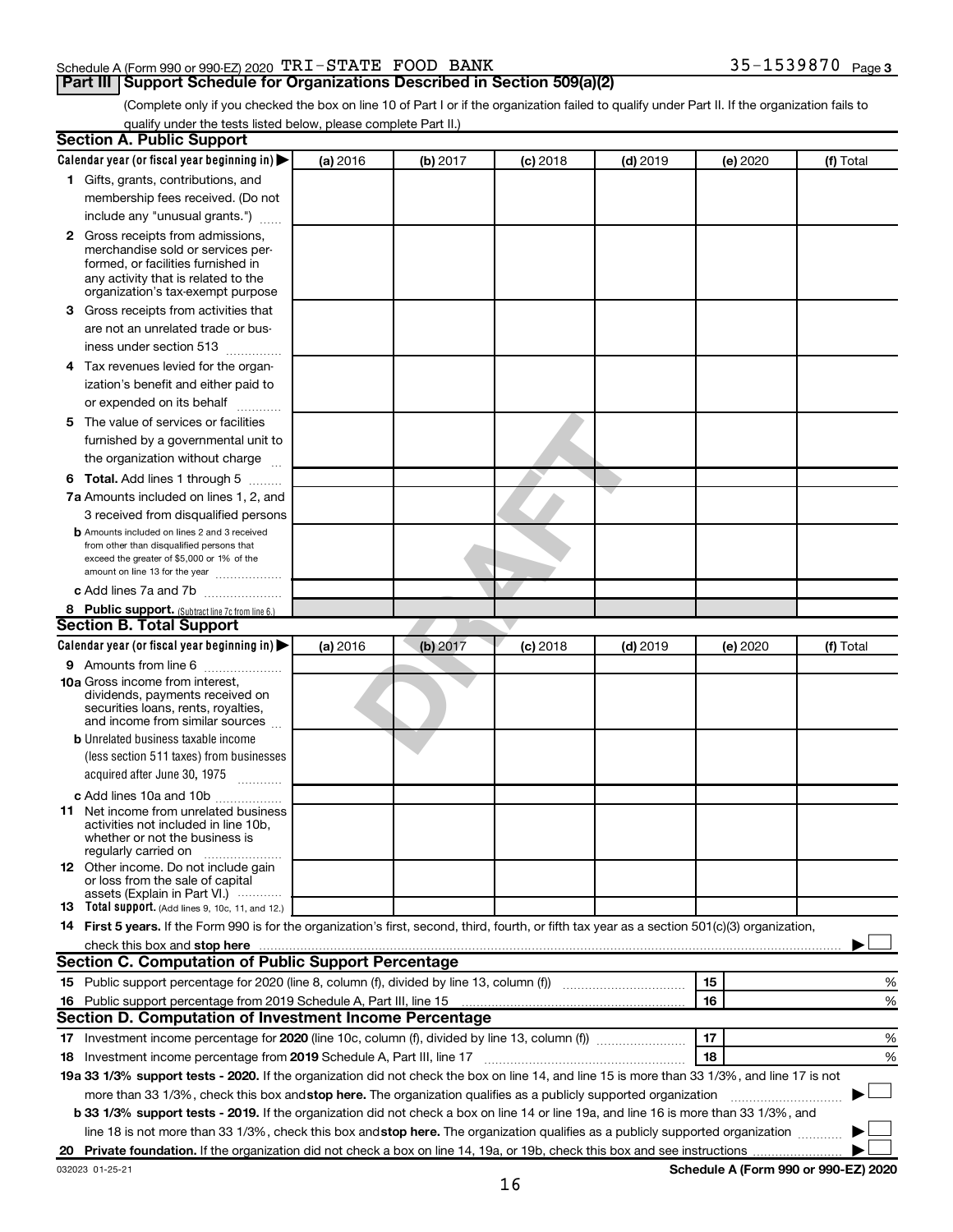**Yes No**

### **Part IV Supporting Organizations**

(Complete only if you checked a box in line 12 on Part I. If you checked box 12a, Part I, complete Sections A and B. If you checked box 12b, Part I, complete Sections A and C. If you checked box 12c, Part I, complete Sections A, D, and E. If you checked box 12d, Part I, complete Sections A and D, and complete Part V.)

## **Section A. All Supporting Organizations**

- **1** Are all of the organization's supported organizations listed by name in the organization's governing documents? If "No," describe in Part VI how the supported organizations are designated. If designated by *class or purpose, describe the designation. If historic and continuing relationship, explain.*
- **2** Did the organization have any supported organization that does not have an IRS determination of status under section 509(a)(1) or (2)? If "Yes," explain in Part **VI** how the organization determined that the supported *organization was described in section 509(a)(1) or (2).*
- **3a** Did the organization have a supported organization described in section 501(c)(4), (5), or (6)? If "Yes," answer *lines 3b and 3c below.*
- **b** Did the organization confirm that each supported organization qualified under section 501(c)(4), (5), or (6) and satisfied the public support tests under section 509(a)(2)? If "Yes," describe in Part VI when and how the *organization made the determination.*
- **c** Did the organization ensure that all support to such organizations was used exclusively for section 170(c)(2)(B) purposes? If "Yes," explain in Part VI what controls the organization put in place to ensure such use.
- **4 a** *If* Was any supported organization not organized in the United States ("foreign supported organization")? *"Yes," and if you checked box 12a or 12b in Part I, answer lines 4b and 4c below.*
- **b** Did the organization have ultimate control and discretion in deciding whether to make grants to the foreign supported organization? If "Yes," describe in Part VI how the organization had such control and discretion *despite being controlled or supervised by or in connection with its supported organizations.*
- **c** Did the organization support any foreign supported organization that does not have an IRS determination under sections 501(c)(3) and 509(a)(1) or (2)? If "Yes," explain in Part VI what controls the organization used *to ensure that all support to the foreign supported organization was used exclusively for section 170(c)(2)(B) purposes.*
- rols the organization put in place to ensure such use.<br>
in the United States ("foreign supported organization")? If<br>
11, answer lines 4b and 4c below.<br>
discretion in deciding whether to make grants to the foreign<br>
and **VI 5a** Did the organization add, substitute, or remove any supported organizations during the tax year? If "Yes," answer lines 5b and 5c below (if applicable). Also, provide detail in **Part VI,** including (i) the names and EIN *numbers of the supported organizations added, substituted, or removed; (ii) the reasons for each such action; (iii) the authority under the organization's organizing document authorizing such action; and (iv) how the action was accomplished (such as by amendment to the organizing document).*
- **b** Type I or Type II only. Was any added or substituted supported organization part of a class already designated in the organization's organizing document?
- **c Substitutions only.**  Was the substitution the result of an event beyond the organization's control?
- **6** Did the organization provide support (whether in the form of grants or the provision of services or facilities) to **Part VI.** support or benefit one or more of the filing organization's supported organizations? If "Yes," provide detail in anyone other than (i) its supported organizations, (ii) individuals that are part of the charitable class benefited by one or more of its supported organizations, or (iii) other supporting organizations that also
- **7** Did the organization provide a grant, loan, compensation, or other similar payment to a substantial contributor regard to a substantial contributor? If "Yes," complete Part I of Schedule L (Form 990 or 990-EZ). (as defined in section 4958(c)(3)(C)), a family member of a substantial contributor, or a 35% controlled entity with
- **8** Did the organization make a loan to a disqualified person (as defined in section 4958) not described in line 7? *If "Yes," complete Part I of Schedule L (Form 990 or 990-EZ).*
- **9 a** Was the organization controlled directly or indirectly at any time during the tax year by one or more in section 509(a)(1) or (2))? If "Yes," provide detail in **Part VI.** disqualified persons, as defined in section 4946 (other than foundation managers and organizations described
- **b** Did one or more disqualified persons (as defined in line 9a) hold a controlling interest in any entity in which the supporting organization had an interest? If "Yes," provide detail in Part VI.
- **c** Did a disqualified person (as defined in line 9a) have an ownership interest in, or derive any personal benefit from, assets in which the supporting organization also had an interest? If "Yes," provide detail in Part VI.
- **10 a** Was the organization subject to the excess business holdings rules of section 4943 because of section supporting organizations)? If "Yes," answer line 10b below. 4943(f) (regarding certain Type II supporting organizations, and all Type III non-functionally integrated
- **b** Did the organization have any excess business holdings in the tax year? (Use Schedule C, Form 4720, to *determine whether the organization had excess business holdings.)*

**1 2 3a 3b 3c 4a 4b 4c 5a 5b 5c 6 7 8 9a 9b 9c 10a**

**10b**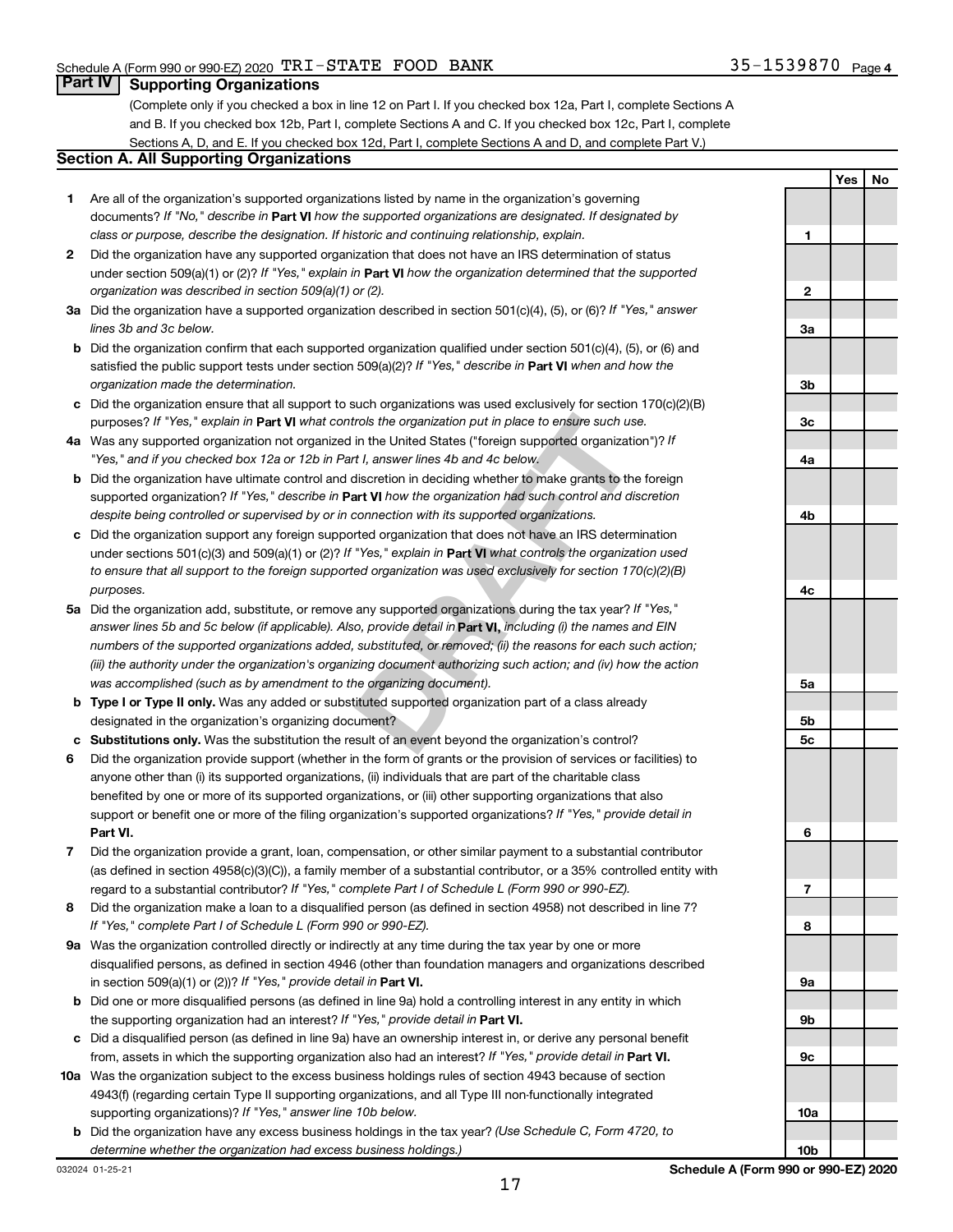|    |                                                                                                                                                                                                                                                            |              | Yes | No |
|----|------------------------------------------------------------------------------------------------------------------------------------------------------------------------------------------------------------------------------------------------------------|--------------|-----|----|
| 11 | Has the organization accepted a gift or contribution from any of the following persons?                                                                                                                                                                    |              |     |    |
|    | a A person who directly or indirectly controls, either alone or together with persons described in lines 11b and                                                                                                                                           |              |     |    |
|    | 11c below, the governing body of a supported organization?                                                                                                                                                                                                 | 11a          |     |    |
|    | <b>b</b> A family member of a person described in line 11a above?                                                                                                                                                                                          | 11b          |     |    |
|    | c A 35% controlled entity of a person described in line 11a or 11b above?If "Yes" to line 11a, 11b, or 11c, provide                                                                                                                                        |              |     |    |
|    | detail in <b>Part VI.</b>                                                                                                                                                                                                                                  | 11c          |     |    |
|    | <b>Section B. Type I Supporting Organizations</b>                                                                                                                                                                                                          |              |     |    |
|    |                                                                                                                                                                                                                                                            |              | Yes | No |
| 1  | Did the governing body, members of the governing body, officers acting in their official capacity, or membership of one or                                                                                                                                 |              |     |    |
|    | more supported organizations have the power to regularly appoint or elect at least a majority of the organization's officers,                                                                                                                              |              |     |    |
|    | directors, or trustees at all times during the tax year? If "No," describe in Part VI how the supported organization(s)                                                                                                                                    |              |     |    |
|    | effectively operated, supervised, or controlled the organization's activities. If the organization had more than one supported<br>organization, describe how the powers to appoint and/or remove officers, directors, or trustees were allocated among the |              |     |    |
|    | supported organizations and what conditions or restrictions, if any, applied to such powers during the tax year.                                                                                                                                           | 1            |     |    |
| 2  | Did the organization operate for the benefit of any supported organization other than the supported                                                                                                                                                        |              |     |    |
|    | organization(s) that operated, supervised, or controlled the supporting organization? If "Yes," explain in                                                                                                                                                 |              |     |    |
|    | Part VI how providing such benefit carried out the purposes of the supported organization(s) that operated,                                                                                                                                                |              |     |    |
|    | supervised, or controlled the supporting organization.                                                                                                                                                                                                     | $\mathbf{2}$ |     |    |
|    | <b>Section C. Type II Supporting Organizations</b>                                                                                                                                                                                                         |              |     |    |
|    |                                                                                                                                                                                                                                                            |              | Yes | No |
| 1. | Were a majority of the organization's directors or trustees during the tax year also a majority of the directors                                                                                                                                           |              |     |    |
|    | or trustees of each of the organization's supported organization(s)? If "No," describe in Part VI how control                                                                                                                                              |              |     |    |
|    | or management of the supporting organization was vested in the same persons that controlled or managed                                                                                                                                                     |              |     |    |
|    | the supported organization(s).                                                                                                                                                                                                                             | 1            |     |    |
|    | <b>Section D. All Type III Supporting Organizations</b>                                                                                                                                                                                                    |              |     |    |
|    |                                                                                                                                                                                                                                                            |              | Yes | No |
| 1  | Did the organization provide to each of its supported organizations, by the last day of the fifth month of the                                                                                                                                             |              |     |    |
|    | organization's tax year, (i) a written notice describing the type and amount of support provided during the prior tax                                                                                                                                      |              |     |    |
|    | year, (ii) a copy of the Form 990 that was most recently filed as of the date of notification, and (iii) copies of the                                                                                                                                     |              |     |    |
|    | organization's governing documents in effect on the date of notification, to the extent not previously provided?                                                                                                                                           | 1            |     |    |
| 2  | Were any of the organization's officers, directors, or trustees either (i) appointed or elected by the supported                                                                                                                                           |              |     |    |
|    | organization(s) or (ii) serving on the governing body of a supported organization? If "No," explain in Part VI how                                                                                                                                         |              |     |    |
|    | the organization maintained a close and continuous working relationship with the supported organization(s).                                                                                                                                                | $\mathbf{2}$ |     |    |
| 3  | By reason of the relationship described in line 2, above, did the organization's supported organizations have a                                                                                                                                            |              |     |    |
|    | significant voice in the organization's investment policies and in directing the use of the organization's                                                                                                                                                 |              |     |    |
|    | income or assets at all times during the tax year? If "Yes," describe in Part VI the role the organization's                                                                                                                                               |              |     |    |
|    | supported organizations played in this regard.                                                                                                                                                                                                             | 3            |     |    |
|    | Section E. Type III Functionally Integrated Supporting Organizations                                                                                                                                                                                       |              |     |    |
| 1  | Check the box next to the method that the organization used to satisfy the Integral Part Test during the yealsee instructions).                                                                                                                            |              |     |    |
| а  | The organization satisfied the Activities Test. Complete line 2 below.                                                                                                                                                                                     |              |     |    |
| b  | The organization is the parent of each of its supported organizations. Complete line 3 below.                                                                                                                                                              |              |     |    |
| c  | The organization supported a governmental entity. Describe in Part VI how you supported a governmental entity (see instructions).                                                                                                                          |              |     |    |
| 2  | Activities Test. Answer lines 2a and 2b below.                                                                                                                                                                                                             |              | Yes | No |
| а  | Did substantially all of the organization's activities during the tax year directly further the exempt purposes of                                                                                                                                         |              |     |    |
|    | the supported organization(s) to which the organization was responsive? If "Yes," then in Part VI identify                                                                                                                                                 |              |     |    |
|    | those supported organizations and explain how these activities directly furthered their exempt purposes,                                                                                                                                                   |              |     |    |
|    | how the organization was responsive to those supported organizations, and how the organization determined                                                                                                                                                  |              |     |    |
|    | that these activities constituted substantially all of its activities.                                                                                                                                                                                     | 2a           |     |    |
| b  | Did the activities described in line 2a, above, constitute activities that, but for the organization's involvement,                                                                                                                                        |              |     |    |
|    | one or more of the organization's supported organization(s) would have been engaged in? If "Yes," explain in                                                                                                                                               |              |     |    |
|    | Part VI the reasons for the organization's position that its supported organization(s) would have engaged in                                                                                                                                               |              |     |    |
|    | these activities but for the organization's involvement.                                                                                                                                                                                                   | 2b           |     |    |
| 3  | Parent of Supported Organizations. Answer lines 3a and 3b below.                                                                                                                                                                                           |              |     |    |
| а  | Did the organization have the power to regularly appoint or elect a majority of the officers, directors, or                                                                                                                                                |              |     |    |
|    | trustees of each of the supported organizations? If "Yes" or "No" provide details in Part VI.                                                                                                                                                              | За           |     |    |
|    | <b>b</b> Did the organization exercise a substantial degree of direction over the policies, programs, and activities of each                                                                                                                               |              |     |    |

of its supported organizations? If "Yes," describe in Part VI the role played by the organization in this regard.

**3b**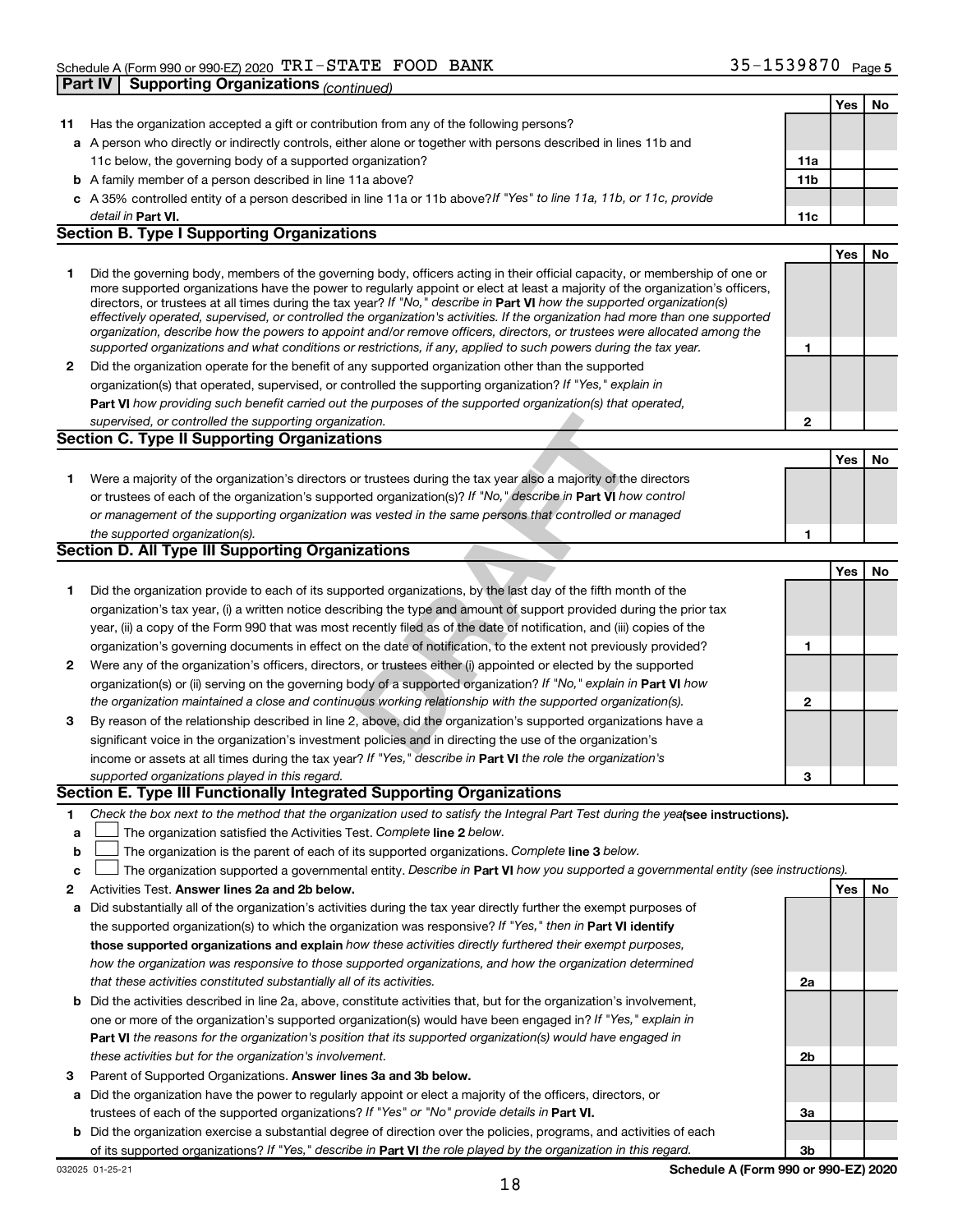#### Schedule A (Form 990 or 990-EZ) 2020  $\texttt{TRI}-\texttt{STATE}$   $\texttt{FOOD}$   $\texttt{BANK}$   $35-1539870$   $\texttt{Page}$ **Part V Type III Non-Functionally Integrated 509(a)(3) Supporting Organizations**

1 **Letter See instructions.** Check here if the organization satisfied the Integral Part Test as a qualifying trust on Nov. 20, 1970 (*explain in* Part **VI**). See instructions. All other Type III non-functionally integrated supporting organizations must complete Sections A through E.

|   | Section A - Adjusted Net Income                                                                                                   | (A) Prior Year | (B) Current Year<br>(optional) |                                |
|---|-----------------------------------------------------------------------------------------------------------------------------------|----------------|--------------------------------|--------------------------------|
|   | Net short-term capital gain                                                                                                       | 1              |                                |                                |
| 2 | Recoveries of prior-year distributions                                                                                            | $\overline{2}$ |                                |                                |
| 3 | Other gross income (see instructions)                                                                                             | 3              |                                |                                |
| 4 | Add lines 1 through 3.                                                                                                            | 4              |                                |                                |
| 5 | Depreciation and depletion                                                                                                        | 5              |                                |                                |
| 6 | Portion of operating expenses paid or incurred for production or                                                                  |                |                                |                                |
|   | collection of gross income or for management, conservation, or                                                                    |                |                                |                                |
|   | maintenance of property held for production of income (see instructions)                                                          | 6              |                                |                                |
| 7 | Other expenses (see instructions)                                                                                                 | $\overline{7}$ |                                |                                |
| 8 | Adjusted Net Income (subtract lines 5, 6, and 7 from line 4)                                                                      | 8              |                                |                                |
|   | <b>Section B - Minimum Asset Amount</b>                                                                                           |                | (A) Prior Year                 | (B) Current Year<br>(optional) |
| 1 | Aggregate fair market value of all non-exempt-use assets (see                                                                     |                |                                |                                |
|   | instructions for short tax year or assets held for part of year):                                                                 |                |                                |                                |
|   | <b>a</b> Average monthly value of securities                                                                                      | 1a             |                                |                                |
|   | <b>b</b> Average monthly cash balances                                                                                            | 1 <sub>b</sub> |                                |                                |
|   | <b>c</b> Fair market value of other non-exempt-use assets                                                                         | 1c             |                                |                                |
|   | <b>d</b> Total (add lines 1a, 1b, and 1c)                                                                                         | 1d             |                                |                                |
|   | e Discount claimed for blockage or other factors                                                                                  |                |                                |                                |
|   | (explain in detail in <b>Part VI</b> ):                                                                                           |                |                                |                                |
| 2 | Acquisition indebtedness applicable to non-exempt-use assets                                                                      | $\overline{2}$ |                                |                                |
| 3 | Subtract line 2 from line 1d.                                                                                                     | 3              |                                |                                |
| 4 | Cash deemed held for exempt use. Enter 0.015 of line 3 (for greater amount,                                                       |                |                                |                                |
|   | see instructions).                                                                                                                | 4              |                                |                                |
| 5 | Net value of non-exempt-use assets (subtract line 4 from line 3)                                                                  | 5              |                                |                                |
| 6 | Multiply line 5 by 0.035.                                                                                                         | 6              |                                |                                |
| 7 | Recoveries of prior-year distributions                                                                                            | $\overline{7}$ |                                |                                |
| 8 | Minimum Asset Amount (add line 7 to line 6)                                                                                       | 8              |                                |                                |
|   | <b>Section C - Distributable Amount</b>                                                                                           |                |                                | <b>Current Year</b>            |
| 1 | Adjusted net income for prior year (from Section A, line 8, column A)                                                             | $\mathbf{1}$   |                                |                                |
| 2 | Enter 0.85 of line 1.                                                                                                             | $\overline{2}$ |                                |                                |
| з | Minimum asset amount for prior year (from Section B, line 8, column A)                                                            | 3              |                                |                                |
| 4 | Enter greater of line 2 or line 3.                                                                                                | 4              |                                |                                |
| 5 | Income tax imposed in prior year                                                                                                  | 5              |                                |                                |
| 6 | <b>Distributable Amount.</b> Subtract line 5 from line 4, unless subject to                                                       |                |                                |                                |
|   | emergency temporary reduction (see instructions).                                                                                 | 6              |                                |                                |
| 7 | Check here if the current year is the organization's first as a non-functionally integrated Type III supporting organization (see |                |                                |                                |

instructions).

**Schedule A (Form 990 or 990-EZ) 2020**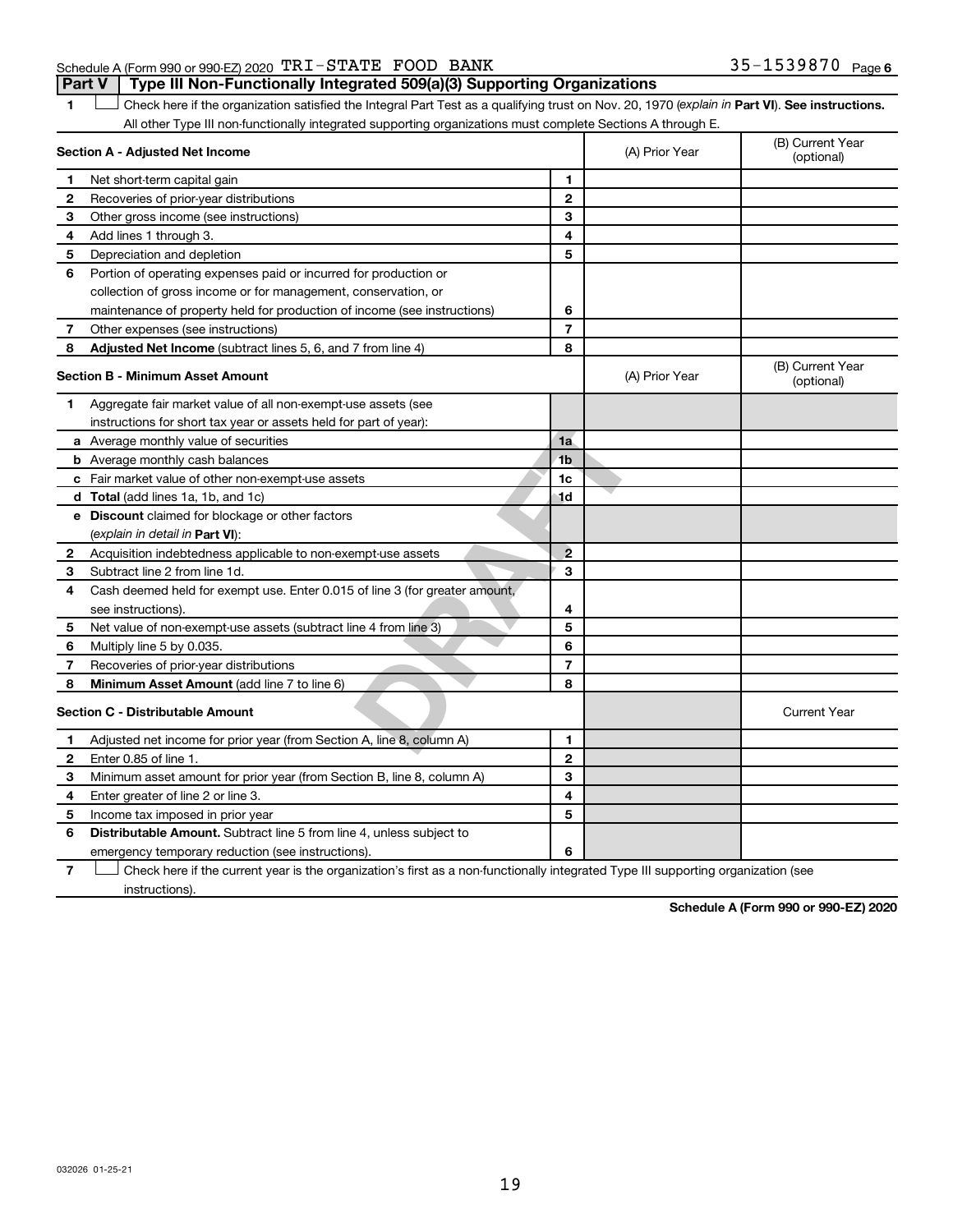|    | Type III Non-Functionally Integrated 509(a)(3) Supporting Organizations (continued)<br>Part V |                                    |                                               |                                                  |  |  |  |  |
|----|-----------------------------------------------------------------------------------------------|------------------------------------|-----------------------------------------------|--------------------------------------------------|--|--|--|--|
|    | <b>Current Year</b><br><b>Section D - Distributions</b>                                       |                                    |                                               |                                                  |  |  |  |  |
| 1  | Amounts paid to supported organizations to accomplish exempt purposes                         | 1                                  |                                               |                                                  |  |  |  |  |
| 2  | Amounts paid to perform activity that directly furthers exempt purposes of supported          |                                    |                                               |                                                  |  |  |  |  |
|    | organizations, in excess of income from activity                                              | 2                                  |                                               |                                                  |  |  |  |  |
| 3  | Administrative expenses paid to accomplish exempt purposes of supported organizations         | 3                                  |                                               |                                                  |  |  |  |  |
| 4  | Amounts paid to acquire exempt-use assets                                                     |                                    | 4                                             |                                                  |  |  |  |  |
| 5  | Qualified set-aside amounts (prior IRS approval required - provide details in Part VI)        |                                    | 5                                             |                                                  |  |  |  |  |
| 6  | Other distributions ( <i>describe in Part VI</i> ). See instructions.                         |                                    | 6                                             |                                                  |  |  |  |  |
| 7  | Total annual distributions. Add lines 1 through 6.                                            | 7                                  |                                               |                                                  |  |  |  |  |
| 8  | Distributions to attentive supported organizations to which the organization is responsive    |                                    |                                               |                                                  |  |  |  |  |
|    | ( <i>provide details in Part VI</i> ). See instructions.                                      |                                    | 8                                             |                                                  |  |  |  |  |
| 9  | Distributable amount for 2020 from Section C, line 6                                          |                                    | 9                                             |                                                  |  |  |  |  |
| 10 | Line 8 amount divided by line 9 amount                                                        |                                    | 10                                            |                                                  |  |  |  |  |
|    | <b>Section E - Distribution Allocations (see instructions)</b>                                | (i)<br><b>Excess Distributions</b> | (ii)<br><b>Underdistributions</b><br>Pre-2020 | (iii)<br><b>Distributable</b><br>Amount for 2020 |  |  |  |  |
| 1  | Distributable amount for 2020 from Section C, line 6                                          |                                    |                                               |                                                  |  |  |  |  |
| 2  | Underdistributions, if any, for years prior to 2020 (reason-                                  |                                    |                                               |                                                  |  |  |  |  |
|    | able cause required - explain in Part VI). See instructions.                                  |                                    |                                               |                                                  |  |  |  |  |
| З  | Excess distributions carryover, if any, to 2020                                               |                                    |                                               |                                                  |  |  |  |  |
|    | a From 2015                                                                                   |                                    |                                               |                                                  |  |  |  |  |
|    | $b$ From 2016                                                                                 |                                    |                                               |                                                  |  |  |  |  |
|    | c From 2017                                                                                   |                                    |                                               |                                                  |  |  |  |  |
|    | <b>d</b> From 2018                                                                            |                                    |                                               |                                                  |  |  |  |  |
|    | e From 2019                                                                                   |                                    |                                               |                                                  |  |  |  |  |
|    | f Total of lines 3a through 3e                                                                |                                    |                                               |                                                  |  |  |  |  |
|    | g Applied to underdistributions of prior years                                                |                                    |                                               |                                                  |  |  |  |  |
|    | h Applied to 2020 distributable amount                                                        |                                    |                                               |                                                  |  |  |  |  |
| Ť. | Carryover from 2015 not applied (see instructions)                                            |                                    |                                               |                                                  |  |  |  |  |
|    | Remainder. Subtract lines 3g, 3h, and 3i from line 3f.                                        |                                    |                                               |                                                  |  |  |  |  |
| 4  | Distributions for 2020 from Section D,                                                        |                                    |                                               |                                                  |  |  |  |  |
|    | line 7:                                                                                       |                                    |                                               |                                                  |  |  |  |  |
|    | a Applied to underdistributions of prior years                                                |                                    |                                               |                                                  |  |  |  |  |
|    | <b>b</b> Applied to 2020 distributable amount                                                 |                                    |                                               |                                                  |  |  |  |  |
|    | c Remainder. Subtract lines 4a and 4b from line 4.                                            |                                    |                                               |                                                  |  |  |  |  |
| 5  | Remaining underdistributions for years prior to 2020, if                                      |                                    |                                               |                                                  |  |  |  |  |
|    | any. Subtract lines 3g and 4a from line 2. For result greater                                 |                                    |                                               |                                                  |  |  |  |  |
|    | than zero, explain in Part VI. See instructions.                                              |                                    |                                               |                                                  |  |  |  |  |
| 6  | Remaining underdistributions for 2020. Subtract lines 3h                                      |                                    |                                               |                                                  |  |  |  |  |
|    | and 4b from line 1. For result greater than zero, explain in                                  |                                    |                                               |                                                  |  |  |  |  |
|    | <b>Part VI.</b> See instructions.                                                             |                                    |                                               |                                                  |  |  |  |  |
| 7  | Excess distributions carryover to 2021. Add lines 3j                                          |                                    |                                               |                                                  |  |  |  |  |
|    | and 4c.                                                                                       |                                    |                                               |                                                  |  |  |  |  |
| 8  | Breakdown of line 7:                                                                          |                                    |                                               |                                                  |  |  |  |  |
|    | a Excess from 2016                                                                            |                                    |                                               |                                                  |  |  |  |  |
|    | <b>b</b> Excess from 2017                                                                     |                                    |                                               |                                                  |  |  |  |  |
|    | c Excess from 2018                                                                            |                                    |                                               |                                                  |  |  |  |  |
|    | d Excess from 2019                                                                            |                                    |                                               |                                                  |  |  |  |  |
|    | e Excess from 2020                                                                            |                                    |                                               |                                                  |  |  |  |  |

**Schedule A (Form 990 or 990-EZ) 2020**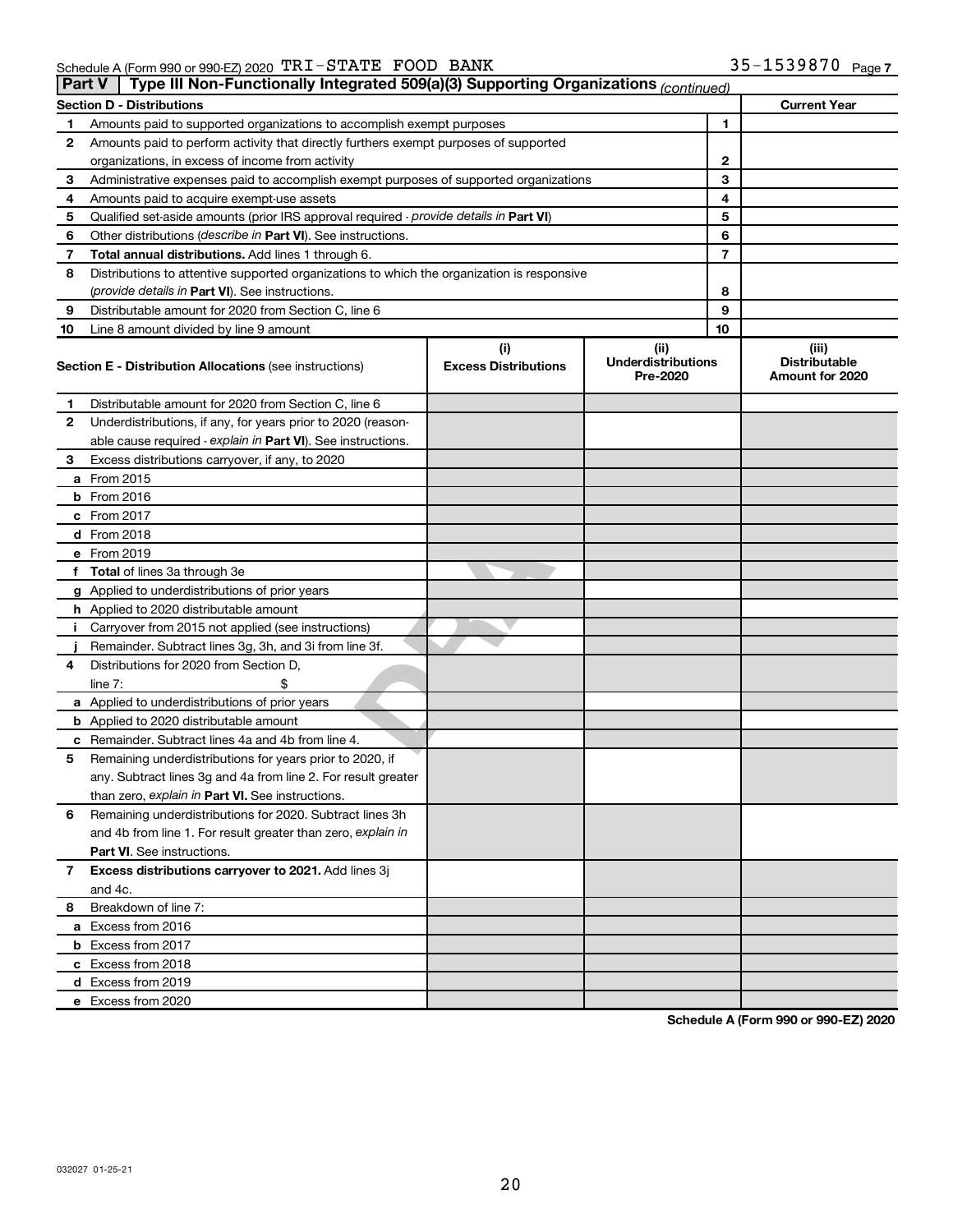| <b>Part VI</b> | Supplemental Information. Provide the explanations required by Part II, line 10; Part II, line 17a or 17b; Part III, line 12;                    |
|----------------|--------------------------------------------------------------------------------------------------------------------------------------------------|
|                | Part IV, Section A, lines 1, 2, 3b, 3c, 4b, 4c, 5a, 6, 9a, 9b, 9c, 11a, 11b, and 11c; Part IV, Section B, lines 1 and 2; Part IV, Section C,     |
|                | line 1; Part IV, Section D, lines 2 and 3; Part IV, Section E, lines 1c, 2a, 2b, 3a, and 3b; Part V, line 1; Part V, Section B, line 1e; Part V, |
|                | Section D, lines 5, 6, and 8; and Part V, Section E, lines 2, 5, and 6. Also complete this part for any additional information.                  |
|                | (See instructions.)                                                                                                                              |
|                |                                                                                                                                                  |
|                |                                                                                                                                                  |
|                |                                                                                                                                                  |
|                |                                                                                                                                                  |
|                |                                                                                                                                                  |
|                |                                                                                                                                                  |
|                |                                                                                                                                                  |
|                |                                                                                                                                                  |
|                |                                                                                                                                                  |
|                |                                                                                                                                                  |
|                |                                                                                                                                                  |
|                |                                                                                                                                                  |
|                |                                                                                                                                                  |
|                |                                                                                                                                                  |
|                |                                                                                                                                                  |
|                |                                                                                                                                                  |
|                |                                                                                                                                                  |
|                |                                                                                                                                                  |
|                |                                                                                                                                                  |
|                |                                                                                                                                                  |
|                |                                                                                                                                                  |
|                |                                                                                                                                                  |
|                |                                                                                                                                                  |
|                |                                                                                                                                                  |
|                |                                                                                                                                                  |
|                |                                                                                                                                                  |
|                |                                                                                                                                                  |
|                |                                                                                                                                                  |
|                |                                                                                                                                                  |
|                |                                                                                                                                                  |
|                |                                                                                                                                                  |
|                |                                                                                                                                                  |
|                |                                                                                                                                                  |
|                |                                                                                                                                                  |
|                |                                                                                                                                                  |
|                |                                                                                                                                                  |
|                |                                                                                                                                                  |
|                |                                                                                                                                                  |
|                |                                                                                                                                                  |
|                |                                                                                                                                                  |
|                |                                                                                                                                                  |
|                |                                                                                                                                                  |
|                |                                                                                                                                                  |
|                |                                                                                                                                                  |
|                |                                                                                                                                                  |
|                |                                                                                                                                                  |
|                |                                                                                                                                                  |
|                |                                                                                                                                                  |
|                |                                                                                                                                                  |
|                |                                                                                                                                                  |
|                |                                                                                                                                                  |
|                |                                                                                                                                                  |
|                |                                                                                                                                                  |
|                |                                                                                                                                                  |
|                |                                                                                                                                                  |
|                |                                                                                                                                                  |
|                |                                                                                                                                                  |
|                |                                                                                                                                                  |
|                |                                                                                                                                                  |
|                |                                                                                                                                                  |
|                |                                                                                                                                                  |
|                |                                                                                                                                                  |
|                |                                                                                                                                                  |
|                |                                                                                                                                                  |
|                |                                                                                                                                                  |
|                |                                                                                                                                                  |
|                |                                                                                                                                                  |
|                |                                                                                                                                                  |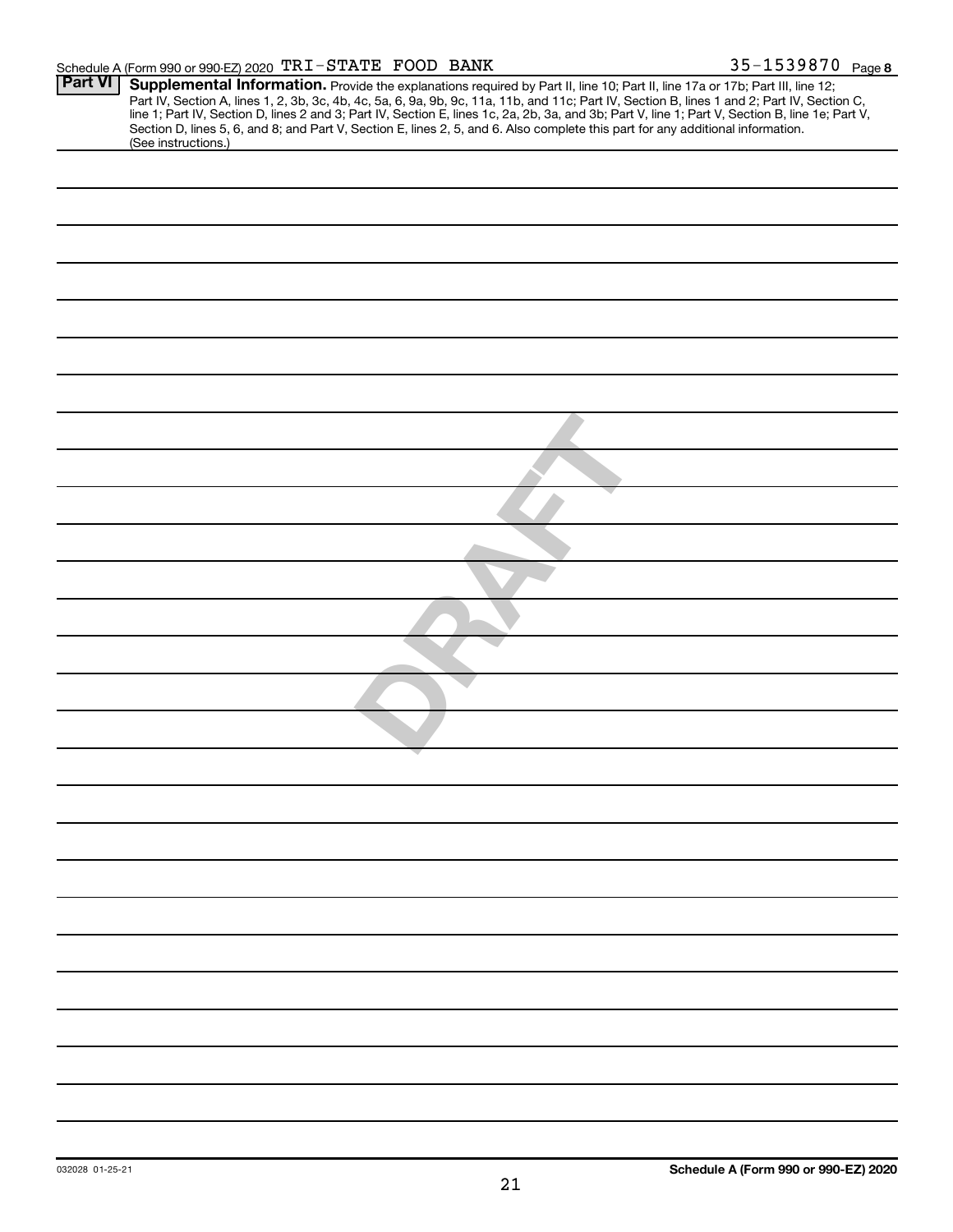Department of the Treasury Internal Revenue Service

# **Schedule B Schedule of Contributors**

**or 990-PF) | Attach to Form 990, Form 990-EZ, or Form 990-PF. | Go to www.irs.gov/Form990 for the latest information.** OMB No. 1545-0047

**2020**

**Employer identification number**

|  | Name of the organization |
|--|--------------------------|
|--|--------------------------|

**Organization type** (check one):

### TRI-STATE FOOD BANK 35-1539870

| Filers of:                                                                                                                                                                                                                                                                                                                                                                                                                                 | Section:                                                                                                                                                                                                                                                                     |  |  |  |  |  |
|--------------------------------------------------------------------------------------------------------------------------------------------------------------------------------------------------------------------------------------------------------------------------------------------------------------------------------------------------------------------------------------------------------------------------------------------|------------------------------------------------------------------------------------------------------------------------------------------------------------------------------------------------------------------------------------------------------------------------------|--|--|--|--|--|
| Form 990 or 990-EZ                                                                                                                                                                                                                                                                                                                                                                                                                         | $\boxed{\mathbf{X}}$ 501(c)( 3) (enter number) organization                                                                                                                                                                                                                  |  |  |  |  |  |
|                                                                                                                                                                                                                                                                                                                                                                                                                                            | $4947(a)(1)$ nonexempt charitable trust <b>not</b> treated as a private foundation                                                                                                                                                                                           |  |  |  |  |  |
|                                                                                                                                                                                                                                                                                                                                                                                                                                            | 527 political organization                                                                                                                                                                                                                                                   |  |  |  |  |  |
| Form 990-PF                                                                                                                                                                                                                                                                                                                                                                                                                                | 501(c)(3) exempt private foundation                                                                                                                                                                                                                                          |  |  |  |  |  |
|                                                                                                                                                                                                                                                                                                                                                                                                                                            | 4947(a)(1) nonexempt charitable trust treated as a private foundation                                                                                                                                                                                                        |  |  |  |  |  |
|                                                                                                                                                                                                                                                                                                                                                                                                                                            | 501(c)(3) taxable private foundation                                                                                                                                                                                                                                         |  |  |  |  |  |
|                                                                                                                                                                                                                                                                                                                                                                                                                                            | Check if your organization is covered by the General Rule or a Special Rule.                                                                                                                                                                                                 |  |  |  |  |  |
|                                                                                                                                                                                                                                                                                                                                                                                                                                            | Note: Only a section 501(c)(7), (8), or (10) organization can check boxes for both the General Rule and a Special Rule. See instructions.                                                                                                                                    |  |  |  |  |  |
| <b>General Rule</b>                                                                                                                                                                                                                                                                                                                                                                                                                        |                                                                                                                                                                                                                                                                              |  |  |  |  |  |
|                                                                                                                                                                                                                                                                                                                                                                                                                                            | For an organization filing Form 990, 990-EZ, or 990-PF that received, during the year, contributions totaling \$5,000 or more (in mone<br>property) from any one contributor. Complete Parts I and II. See instructions for determining a contributor's total contributions. |  |  |  |  |  |
| <b>Special Rules</b>                                                                                                                                                                                                                                                                                                                                                                                                                       |                                                                                                                                                                                                                                                                              |  |  |  |  |  |
| $\mathbf{X}$<br>For an organization described in section 501(c)(3) filing Form 990 or 990-EZ that met the 33 1/3% support test of the regulations ur<br>sections 509(a)(1) and 170(b)(1)(A)(vi), that checked Schedule A (Form 990 or 990-EZ), Part II, line 13, 16a, or 16b, and that receive<br>any one contributor, during the year, total contributions of the greater of (1) \$5,000; or (2) 2% of the amount on (i) Form 990, Part V |                                                                                                                                                                                                                                                                              |  |  |  |  |  |

#### **General Rule**

 $\Box$ 

#### **Special Rules**

any one contributor, during the year, total contributions of the greater of (1) \$5,000; or (2) 2% of the amount on (i) Form 990, Part VIII, line 1h;  $\boxed{\text{X}}$  For an organization described in section 501(c)(3) filing Form 990 or 990-EZ that met the 33 1/3% support test of the regulations under sections 509(a)(1) and 170(b)(1)(A)(vi), that checked Schedule A (Form 990 or 990-EZ), Part II, line 13, 16a, or 16b, and that received from or (ii) Form 990-EZ, line 1. Complete Parts I and II.

For an organization described in section 501(c)(7), (8), or (10) filing Form 990 or 990-EZ that received from any one contributor, during the year, total contributions of more than \$1,000 exclusively for religious, charitable, scientific, literary, or educational purposes, or for the prevention of cruelty to children or animals. Complete Parts I (entering "N/A" in column (b) instead of the contributor name and address), II, and III.  $\Box$ 

purpose. Don't complete any of the parts unless the General Rule applies to this organization because it received nonexclusively year, contributions exclusively for religious, charitable, etc., purposes, but no such contributions totaled more than \$1,000. If this box is checked, enter here the total contributions that were received during the year for an exclusively religious, charitable, etc., For an organization described in section 501(c)(7), (8), or (10) filing Form 990 or 990-EZ that received from any one contributor, during the religious, charitable, etc., contributions totaling \$5,000 or more during the year  $\ldots$  $\ldots$  $\ldots$  $\ldots$  $\ldots$  $\ldots$ 

**Caution:**  An organization that isn't covered by the General Rule and/or the Special Rules doesn't file Schedule B (Form 990, 990-EZ, or 990-PF),  **must** but it answer "No" on Part IV, line 2, of its Form 990; or check the box on line H of its Form 990-EZ or on its Form 990-PF, Part I, line 2, to certify that it doesn't meet the filing requirements of Schedule B (Form 990, 990-EZ, or 990-PF).

**For Paperwork Reduction Act Notice, see the instructions for Form 990, 990-EZ, or 990-PF. Schedule B (Form 990, 990-EZ, or 990-PF) (2020)** LHA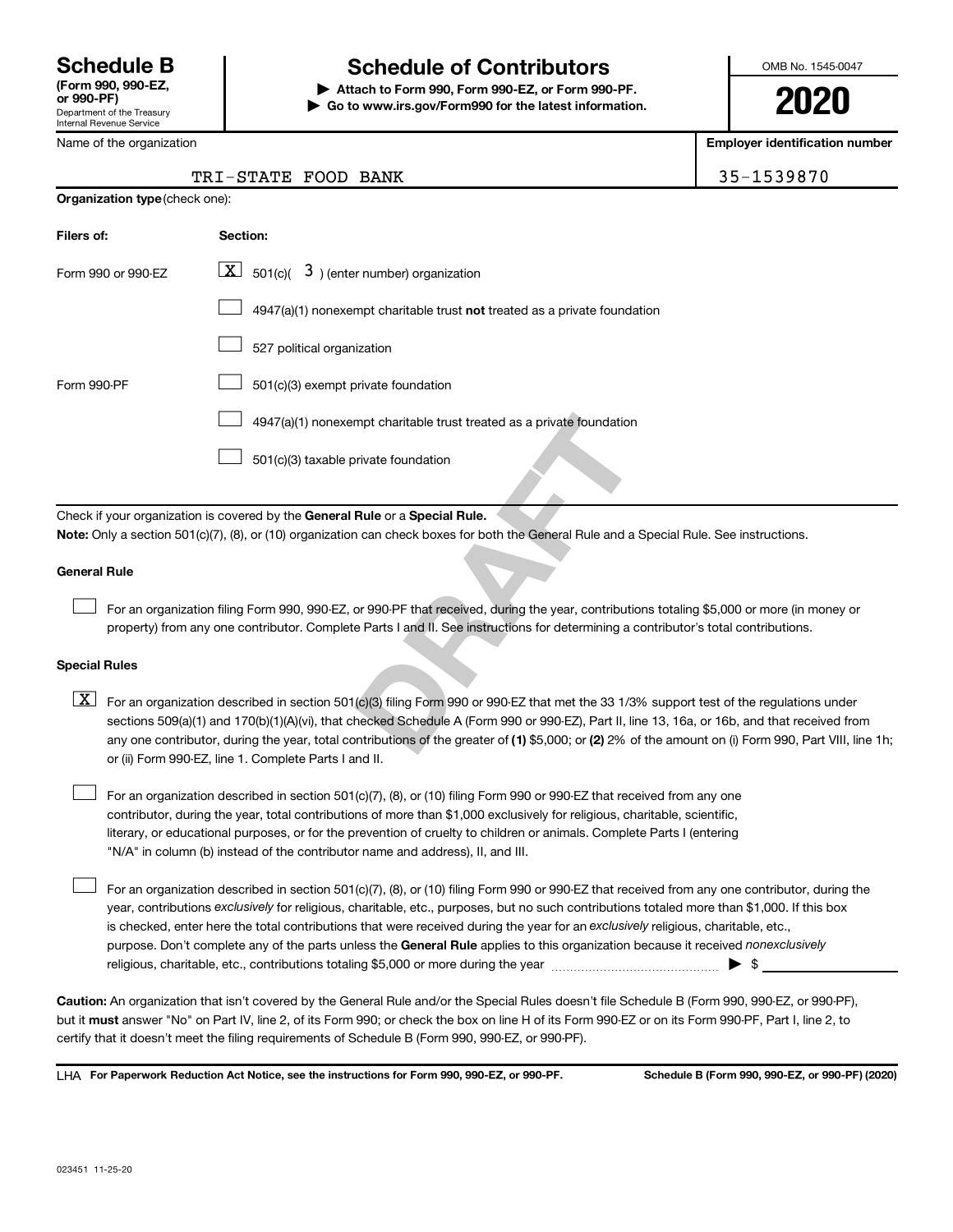#### Schedule B (Form 990, 990-EZ, or 990-PF) (2020)

Name of organization

**Employer identification number**

TRI-STATE FOOD BANK 35-1539870

| Part I     | <b>Contributors</b> (see instructions). Use duplicate copies of Part I if additional space is needed. |    |                                   |                                                                                                          |  |  |
|------------|-------------------------------------------------------------------------------------------------------|----|-----------------------------------|----------------------------------------------------------------------------------------------------------|--|--|
| (a)<br>No. | (b)<br>Name, address, and ZIP + 4                                                                     |    | (c)<br><b>Total contributions</b> | (d)<br>Type of contribution                                                                              |  |  |
| 1          | FEEDING AMERICA<br>35 E WACKER DRIVE, SUITE 2000<br>CHICAGO, IL 60601                                 | \$ | 976,576.                          | $\boxed{\textbf{X}}$<br>Person<br>Payroll<br>Noncash<br>(Complete Part II for<br>noncash contributions.) |  |  |
| (a)<br>No. | (b)<br>Name, address, and ZIP + 4                                                                     |    | (c)<br><b>Total contributions</b> | (d)<br>Type of contribution                                                                              |  |  |
|            |                                                                                                       | \$ |                                   | Person<br>Payroll<br>Noncash<br>(Complete Part II for<br>noncash contributions.)                         |  |  |
| (a)<br>No. | (b)<br>Name, address, and ZIP + 4                                                                     |    | (c)<br><b>Total contributions</b> | (d)<br>Type of contribution                                                                              |  |  |
|            |                                                                                                       | \$ |                                   | Person<br>Payroll<br>Noncash<br>(Complete Part II for<br>noncash contributions.)                         |  |  |
| (a)<br>No. | (b)<br>Name, address, and ZIP + 4                                                                     |    | (c)<br><b>Total contributions</b> | (d)<br>Type of contribution                                                                              |  |  |
|            |                                                                                                       | \$ |                                   | Person<br>Payroll<br>Noncash<br>(Complete Part II for<br>noncash contributions.)                         |  |  |
| (a)<br>No. | (b)<br>Name, address, and ZIP + 4                                                                     |    | (c)<br><b>Total contributions</b> | (d)<br>Type of contribution                                                                              |  |  |
|            |                                                                                                       | \$ |                                   | Person<br>Payroll<br><b>Noncash</b><br>(Complete Part II for<br>noncash contributions.)                  |  |  |
| (a)<br>No. | (b)<br>Name, address, and ZIP + 4                                                                     |    | (c)<br><b>Total contributions</b> | (d)<br>Type of contribution                                                                              |  |  |
|            |                                                                                                       | \$ |                                   | Person<br>Payroll<br><b>Noncash</b><br>(Complete Part II for<br>noncash contributions.)                  |  |  |

023452 11-25-20 **Schedule B (Form 990, 990-EZ, or 990-PF) (2020)**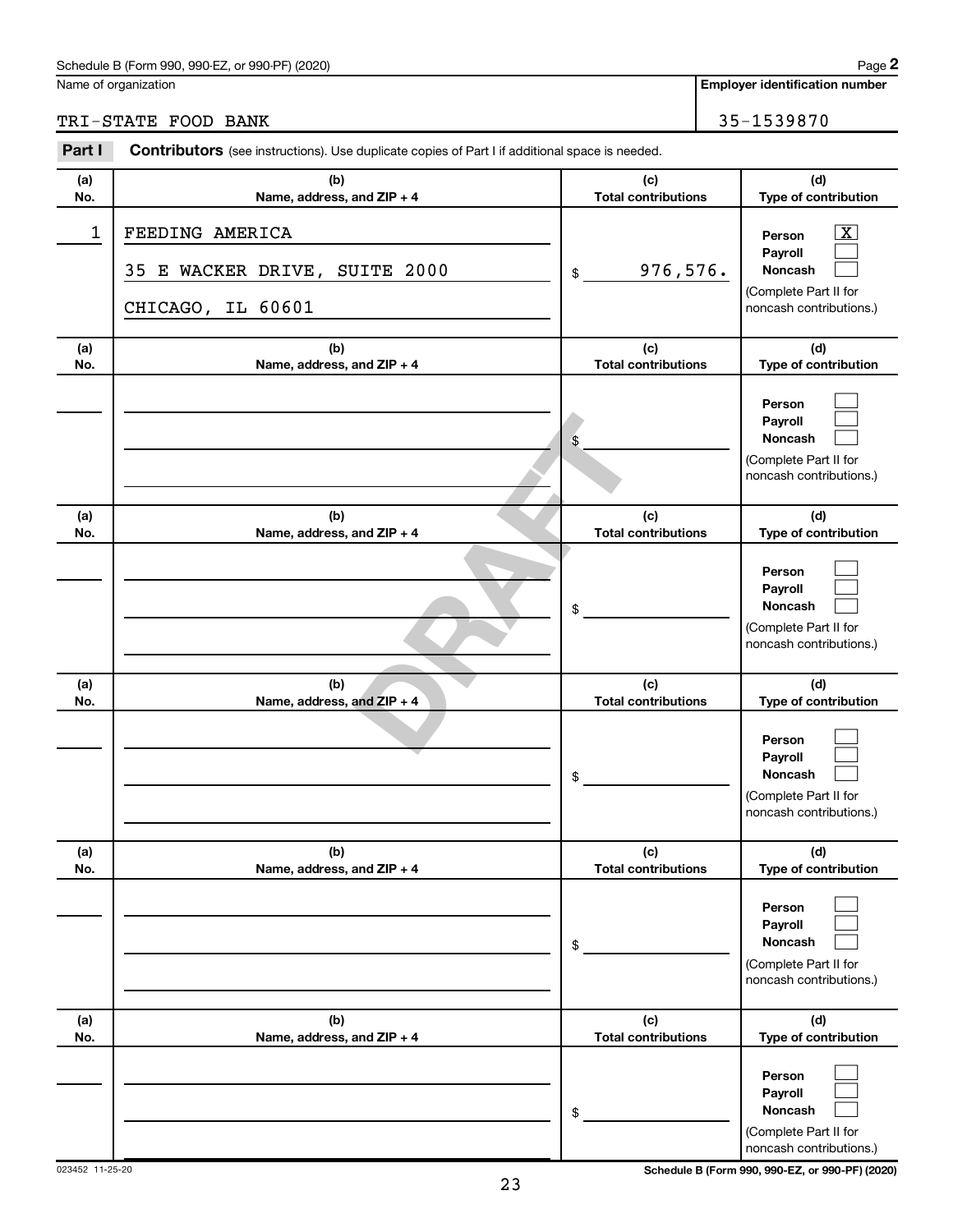Name of organization

## TRI-STATE FOOD BANK 35-1539870

Part II Noncash Property (see instructions). Use duplicate copies of Part II if additional space is needed.

| (a)<br>No.<br>from<br>Part I | (b)<br>Description of noncash property given | (c)<br>FMV (or estimate)<br>(See instructions.) | (d)<br>Date received |
|------------------------------|----------------------------------------------|-------------------------------------------------|----------------------|
|                              |                                              | $\frac{1}{2}$                                   |                      |
| (a)<br>No.<br>from<br>Part I | (b)<br>Description of noncash property given | (c)<br>FMV (or estimate)<br>(See instructions.) | (d)<br>Date received |
|                              |                                              | $$^{\circ}$                                     |                      |
| (a)<br>No.<br>from<br>Part I | (b)<br>Description of noncash property given | (c)<br>FMV (or estimate)<br>(See instructions.) | (d)<br>Date received |
|                              |                                              | $\frac{1}{2}$                                   |                      |
| (a)<br>No.<br>from<br>Part I | (b)<br>Description of noncash property given | (c)<br>FMV (or estimate)<br>(See instructions.) | (d)<br>Date received |
|                              |                                              | $\frac{1}{2}$                                   |                      |
| (a)<br>No.<br>from<br>Part I | (b)<br>Description of noncash property given | (c)<br>FMV (or estimate)<br>(See instructions.) | (d)<br>Date received |
|                              |                                              | $\,$                                            |                      |
| (a)<br>No.<br>from<br>Part I | (b)<br>Description of noncash property given | (c)<br>FMV (or estimate)<br>(See instructions.) | (d)<br>Date received |
|                              |                                              | \$                                              |                      |

023453 11-25-20 **Schedule B (Form 990, 990-EZ, or 990-PF) (2020)**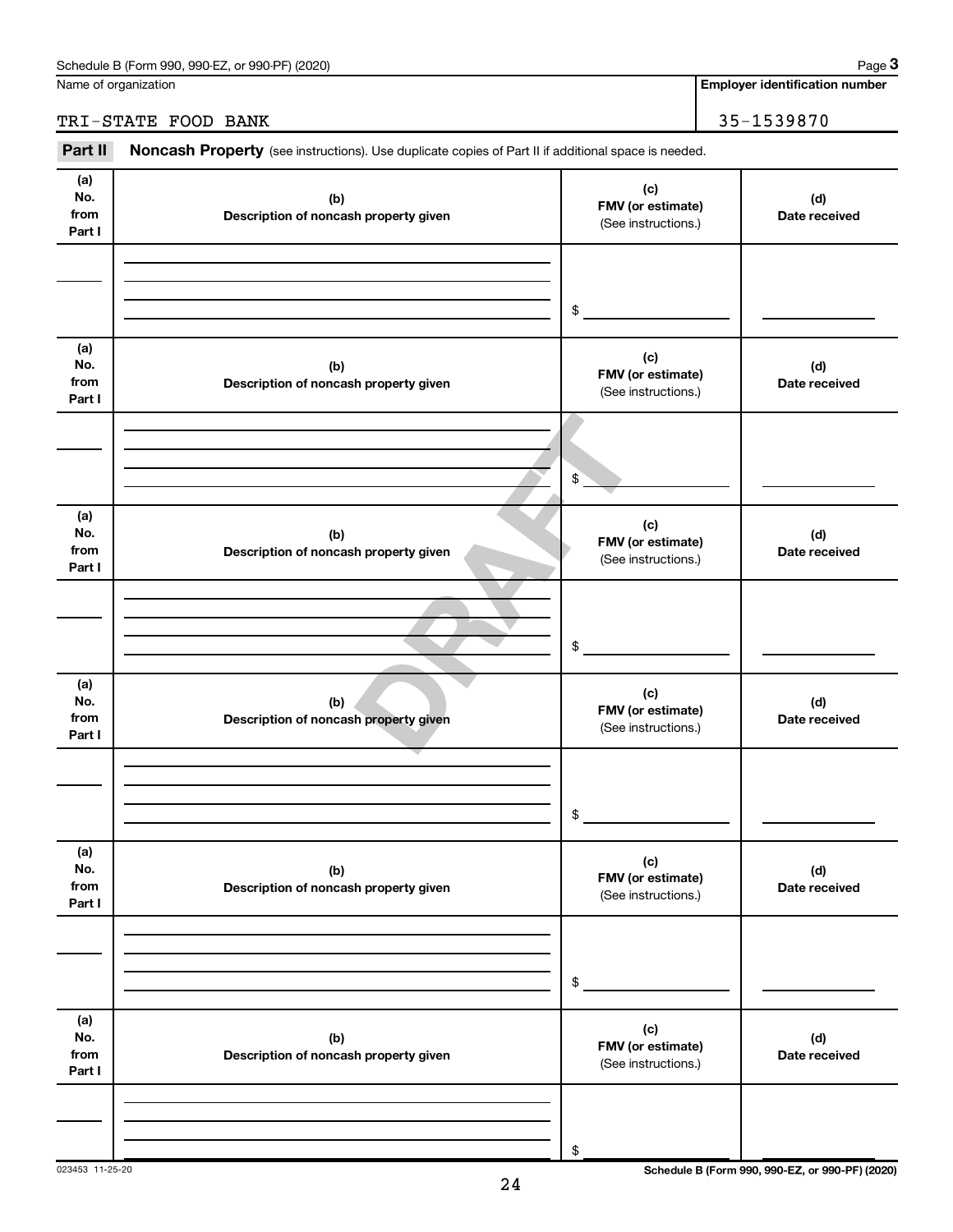| Name of organization      |                                                                                                                                                                                                                                                                                                                                           | <b>Employer identification number</b> |                                                                                                                                                                |  |  |  |  |
|---------------------------|-------------------------------------------------------------------------------------------------------------------------------------------------------------------------------------------------------------------------------------------------------------------------------------------------------------------------------------------|---------------------------------------|----------------------------------------------------------------------------------------------------------------------------------------------------------------|--|--|--|--|
|                           | TRI-STATE FOOD BANK                                                                                                                                                                                                                                                                                                                       |                                       | 35-1539870                                                                                                                                                     |  |  |  |  |
| Part III                  | from any one contributor. Complete columns (a) through (e) and the following line entry. For organizations<br>completing Part III, enter the total of exclusively religious, charitable, etc., contributions of \$1,000 or less for the year. (Enter this info. once.)<br>Use duplicate copies of Part III if additional space is needed. |                                       | Exclusively religious, charitable, etc., contributions to organizations described in section 501(c)(7), (8), or (10) that total more than \$1,000 for the year |  |  |  |  |
| (a) No.<br>from           | (b) Purpose of gift                                                                                                                                                                                                                                                                                                                       | (c) Use of gift                       | (d) Description of how gift is held                                                                                                                            |  |  |  |  |
| Part I                    |                                                                                                                                                                                                                                                                                                                                           |                                       |                                                                                                                                                                |  |  |  |  |
|                           |                                                                                                                                                                                                                                                                                                                                           | (e) Transfer of gift                  |                                                                                                                                                                |  |  |  |  |
|                           | Transferee's name, address, and ZIP + 4                                                                                                                                                                                                                                                                                                   |                                       | Relationship of transferor to transferee                                                                                                                       |  |  |  |  |
| (a) No.<br>from<br>Part I | (b) Purpose of gift                                                                                                                                                                                                                                                                                                                       | (c) Use of gift                       | (d) Description of how gift is held                                                                                                                            |  |  |  |  |
|                           | (e) Transfer of gift<br>Transferee's name, address, and ZIP + 4<br>Relationship of transferor to transferee                                                                                                                                                                                                                               |                                       |                                                                                                                                                                |  |  |  |  |
| (a) No.<br>from           | (b) Purpose of gift                                                                                                                                                                                                                                                                                                                       | (c) Use of gift                       | (d) Description of how gift is held                                                                                                                            |  |  |  |  |
| Part I                    |                                                                                                                                                                                                                                                                                                                                           |                                       |                                                                                                                                                                |  |  |  |  |
|                           | (e) Transfer of gift                                                                                                                                                                                                                                                                                                                      |                                       |                                                                                                                                                                |  |  |  |  |
|                           | Transferee's name, address, and ZIP + 4                                                                                                                                                                                                                                                                                                   |                                       | Relationship of transferor to transferee                                                                                                                       |  |  |  |  |
|                           |                                                                                                                                                                                                                                                                                                                                           |                                       |                                                                                                                                                                |  |  |  |  |
| (a) No.<br>from<br>Part I | (b) Purpose of gift                                                                                                                                                                                                                                                                                                                       | (c) Use of gift                       | (d) Description of how gift is held                                                                                                                            |  |  |  |  |
|                           |                                                                                                                                                                                                                                                                                                                                           |                                       |                                                                                                                                                                |  |  |  |  |
|                           | Transferee's name, address, and ZIP + 4                                                                                                                                                                                                                                                                                                   | (e) Transfer of gift                  | Relationship of transferor to transferee                                                                                                                       |  |  |  |  |
|                           |                                                                                                                                                                                                                                                                                                                                           |                                       |                                                                                                                                                                |  |  |  |  |
|                           |                                                                                                                                                                                                                                                                                                                                           |                                       |                                                                                                                                                                |  |  |  |  |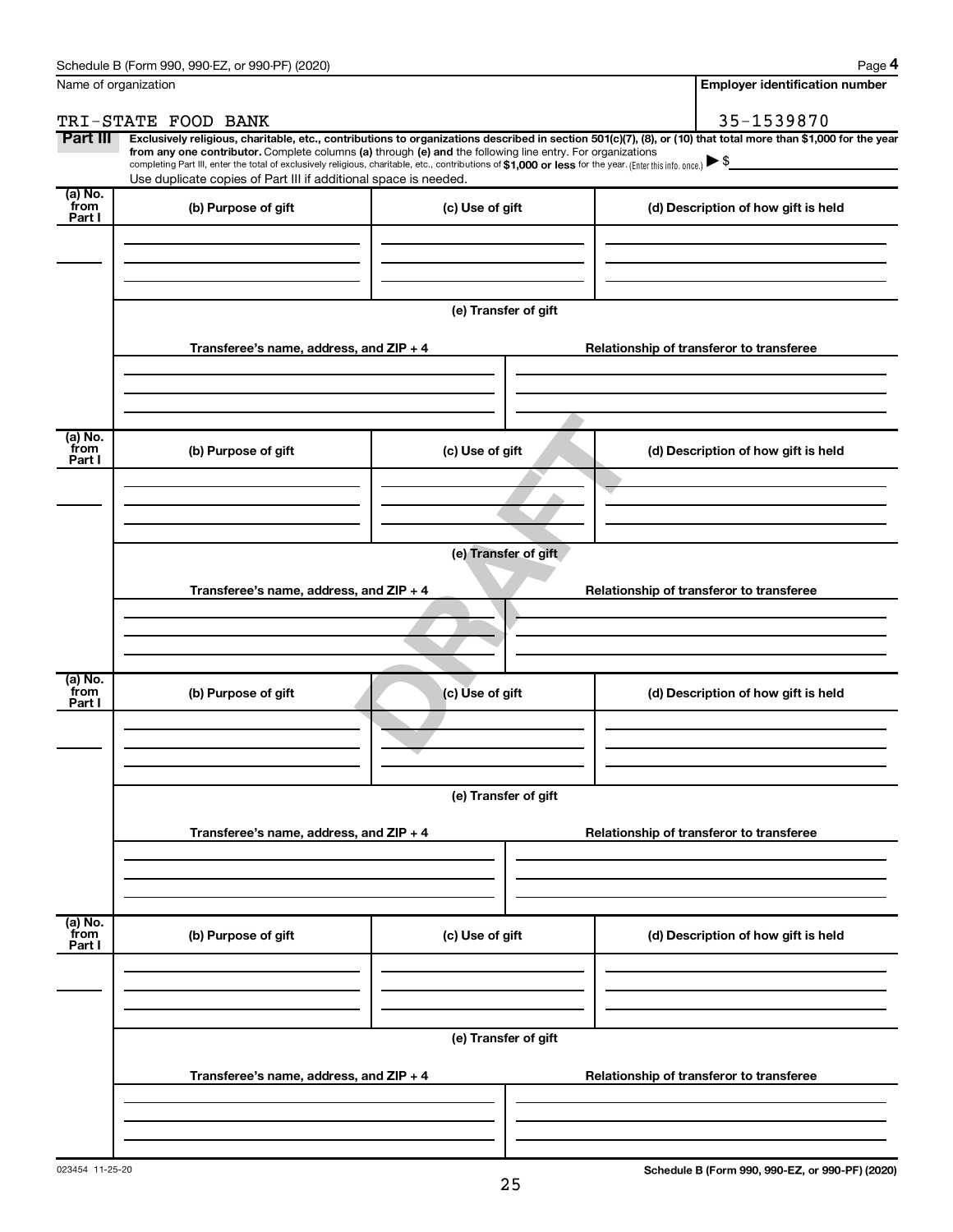| <b>SCHEDULE D</b> |  |
|-------------------|--|
|-------------------|--|

| (Form 990) |
|------------|
|------------|

# **SCHEDULE D Supplemental Financial Statements**<br> **Form 990 2020**<br> **Part IV** line 6.7.8.9.10, 11a, 11b, 11d, 11d, 11d, 11d, 11d, 12a, 0r, 12b

**(Form 990) | Complete if the organization answered "Yes" on Form 990, Part IV, line 6, 7, 8, 9, 10, 11a, 11b, 11c, 11d, 11e, 11f, 12a, or 12b.**

**| Attach to Form 990. |Go to www.irs.gov/Form990 for instructions and the latest information.**



Department of the Treasury Internal Revenue Service **Name of the organization <b>Employer is a set of the organization Employer in the set of the organization**  $\blacksquare$ 

| ployer identification number |            |  |  |  |  |
|------------------------------|------------|--|--|--|--|
|                              | 25 1520070 |  |  |  |  |

|         | TRI-STATE FOOD BANK                                                                                                                            |                         | 35-1539870                                         |
|---------|------------------------------------------------------------------------------------------------------------------------------------------------|-------------------------|----------------------------------------------------|
| Part I  | Organizations Maintaining Donor Advised Funds or Other Similar Funds or Accounts. Complete if the                                              |                         |                                                    |
|         | organization answered "Yes" on Form 990, Part IV, line 6.                                                                                      |                         |                                                    |
|         |                                                                                                                                                | (a) Donor advised funds | (b) Funds and other accounts                       |
| 1       |                                                                                                                                                |                         |                                                    |
| 2       | Aggregate value of contributions to (during year)                                                                                              |                         |                                                    |
| з       | Aggregate value of grants from (during year)                                                                                                   |                         |                                                    |
| 4       |                                                                                                                                                |                         |                                                    |
| 5       | Did the organization inform all donors and donor advisors in writing that the assets held in donor advised funds                               |                         |                                                    |
|         |                                                                                                                                                |                         | Yes<br>No                                          |
| 6       | Did the organization inform all grantees, donors, and donor advisors in writing that grant funds can be used only                              |                         |                                                    |
|         | for charitable purposes and not for the benefit of the donor or donor advisor, or for any other purpose conferring                             |                         |                                                    |
|         |                                                                                                                                                |                         | Yes<br>No                                          |
| Part II | Conservation Easements. Complete if the organization answered "Yes" on Form 990, Part IV, line 7.                                              |                         |                                                    |
| 1.      | Purpose(s) of conservation easements held by the organization (check all that apply).                                                          |                         |                                                    |
|         | Preservation of land for public use (for example, recreation or education)                                                                     |                         | Preservation of a historically important land area |
|         | Protection of natural habitat                                                                                                                  |                         | Preservation of a certified historic structure     |
|         | Preservation of open space                                                                                                                     |                         |                                                    |
| 2       | Complete lines 2a through 2d if the organization held a qualified conservation contribution in the form of a conservation easement on the last |                         |                                                    |
|         | day of the tax year.                                                                                                                           |                         | Held at the End of the Tax Year                    |
| а       |                                                                                                                                                |                         | 2a                                                 |
| b       |                                                                                                                                                |                         | 2b                                                 |
| с       | Number of conservation easements on a certified historic structure included in (a) Museum museum conservation                                  |                         | 2c                                                 |
|         | d Number of conservation easements included in (c) acquired after 7/25/06, and not on a historic structure                                     |                         |                                                    |
|         |                                                                                                                                                |                         | 2d                                                 |
| 3       | Number of conservation easements modified, transferred, released, extinguished, or terminated by the organization during the tax               |                         |                                                    |
|         | year                                                                                                                                           |                         |                                                    |
| 4       | Number of states where property subject to conservation easement is located >                                                                  |                         |                                                    |
| 5       | Does the organization have a written policy regarding the periodic monitoring, inspection, handling of                                         |                         |                                                    |
|         | violations, and enforcement of the conservation easements it holds?                                                                            |                         | Yes<br>No                                          |
| 6       | Staff and volunteer hours devoted to monitoring, inspecting, handling of violations, and enforcing conservation easements during the year      |                         |                                                    |
|         |                                                                                                                                                |                         |                                                    |
| 7       | Amount of expenses incurred in monitoring, inspecting, handling of violations, and enforcing conservation easements during the year            |                         |                                                    |
|         | ► \$                                                                                                                                           |                         |                                                    |
| 8       | Does each conservation easement reported on line 2(d) above satisfy the requirements of section 170(h)(4)(B)(i)                                |                         |                                                    |
|         |                                                                                                                                                |                         | Yes<br>No                                          |
| 9       | In Part XIII, describe how the organization reports conservation easements in its revenue and expense statement and                            |                         |                                                    |
|         | balance sheet, and include, if applicable, the text of the footnote to the organization's financial statements that describes the              |                         |                                                    |
|         | organization's accounting for conservation easements.                                                                                          |                         |                                                    |
|         | Organizations Maintaining Collections of Art, Historical Treasures, or Other Similar Assets.<br>Part III                                       |                         |                                                    |
|         | Complete if the organization answered "Yes" on Form 990, Part IV, line 8.                                                                      |                         |                                                    |
|         | 1a If the organization elected, as permitted under FASB ASC 958, not to report in its revenue statement and balance sheet works                |                         |                                                    |
|         | of art, historical treasures, or other similar assets held for public exhibition, education, or research in furtherance of public              |                         |                                                    |
|         | service, provide in Part XIII the text of the footnote to its financial statements that describes these items.                                 |                         |                                                    |
|         | b If the organization elected, as permitted under FASB ASC 958, to report in its revenue statement and balance sheet works of                  |                         |                                                    |
|         | art, historical treasures, or other similar assets held for public exhibition, education, or research in furtherance of public service,        |                         |                                                    |
|         | provide the following amounts relating to these items:                                                                                         |                         |                                                    |
|         | (i)                                                                                                                                            |                         | - \$                                               |
|         | (ii) Assets included in Form 990, Part X                                                                                                       |                         | $\blacktriangleright$ \$                           |
| 2       | If the organization received or held works of art, historical treasures, or other similar assets for financial gain, provide                   |                         |                                                    |
|         | the following amounts required to be reported under FASB ASC 958 relating to these items:                                                      |                         |                                                    |
|         | a Revenue included on Form 990, Part VIII, line 1                                                                                              |                         | $\blacktriangleright$ s                            |

**b** Assets included in Form 990, Part X

| \$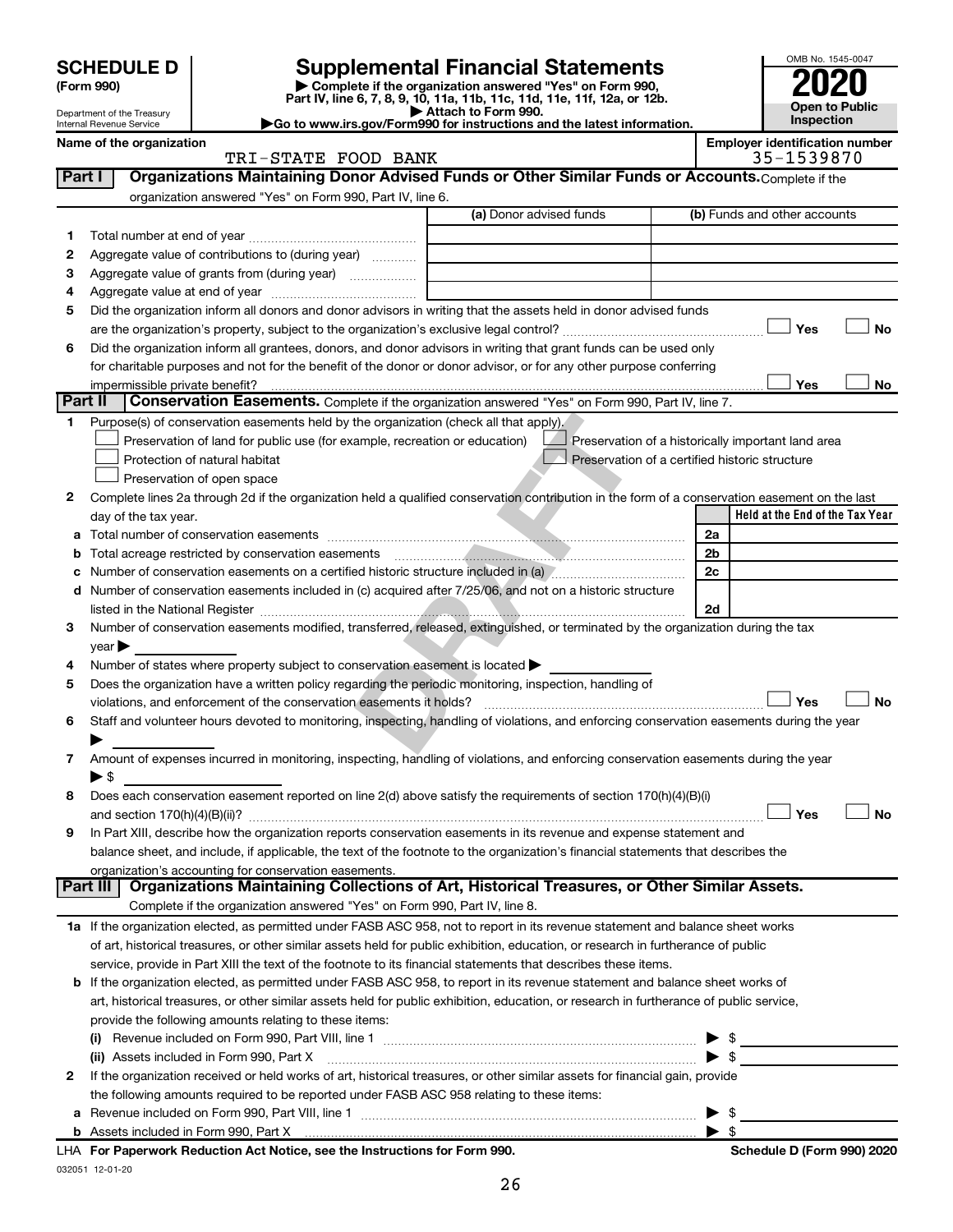|               | Schedule D (Form 990) 2020                                                                                                                                                                                                          | TRI-STATE FOOD BANK |                |  |                                                                                                                                                                                                                               |  |                 |  |                | 35-1539870 Page 2 |
|---------------|-------------------------------------------------------------------------------------------------------------------------------------------------------------------------------------------------------------------------------------|---------------------|----------------|--|-------------------------------------------------------------------------------------------------------------------------------------------------------------------------------------------------------------------------------|--|-----------------|--|----------------|-------------------|
|               | Part III<br>Organizations Maintaining Collections of Art, Historical Treasures, or Other Similar Assets (continued)                                                                                                                 |                     |                |  |                                                                                                                                                                                                                               |  |                 |  |                |                   |
| 3             | Using the organization's acquisition, accession, and other records, check any of the following that make significant use of its                                                                                                     |                     |                |  |                                                                                                                                                                                                                               |  |                 |  |                |                   |
|               | collection items (check all that apply):                                                                                                                                                                                            |                     |                |  |                                                                                                                                                                                                                               |  |                 |  |                |                   |
| a             | Public exhibition                                                                                                                                                                                                                   |                     |                |  | Loan or exchange program                                                                                                                                                                                                      |  |                 |  |                |                   |
| b             | Scholarly research                                                                                                                                                                                                                  |                     |                |  | Other and the contract of the contract of the contract of the contract of the contract of the contract of the contract of the contract of the contract of the contract of the contract of the contract of the contract of the |  |                 |  |                |                   |
| с             | Preservation for future generations                                                                                                                                                                                                 |                     |                |  |                                                                                                                                                                                                                               |  |                 |  |                |                   |
| 4             | Provide a description of the organization's collections and explain how they further the organization's exempt purpose in Part XIII.                                                                                                |                     |                |  |                                                                                                                                                                                                                               |  |                 |  |                |                   |
| 5             | During the year, did the organization solicit or receive donations of art, historical treasures, or other similar assets                                                                                                            |                     |                |  |                                                                                                                                                                                                                               |  |                 |  |                |                   |
|               |                                                                                                                                                                                                                                     |                     |                |  |                                                                                                                                                                                                                               |  |                 |  | Yes            | No                |
|               | Part IV<br><b>Escrow and Custodial Arrangements.</b> Complete if the organization answered "Yes" on Form 990, Part IV, line 9, or                                                                                                   |                     |                |  |                                                                                                                                                                                                                               |  |                 |  |                |                   |
|               | reported an amount on Form 990, Part X, line 21.                                                                                                                                                                                    |                     |                |  |                                                                                                                                                                                                                               |  |                 |  |                |                   |
|               | 1a Is the organization an agent, trustee, custodian or other intermediary for contributions or other assets not included                                                                                                            |                     |                |  |                                                                                                                                                                                                                               |  |                 |  |                |                   |
|               |                                                                                                                                                                                                                                     |                     |                |  |                                                                                                                                                                                                                               |  |                 |  | Yes            | No                |
|               | b If "Yes," explain the arrangement in Part XIII and complete the following table:                                                                                                                                                  |                     |                |  |                                                                                                                                                                                                                               |  |                 |  |                |                   |
|               |                                                                                                                                                                                                                                     |                     |                |  |                                                                                                                                                                                                                               |  |                 |  | Amount         |                   |
|               | c Beginning balance <b>communications</b> and a construction of the construction of the construction of the construction of the construction of the construction of the construction of the construction of the construction of the |                     |                |  |                                                                                                                                                                                                                               |  | 1c              |  |                |                   |
|               |                                                                                                                                                                                                                                     |                     |                |  |                                                                                                                                                                                                                               |  | 1d              |  |                |                   |
|               | e Distributions during the year manufactured and continuum control of the control of the control of the state of the control of the control of the control of the control of the control of the control of the control of the       |                     |                |  |                                                                                                                                                                                                                               |  | 1e<br>1f        |  |                |                   |
|               | 2a Did the organization include an amount on Form 990, Part X, line 21, for escrow or custodial account liability?                                                                                                                  |                     |                |  |                                                                                                                                                                                                                               |  |                 |  | Yes            | No                |
|               |                                                                                                                                                                                                                                     |                     |                |  |                                                                                                                                                                                                                               |  |                 |  |                |                   |
| <b>Part V</b> | Endowment Funds. Complete if the organization answered "Yes" on Form 990, Part IV, line 10.                                                                                                                                         |                     |                |  |                                                                                                                                                                                                                               |  |                 |  |                |                   |
|               |                                                                                                                                                                                                                                     | (a) Current year    | (b) Prior year |  | (c) Two years back   (d) Three years back   (e) Four years back                                                                                                                                                               |  |                 |  |                |                   |
|               | 1a Beginning of year balance                                                                                                                                                                                                        |                     |                |  |                                                                                                                                                                                                                               |  |                 |  |                |                   |
| b             |                                                                                                                                                                                                                                     |                     |                |  |                                                                                                                                                                                                                               |  |                 |  |                |                   |
|               | Net investment earnings, gains, and losses                                                                                                                                                                                          |                     |                |  |                                                                                                                                                                                                                               |  |                 |  |                |                   |
|               | d Grants or scholarships                                                                                                                                                                                                            |                     |                |  |                                                                                                                                                                                                                               |  |                 |  |                |                   |
|               | e Other expenditures for facilities                                                                                                                                                                                                 |                     |                |  |                                                                                                                                                                                                                               |  |                 |  |                |                   |
|               | and programs                                                                                                                                                                                                                        |                     |                |  |                                                                                                                                                                                                                               |  |                 |  |                |                   |
|               |                                                                                                                                                                                                                                     |                     |                |  |                                                                                                                                                                                                                               |  |                 |  |                |                   |
| g             |                                                                                                                                                                                                                                     |                     |                |  |                                                                                                                                                                                                                               |  |                 |  |                |                   |
| 2             | Provide the estimated percentage of the current year end balance (line 1g, column (a)) held as:                                                                                                                                     |                     |                |  |                                                                                                                                                                                                                               |  |                 |  |                |                   |
| а             | Board designated or quasi-endowment                                                                                                                                                                                                 |                     |                |  |                                                                                                                                                                                                                               |  |                 |  |                |                   |
| b             | Permanent endowment                                                                                                                                                                                                                 | %                   |                |  |                                                                                                                                                                                                                               |  |                 |  |                |                   |
|               | $\mathbf c$ Term endowment $\blacktriangleright$                                                                                                                                                                                    | %                   |                |  |                                                                                                                                                                                                                               |  |                 |  |                |                   |
|               | The percentages on lines 2a, 2b, and 2c should equal 100%.                                                                                                                                                                          |                     |                |  |                                                                                                                                                                                                                               |  |                 |  |                |                   |
|               | 3a Are there endowment funds not in the possession of the organization that are held and administered for the organization                                                                                                          |                     |                |  |                                                                                                                                                                                                                               |  |                 |  |                |                   |
|               | by:                                                                                                                                                                                                                                 |                     |                |  |                                                                                                                                                                                                                               |  |                 |  |                | Yes<br>No         |
|               | (i)                                                                                                                                                                                                                                 |                     |                |  |                                                                                                                                                                                                                               |  |                 |  | 3a(i)          |                   |
|               |                                                                                                                                                                                                                                     |                     |                |  |                                                                                                                                                                                                                               |  |                 |  | 3a(ii)         |                   |
|               |                                                                                                                                                                                                                                     |                     |                |  |                                                                                                                                                                                                                               |  |                 |  | 3b             |                   |
| 4             | Describe in Part XIII the intended uses of the organization's endowment funds.                                                                                                                                                      |                     |                |  |                                                                                                                                                                                                                               |  |                 |  |                |                   |
|               | <b>Part VI</b><br><b>Land, Buildings, and Equipment.</b>                                                                                                                                                                            |                     |                |  |                                                                                                                                                                                                                               |  |                 |  |                |                   |
|               | Complete if the organization answered "Yes" on Form 990, Part IV, line 11a. See Form 990, Part X, line 10.                                                                                                                          |                     |                |  |                                                                                                                                                                                                                               |  |                 |  |                |                   |
|               | Description of property                                                                                                                                                                                                             | (a) Cost or other   |                |  | (b) Cost or other                                                                                                                                                                                                             |  | (c) Accumulated |  | (d) Book value |                   |
|               |                                                                                                                                                                                                                                     | basis (investment)  |                |  | basis (other)                                                                                                                                                                                                                 |  | depreciation    |  |                |                   |
|               |                                                                                                                                                                                                                                     |                     |                |  |                                                                                                                                                                                                                               |  |                 |  |                |                   |
|               |                                                                                                                                                                                                                                     |                     |                |  | 5,467,214.                                                                                                                                                                                                                    |  | 483,392.        |  |                | 4,983,822.        |
|               |                                                                                                                                                                                                                                     |                     |                |  | 111,896.                                                                                                                                                                                                                      |  | 10,800.         |  |                | 101,096.          |
|               |                                                                                                                                                                                                                                     |                     |                |  | 1,856,071.                                                                                                                                                                                                                    |  | 535,795.        |  |                | 1,320,276.        |
|               |                                                                                                                                                                                                                                     |                     |                |  |                                                                                                                                                                                                                               |  |                 |  |                |                   |
|               | Total. Add lines 1a through 1e. (Column (d) must equal Form 990, Part X, column (B), line 10c.)                                                                                                                                     |                     |                |  |                                                                                                                                                                                                                               |  |                 |  |                | 6,405,194.        |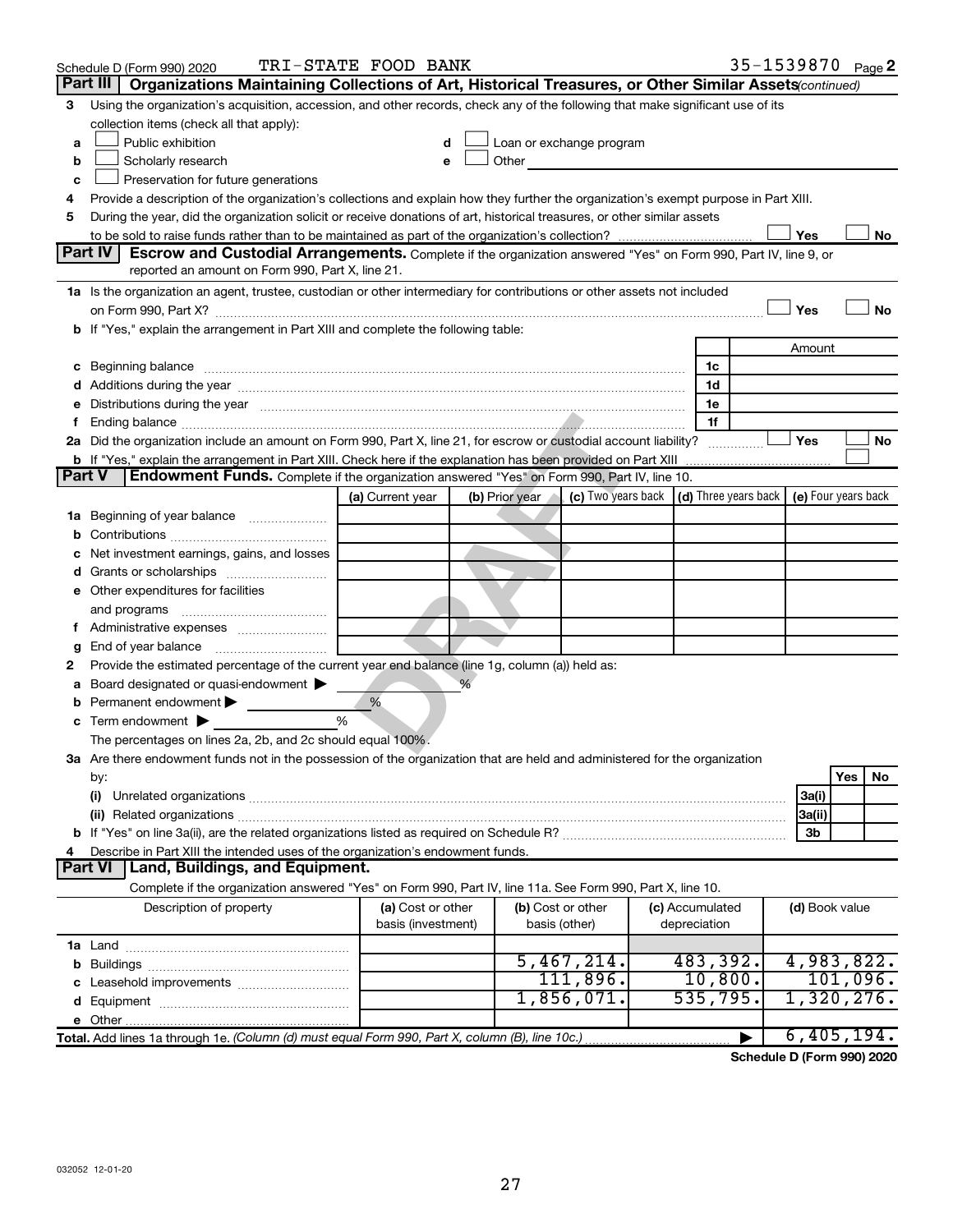|                            | Dart VIII Investments - Other Securities |            |        |
|----------------------------|------------------------------------------|------------|--------|
| Schedule D (Form 990) 2020 | TRI-STATE FOOD BANK                      | 35-1539870 | Page 3 |

| Fail VIII<br><b>INVESUMENTS - OTHER SECURITIES.</b>                                                                                                                                |                 |                                                           |                |
|------------------------------------------------------------------------------------------------------------------------------------------------------------------------------------|-----------------|-----------------------------------------------------------|----------------|
| Complete if the organization answered "Yes" on Form 990, Part IV, line 11b. See Form 990, Part X, line 12.<br>(a) Description of security or category (including name of security) | (b) Book value  | (c) Method of valuation: Cost or end-of-year market value |                |
| (1) Financial derivatives                                                                                                                                                          |                 |                                                           |                |
|                                                                                                                                                                                    |                 |                                                           |                |
| (3) Other                                                                                                                                                                          |                 |                                                           |                |
| (A) OLD NATIONAL BANK WEALTH                                                                                                                                                       |                 |                                                           |                |
| MANAGEMENT<br>(B)                                                                                                                                                                  | 1, 166, 633.    | END-OF-YEAR MARKET VALUE                                  |                |
| (C)                                                                                                                                                                                |                 |                                                           |                |
| (D)                                                                                                                                                                                |                 |                                                           |                |
| (E)                                                                                                                                                                                |                 |                                                           |                |
| (F)                                                                                                                                                                                |                 |                                                           |                |
| (G)                                                                                                                                                                                |                 |                                                           |                |
| (H)                                                                                                                                                                                |                 |                                                           |                |
| Total. (Col. (b) must equal Form 990, Part X, col. (B) line 12.) $\blacktriangleright$                                                                                             | 1, 166, 633.    |                                                           |                |
| Part VIII Investments - Program Related.                                                                                                                                           |                 |                                                           |                |
| Complete if the organization answered "Yes" on Form 990, Part IV, line 11c. See Form 990, Part X, line 13.<br>(a) Description of investment                                        | (b) Book value  | (c) Method of valuation: Cost or end-of-year market value |                |
|                                                                                                                                                                                    |                 |                                                           |                |
| (1)                                                                                                                                                                                |                 |                                                           |                |
| (2)                                                                                                                                                                                |                 |                                                           |                |
| (3)                                                                                                                                                                                |                 |                                                           |                |
| (4)                                                                                                                                                                                |                 |                                                           |                |
| (5)                                                                                                                                                                                |                 |                                                           |                |
| (6)<br>(7)                                                                                                                                                                         |                 |                                                           |                |
| (8)                                                                                                                                                                                |                 |                                                           |                |
| (9)                                                                                                                                                                                |                 |                                                           |                |
| Total. (Col. (b) must equal Form 990, Part X, col. (B) line 13.)                                                                                                                   |                 |                                                           |                |
| <b>Other Assets.</b><br>Part IX                                                                                                                                                    |                 |                                                           |                |
| Complete if the organization answered "Yes" on Form 990, Part IV, line 11d. See Form 990, Part X, line 15.                                                                         |                 |                                                           |                |
|                                                                                                                                                                                    | (a) Description |                                                           | (b) Book value |
| BENEFICIAL INTEREST IN<br>(1)                                                                                                                                                      | TRUST           |                                                           | 783, 787.      |
| (2)                                                                                                                                                                                |                 |                                                           |                |
| (3)                                                                                                                                                                                |                 |                                                           |                |
| (4)                                                                                                                                                                                |                 |                                                           |                |
| (5)                                                                                                                                                                                |                 |                                                           |                |
| (6)                                                                                                                                                                                |                 |                                                           |                |
| (7)                                                                                                                                                                                |                 |                                                           |                |
| (8)                                                                                                                                                                                |                 |                                                           |                |
| (9)                                                                                                                                                                                |                 |                                                           |                |
| Total. (Column (b) must equal Form 990, Part X, col. (B) line 15.)                                                                                                                 |                 |                                                           | 783,787.       |
| <b>Other Liabilities.</b><br>Part X                                                                                                                                                |                 |                                                           |                |
| Complete if the organization answered "Yes" on Form 990, Part IV, line 11e or 11f. See Form 990, Part X, line 25.                                                                  |                 |                                                           |                |
| (a) Description of liability<br>1.                                                                                                                                                 |                 |                                                           | (b) Book value |
| (1)<br>Federal income taxes                                                                                                                                                        |                 |                                                           |                |
| (2)                                                                                                                                                                                |                 |                                                           |                |
| (3)                                                                                                                                                                                |                 |                                                           |                |
|                                                                                                                                                                                    |                 |                                                           |                |
|                                                                                                                                                                                    |                 |                                                           |                |
| (4)                                                                                                                                                                                |                 |                                                           |                |
| (5)                                                                                                                                                                                |                 |                                                           |                |
| (6)                                                                                                                                                                                |                 |                                                           |                |
| (7)                                                                                                                                                                                |                 |                                                           |                |
| (8)<br>(9)                                                                                                                                                                         |                 |                                                           |                |

**2.** Liability for uncertain tax positions. In Part XIII, provide the text of the footnote to the organization's financial statements that reports the organization's liability for uncertain tax positions under FASB ASC 740. Check here if the text of the footnote has been provided in Part XIII  $\perp$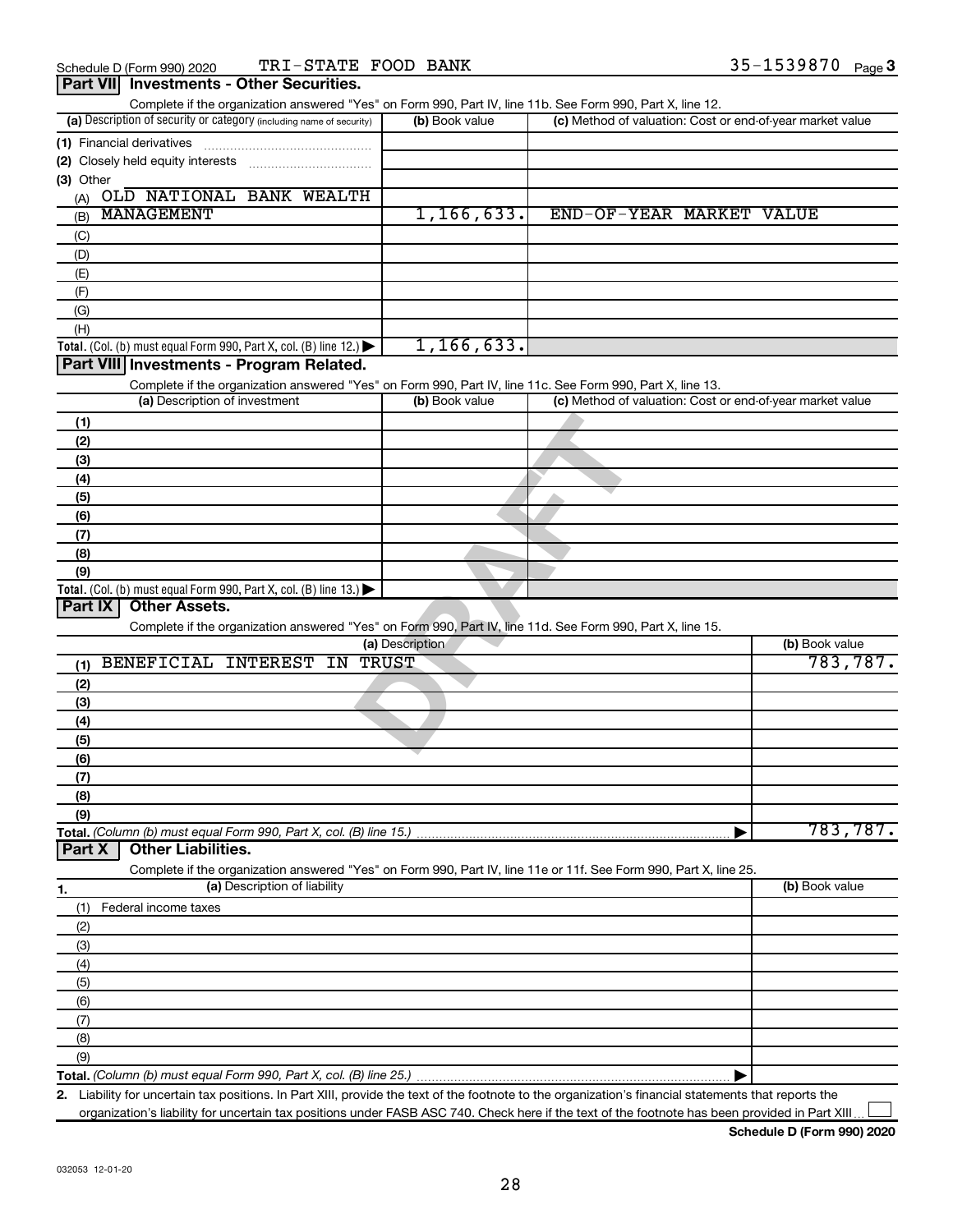|   | TRI-STATE FOOD BANK<br>Schedule D (Form 990) 2020                                                                                                              |                |          |                | 35-1539870 Page 4 |
|---|----------------------------------------------------------------------------------------------------------------------------------------------------------------|----------------|----------|----------------|-------------------|
|   | Reconciliation of Revenue per Audited Financial Statements With Revenue per Return.<br><b>Part XI</b>                                                          |                |          |                |                   |
|   | Complete if the organization answered "Yes" on Form 990, Part IV, line 12a.                                                                                    |                |          |                |                   |
| 1 | Total revenue, gains, and other support per audited financial statements [[[[[[[[[[[[[[[[[[[[[[]]]]]]]]]]]]]]                                                  |                |          | $\blacksquare$ | 33,588,799.       |
| 2 | Amounts included on line 1 but not on Form 990, Part VIII, line 12:                                                                                            |                |          |                |                   |
| a | Net unrealized gains (losses) on investments [111] Net unrealized mains (losses) on investments [11] Metamanian                                                | 2a             | 78,388.  |                |                   |
| b |                                                                                                                                                                | 2 <sub>b</sub> |          |                |                   |
| с |                                                                                                                                                                | 2c             |          |                |                   |
| d |                                                                                                                                                                | 2d             | 385,062. |                |                   |
| е | Add lines 2a through 2d                                                                                                                                        |                |          | <b>2e</b>      | 463,450.          |
| З |                                                                                                                                                                |                |          | 3              | 33, 125, 349.     |
| 4 | Amounts included on Form 990, Part VIII, line 12, but not on line 1:                                                                                           |                |          |                |                   |
| a |                                                                                                                                                                | 4a             |          |                |                   |
| b |                                                                                                                                                                | 4h             |          |                |                   |
| c | Add lines 4a and 4b                                                                                                                                            |                |          | 4с             |                   |
| 5 |                                                                                                                                                                |                |          | 5              | 33, 125, 349.     |
|   | Part XII   Reconciliation of Expenses per Audited Financial Statements With Expenses per Return.                                                               |                |          |                |                   |
|   | Complete if the organization answered "Yes" on Form 990, Part IV, line 12a.                                                                                    |                |          |                |                   |
| 1 |                                                                                                                                                                |                |          | $\blacksquare$ | 31, 201, 703.     |
| 2 | Amounts included on line 1 but not on Form 990, Part IX, line 25:                                                                                              |                |          |                |                   |
| а |                                                                                                                                                                | 2a             |          |                |                   |
| b |                                                                                                                                                                | 2 <sub>b</sub> |          |                |                   |
|   |                                                                                                                                                                | 2c             |          |                |                   |
| d |                                                                                                                                                                | 2d             |          |                |                   |
| е | Add lines 2a through 2d                                                                                                                                        |                |          | 2e             |                   |
| 3 |                                                                                                                                                                |                |          | $\mathbf{a}$   | 31, 201, 703      |
| 4 | Amounts included on Form 990, Part IX, line 25, but not on line 1:                                                                                             |                |          |                |                   |
|   |                                                                                                                                                                | 4a             |          |                |                   |
|   |                                                                                                                                                                | 4 <sub>h</sub> |          |                |                   |
|   | Add lines 4a and 4b                                                                                                                                            |                |          | 4c             | υ.                |
| 5 |                                                                                                                                                                |                |          | 5              | 31, 201, 703      |
|   | <b>Part XIII Supplemental Information.</b>                                                                                                                     |                |          |                |                   |
|   | Provide the descriptions required for Part II, lines 3, 5, and 9; Part III, lines 1a and 4; Part IV, lines 1b and 2b; Part V, line 4; Part X, line 2; Part XI, |                |          |                |                   |
|   | lines 2d and 4b; and Part XII, lines 2d and 4b. Also complete this part to provide any additional information.                                                 |                |          |                |                   |
|   |                                                                                                                                                                |                |          |                |                   |
|   |                                                                                                                                                                |                |          |                |                   |
|   |                                                                                                                                                                |                |          |                |                   |
|   |                                                                                                                                                                |                |          |                |                   |

## PART XI, LINE 2D - OTHER ADJUSTMENTS:

CHANGE IN BENEFICIAL INTEREST IN TRUST

SCH D, LINE XI, LINE 2D

RECONCILIATION OF REVENUE - OTHER CHANGES

## CHANGE IN BENEFICIAL TRUST \$385062

35-1539870 Page 4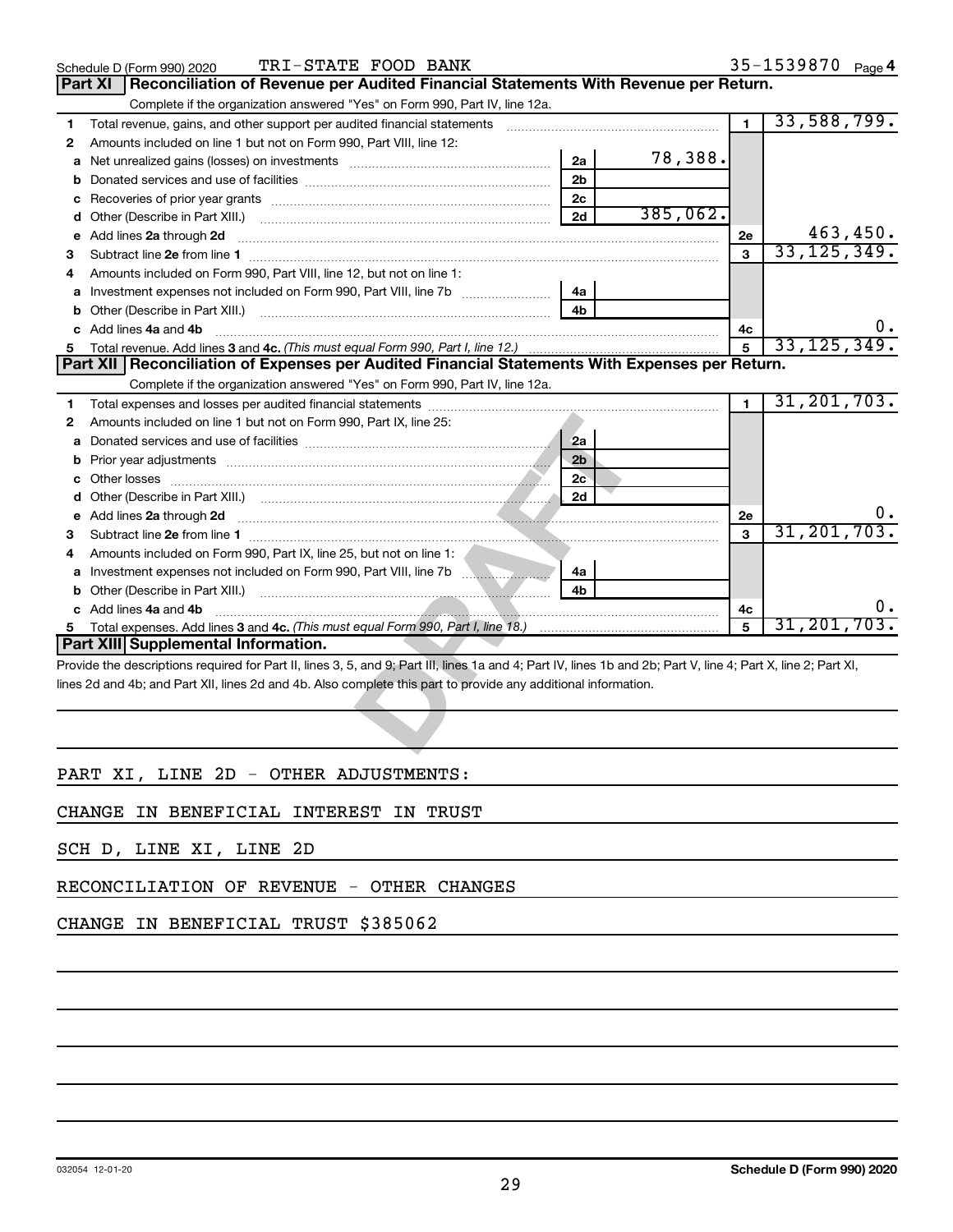| <b>SCHEDULE I</b><br>(Form 990)<br>Department of the Treasury<br>Internal Revenue Service                                                                                                                                                                                                         |                     | <b>Grants and Other Assistance to Organizations,</b><br>Governments, and Individuals in the United States<br>Complete if the organization answered "Yes" on Form 990, Part IV, line 21 or 22. | Attach to Form 990.<br>Go to www.irs.gov/Form990 for the latest information. |                                         |                                                                |                                          |                | OMB No. 1545-0047<br><b>Open to Public</b><br>Inspection |
|---------------------------------------------------------------------------------------------------------------------------------------------------------------------------------------------------------------------------------------------------------------------------------------------------|---------------------|-----------------------------------------------------------------------------------------------------------------------------------------------------------------------------------------------|------------------------------------------------------------------------------|-----------------------------------------|----------------------------------------------------------------|------------------------------------------|----------------|----------------------------------------------------------|
| Name of the organization                                                                                                                                                                                                                                                                          |                     |                                                                                                                                                                                               |                                                                              |                                         |                                                                |                                          |                | <b>Employer identification number</b>                    |
| Part I<br><b>General Information on Grants and Assistance</b>                                                                                                                                                                                                                                     | TRI-STATE FOOD BANK |                                                                                                                                                                                               |                                                                              |                                         |                                                                |                                          |                | 35-1539870                                               |
| Does the organization maintain records to substantiate the amount of the grants or assistance, the grantees' eligibility for the grants or assistance, and the selection<br>1.<br>2 Describe in Part IV the organization's procedures for monitoring the use of grant funds in the United States. |                     |                                                                                                                                                                                               |                                                                              |                                         |                                                                |                                          |                | $ \mathbf{X} $ Yes<br>l No                               |
| Part II<br>Grants and Other Assistance to Domestic Organizations and Domestic Governments. Complete if the organization answered "Yes" on Form 990, Part IV, line 21, for any                                                                                                                     |                     |                                                                                                                                                                                               |                                                                              |                                         |                                                                |                                          |                |                                                          |
| recipient that received more than \$5,000. Part II can be duplicated if additional space is needed.                                                                                                                                                                                               |                     |                                                                                                                                                                                               |                                                                              |                                         |                                                                |                                          |                |                                                          |
| 1 (a) Name and address of organization<br>or government                                                                                                                                                                                                                                           | (b) EIN             | (c) IRC section<br>(if applicable)                                                                                                                                                            | (d) Amount of<br>cash grant                                                  | (e) Amount of<br>non-cash<br>assistance | (f) Method of<br>valuation (book,<br>FMV, appraisal,<br>other) | (g) Description of<br>noncash assistance |                | (h) Purpose of grant<br>or assistance                    |
| ALDI'S<br>740 N COMMERCIAL STREET<br>HARRISBURGG, IL 62946                                                                                                                                                                                                                                        | APPLIED FOR 501 C3  |                                                                                                                                                                                               | 0                                                                            | 16.015.FMV                              |                                                                | FOOD                                     | FEED THE NEEDY |                                                          |
| FRESH THYME FARMERS MARKET<br>1121 HIRSHLAND ROAD<br>EVANSVILLE, IN 47715                                                                                                                                                                                                                         | APPLIED FOR 501 C3  |                                                                                                                                                                                               | 0                                                                            | 13,991.FMV                              |                                                                | FOOD                                     | FEED THE NEEDY |                                                          |
| GREAT HARVEST-METRO<br>423 METRO AVE<br>EVANSVILLE, IN 47715                                                                                                                                                                                                                                      | APPLIED FOR 501 C3  |                                                                                                                                                                                               | 0.                                                                           | 6.096.FMV                               |                                                                | FOOD                                     | FEED THE NEEDY |                                                          |
| <b>JAY C FOODS</b><br>20 CHERRY TREE PLZ<br>WASHINGTON, IN 47501                                                                                                                                                                                                                                  | APPLIED FOR 501 C3  |                                                                                                                                                                                               | 0.                                                                           | 30.325.FMV                              |                                                                | FOOD                                     | FEED THE NEEDY |                                                          |
| <b>JOE BLANKENBURGER</b><br>8941 HWY 65<br>CYNTHIANA, IN 47612                                                                                                                                                                                                                                    | APPLIED FOR 501 C3  |                                                                                                                                                                                               | 0.                                                                           | 16,412.FMV                              |                                                                | FOOD                                     | FEED THE NEEDY |                                                          |
| KENTUCKY ASSOC OF FOOD BANKS<br>PO BOX 1824<br>BEREA, KY 40403                                                                                                                                                                                                                                    | APPLIED FOR 501 C3  |                                                                                                                                                                                               | $\mathbf{0}$ .                                                               | 146,887.FMV                             |                                                                | FOOD                                     | FEED THE NEEDY |                                                          |
| Enter total number of section $501(c)(3)$ and government organizations listed in the line 1 table<br>$\mathbf{2}$<br>Enter total number of other organizations listed in the line 1 table<br>3                                                                                                    |                     |                                                                                                                                                                                               |                                                                              |                                         |                                                                |                                          |                |                                                          |

**For Paperwork Reduction Act Notice, see the Instructions for Form 990. Schedule I (Form 990) 2020** LHA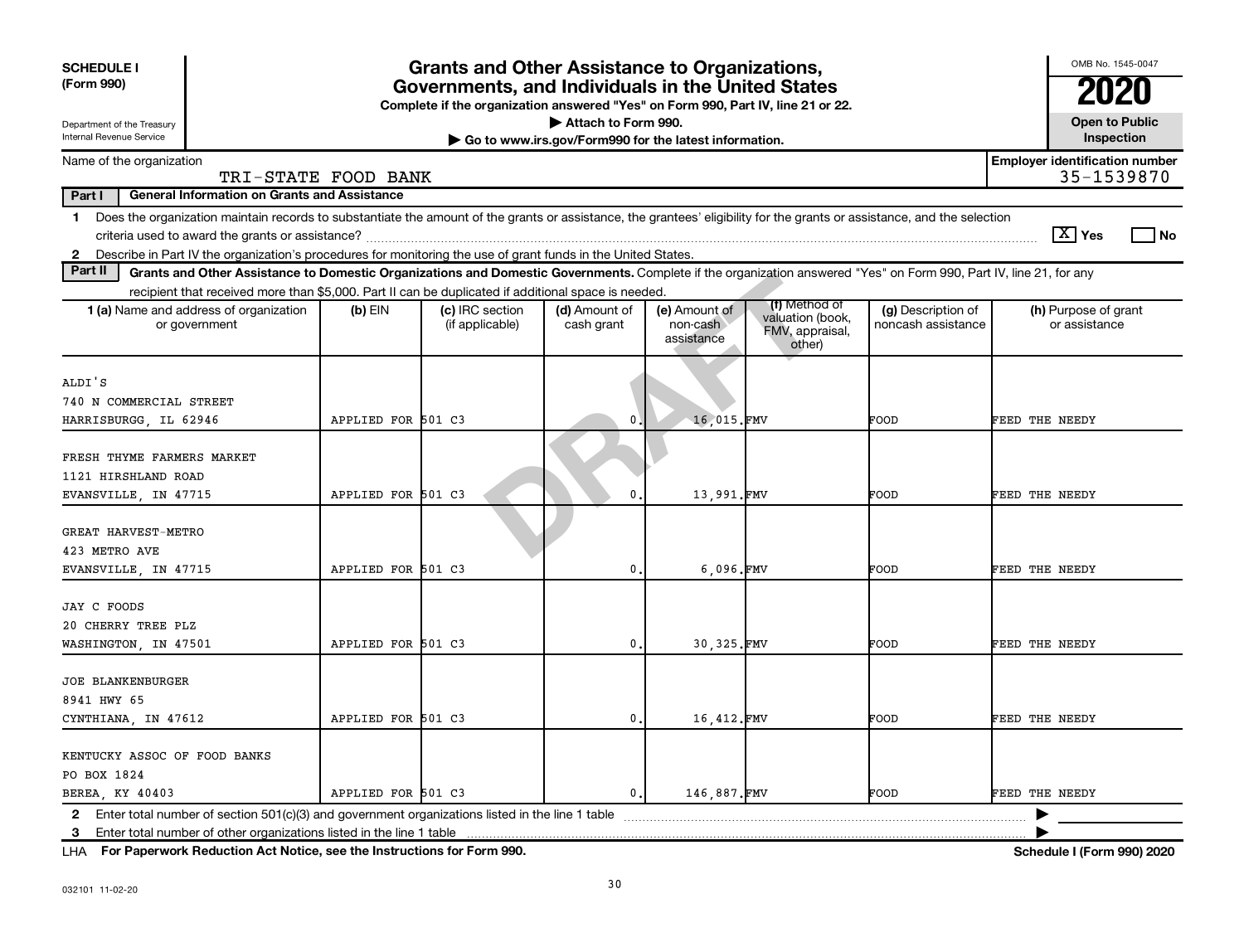| Part II   Continuation of Grants and Other Assistance to Domestic Organizations and Domestic Governments (Schedule I (Form 990), Part II.) |                    |                                  |                             |                                         |                                                                |                                           |                                       |
|--------------------------------------------------------------------------------------------------------------------------------------------|--------------------|----------------------------------|-----------------------------|-----------------------------------------|----------------------------------------------------------------|-------------------------------------------|---------------------------------------|
| (a) Name and address of<br>organization or government                                                                                      | $(b)$ EIN          | (c) IRC section<br>if applicable | (d) Amount of<br>cash grant | (e) Amount of<br>non-cash<br>assistance | (f) Method of<br>valuation<br>(book, FMV,<br>appraisal, other) | (g) Description of<br>non-cash assistance | (h) Purpose of grant<br>or assistance |
| KINGERY & ASSOCIATES                                                                                                                       |                    |                                  |                             |                                         |                                                                |                                           |                                       |
| 1347 HWY 1 PO BOX 428                                                                                                                      |                    |                                  |                             |                                         |                                                                |                                           |                                       |
| CARMI, IL 62821                                                                                                                            | APPLIED FOR 501 C3 |                                  | $\mathbf 0$                 | 83,875.FMV                              |                                                                | FOOD                                      | FEED THE NEEDY                        |
|                                                                                                                                            |                    |                                  |                             |                                         |                                                                |                                           |                                       |
| KROGER                                                                                                                                     |                    |                                  |                             |                                         |                                                                |                                           |                                       |
| 2308 E 4TH STREET                                                                                                                          |                    |                                  |                             |                                         |                                                                |                                           |                                       |
| OWENSBORO, KY 42301                                                                                                                        | APPLIED FOR 501 C3 |                                  | 0.                          | 2,737.FMV                               |                                                                | FOOD                                      | FEED THE NEEDY                        |
| LEWIS BAKERIES                                                                                                                             |                    |                                  |                             |                                         |                                                                |                                           |                                       |
| 500 N FULTON AVENUE                                                                                                                        |                    |                                  |                             |                                         |                                                                |                                           |                                       |
| EVANSVILLE, IN 47710                                                                                                                       | APPLIED FOR 501 C3 |                                  | 0.                          | 29,969.FMV                              |                                                                | FOOD                                      | FEED THE NEEDY                        |
|                                                                                                                                            |                    |                                  |                             |                                         |                                                                |                                           |                                       |
| <b>MASTER GARDNERS</b>                                                                                                                     |                    |                                  |                             |                                         |                                                                |                                           |                                       |
| 7121 E SYCAMORE STREET                                                                                                                     |                    |                                  |                             |                                         |                                                                |                                           |                                       |
| EVANSVILLE, IN 47715                                                                                                                       | APPLIED FOR 501 C3 |                                  | $\mathbf{0}$ .              | 1,210.FMV                               |                                                                | FOOD                                      | FEED THE NEEDY                        |
|                                                                                                                                            |                    |                                  |                             |                                         |                                                                |                                           |                                       |
| MEIJER                                                                                                                                     |                    |                                  |                             |                                         |                                                                |                                           |                                       |
| 2622 MENARDS DRIVE                                                                                                                         |                    |                                  |                             |                                         |                                                                |                                           |                                       |
| EVANSVILLE, IN 47715                                                                                                                       | APPLIED FOR 501 C3 |                                  | $\mathbf 0$                 | 16,718.FMV                              |                                                                | FOOD                                      | FEED THE NEEDY                        |
| <b>RULERS</b>                                                                                                                              |                    |                                  |                             |                                         |                                                                |                                           |                                       |
| 1ST AVENUE #235                                                                                                                            |                    |                                  |                             |                                         |                                                                |                                           |                                       |
| EVANSVILLE, IN 47710                                                                                                                       | APPLIED FOR 501 C3 |                                  | 0.                          | 21,809.FMV                              |                                                                | FOOD                                      | FEED THE NEEDY                        |
|                                                                                                                                            |                    |                                  |                             |                                         |                                                                |                                           |                                       |
| SAM'S CLUB                                                                                                                                 |                    |                                  |                             |                                         |                                                                |                                           |                                       |
| 6700 E VIRGINIA STREET                                                                                                                     |                    |                                  |                             |                                         |                                                                |                                           |                                       |
| EVANSVILLE, IN 47715                                                                                                                       | APPLIED FOR 501 C3 |                                  | 0.                          | 601.809.FMV                             |                                                                | FOOD                                      | FEED THE NEEDY                        |
|                                                                                                                                            |                    |                                  |                             |                                         |                                                                |                                           |                                       |
| <b>SCHNUCKS</b>                                                                                                                            |                    |                                  |                             |                                         |                                                                |                                           |                                       |
| 3501 N GREEN RIVER RD                                                                                                                      |                    |                                  |                             |                                         |                                                                |                                           |                                       |
| EVANSVILLE, IN 47715                                                                                                                       | APPLIED FOR 501 C3 |                                  | 0.                          | 44,867.FMV                              |                                                                | FOOD                                      | FEED THE NEEDY                        |
| TARGET                                                                                                                                     |                    |                                  |                             |                                         |                                                                |                                           |                                       |
| 4000 1ST AVENUE                                                                                                                            |                    |                                  |                             |                                         |                                                                |                                           |                                       |
| EVANSVILLE, IN 47710                                                                                                                       | APPLIED FOR 501 C3 |                                  | 0.                          | 96.197.FMV                              |                                                                | FOOD                                      | FEED THE NEEDY                        |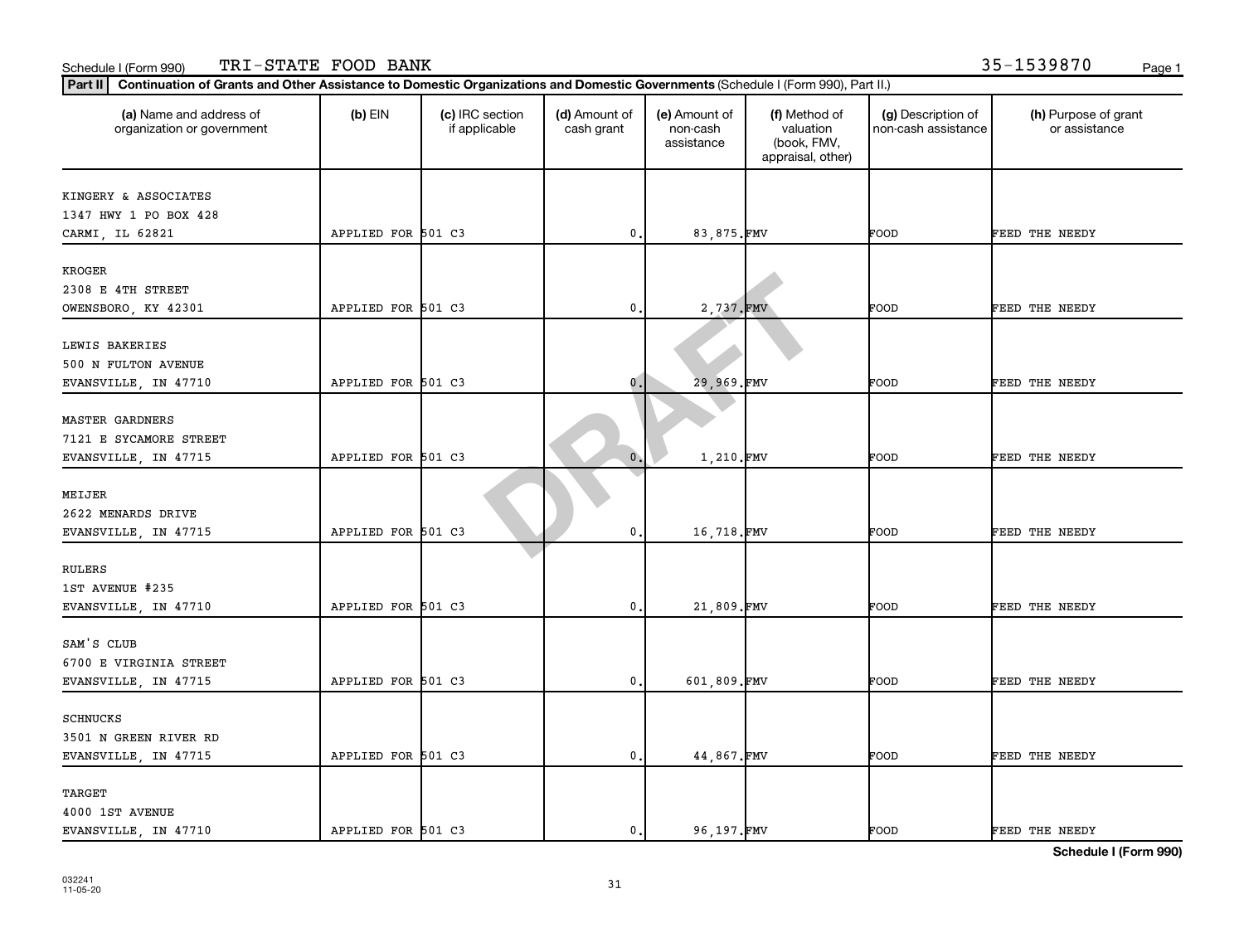| Part II   Continuation of Grants and Other Assistance to Domestic Organizations and Domestic Governments (Schedule I (Form 990), Part II.) |                    |                                  |                             |                                         |                                                                |                                           |                                       |
|--------------------------------------------------------------------------------------------------------------------------------------------|--------------------|----------------------------------|-----------------------------|-----------------------------------------|----------------------------------------------------------------|-------------------------------------------|---------------------------------------|
| (a) Name and address of<br>organization or government                                                                                      | $(b)$ EIN          | (c) IRC section<br>if applicable | (d) Amount of<br>cash grant | (e) Amount of<br>non-cash<br>assistance | (f) Method of<br>valuation<br>(book, FMV,<br>appraisal, other) | (g) Description of<br>non-cash assistance | (h) Purpose of grant<br>or assistance |
| WAL-MART                                                                                                                                   |                    |                                  |                             |                                         |                                                                |                                           |                                       |
| 300 LEIGH AVE                                                                                                                              |                    |                                  |                             |                                         |                                                                |                                           |                                       |
| ANNA, IL 62906                                                                                                                             | APPLIED FOR 501 C3 |                                  | $\mathbf 0$ .               | 1,440,856.FMV                           |                                                                | FOOD                                      | FEED THE NEEDY                        |
|                                                                                                                                            |                    |                                  |                             |                                         |                                                                |                                           |                                       |
| WINKLER                                                                                                                                    |                    |                                  |                             |                                         |                                                                |                                           |                                       |
| PO BOX 68                                                                                                                                  |                    |                                  |                             |                                         |                                                                |                                           |                                       |
| DALE, IN 47523                                                                                                                             | APPLIED FOR 501 C3 |                                  | 0                           | 2,480.FMV                               |                                                                | FOOD                                      | FEED THE NEEDY                        |
|                                                                                                                                            |                    |                                  |                             |                                         |                                                                |                                           |                                       |
| EVANSVILLE DAY SCHOOL                                                                                                                      |                    |                                  |                             |                                         |                                                                |                                           |                                       |
| 340 N GREEN RIVER ROAD                                                                                                                     |                    |                                  |                             |                                         |                                                                |                                           |                                       |
| EVANSVILLE, IN 47715                                                                                                                       | APPLIED FOR 501 C3 |                                  | $\mathbf 0$ .               | 1,764.FMV                               |                                                                | FOOD                                      | FEED THE NEEDY                        |
| YOGA 101                                                                                                                                   |                    |                                  |                             |                                         |                                                                |                                           |                                       |
| 2800 LINCOLN AVE                                                                                                                           |                    |                                  |                             |                                         |                                                                |                                           |                                       |
| EVANSVILLE, IN 47714                                                                                                                       | APPLIED FOR 501 C3 |                                  | $\mathbf{0}$                | 255.FMV                                 |                                                                | FOOD                                      | FEED THE NEEDY                        |
|                                                                                                                                            |                    |                                  |                             |                                         |                                                                |                                           |                                       |
| BETHLEHAM UNITED CHURCH                                                                                                                    |                    |                                  |                             |                                         |                                                                |                                           |                                       |
| 6400 OAKHILL ROAD                                                                                                                          |                    |                                  |                             |                                         |                                                                |                                           |                                       |
| EVANSVILLE, IN 47725                                                                                                                       | APPLIED FOR 501 C3 |                                  | 0                           | 477.FMV                                 |                                                                | FOOD                                      | FEED THE NEEDY                        |
|                                                                                                                                            |                    |                                  |                             |                                         |                                                                |                                           |                                       |
| EVANSVILLE WATER AND SEWER                                                                                                                 |                    |                                  |                             |                                         |                                                                |                                           |                                       |
| 1931 ALLENS LANE                                                                                                                           |                    |                                  |                             |                                         |                                                                |                                           |                                       |
| EVANSVILLE, IN 47720                                                                                                                       | APPLIED FOR 501 C3 |                                  | $\mathbf 0$ .               | 516.FMV                                 |                                                                | FOOD                                      | FEED THE NEEDY                        |
|                                                                                                                                            |                    |                                  |                             |                                         |                                                                |                                           |                                       |
| UNIVERSITY OF SOUTHERN INDIANA                                                                                                             |                    |                                  |                             |                                         |                                                                |                                           |                                       |
| 8600 UNIVERSITY BLVD                                                                                                                       |                    |                                  |                             |                                         |                                                                |                                           |                                       |
| EVANSVILLE, IN 47712                                                                                                                       | APPLIED FOR 501 C3 |                                  | $\mathbf{0}$                | 920.FMV                                 |                                                                | FOOD                                      | FEED THE NEEDY                        |
|                                                                                                                                            |                    |                                  |                             |                                         |                                                                |                                           |                                       |
| COMMONWEALTH ENGINEERING                                                                                                                   |                    |                                  |                             |                                         |                                                                |                                           |                                       |
| 1419 W LLOYD EXPRESSWAY                                                                                                                    |                    |                                  |                             |                                         |                                                                |                                           |                                       |
| EVANSVILLE, IN 47710                                                                                                                       | APPLIED FOR 501 C3 |                                  | $\mathbf{0}$                | 1,561.FMV                               |                                                                | FOOD                                      | FEED THE NEEDY                        |
| MAXIM HEALTH SERVICES                                                                                                                      |                    |                                  |                             |                                         |                                                                |                                           |                                       |
| 5401 VOGEL ROAD                                                                                                                            |                    |                                  |                             |                                         |                                                                |                                           |                                       |
| EVANSVILLE, IN 47715                                                                                                                       | APPLIED FOR 501 C3 |                                  | $\mathbf{0}$                | 200.FMV                                 |                                                                | FOOD                                      | FEED THE NEEDY                        |
|                                                                                                                                            |                    |                                  |                             |                                         |                                                                |                                           |                                       |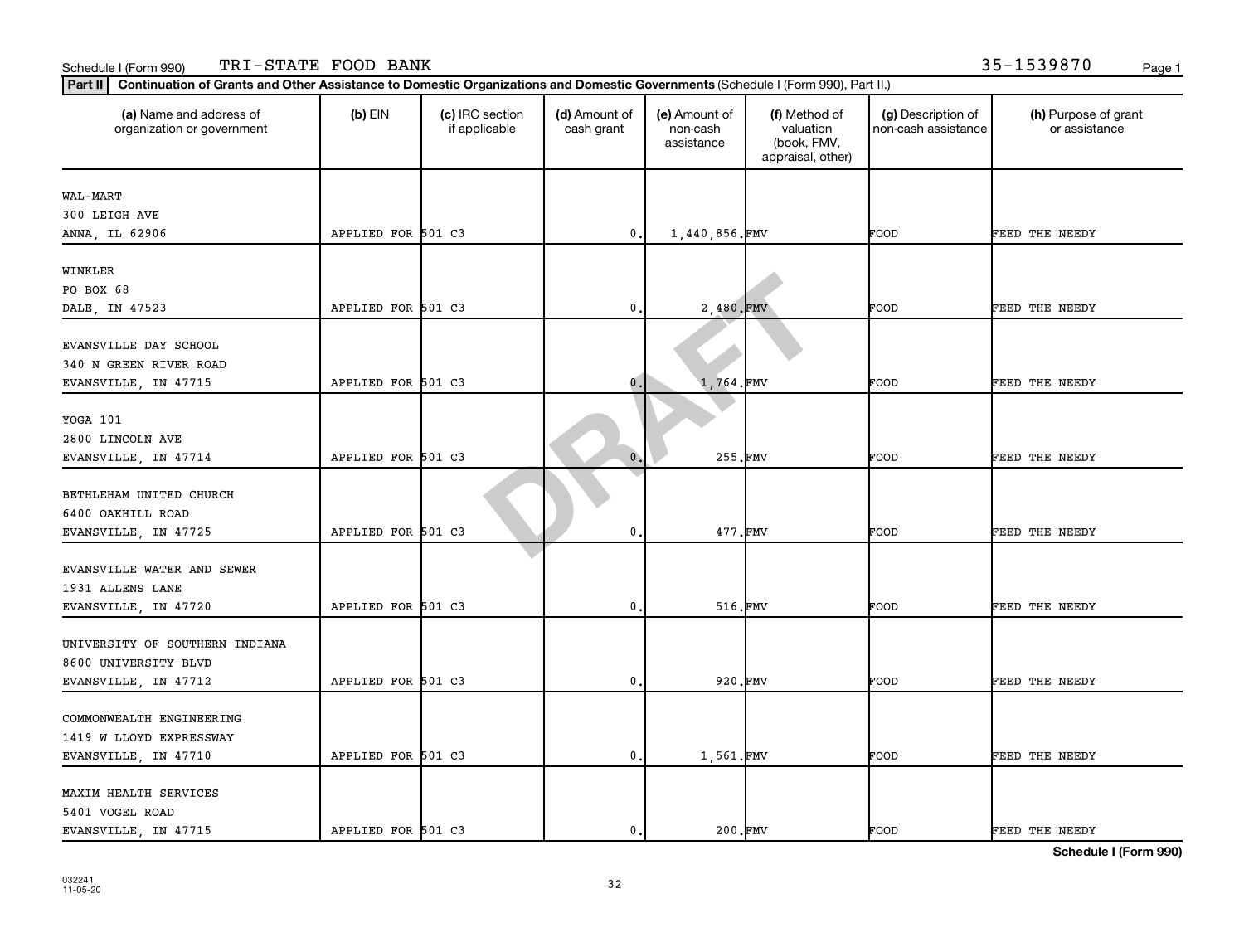| (a) Name and address of<br>organization or government | $(b)$ EIN          | (c) IRC section<br>if applicable | (d) Amount of<br>cash grant | (e) Amount of<br>non-cash<br>assistance | (f) Method of<br>valuation<br>(book, FMV,<br>appraisal, other) | (g) Description of<br>non-cash assistance | (h) Purpose of grant<br>or assistance |
|-------------------------------------------------------|--------------------|----------------------------------|-----------------------------|-----------------------------------------|----------------------------------------------------------------|-------------------------------------------|---------------------------------------|
| <b>BUEHLERS IGA</b>                                   |                    |                                  |                             |                                         |                                                                |                                           |                                       |
| 4635 FIRST AVE                                        |                    |                                  |                             |                                         |                                                                |                                           |                                       |
| EVANSVILLE, IN 47710                                  | APPLIED FOR 501 C3 |                                  | 0                           | 285.FMV                                 |                                                                | FOOD                                      | FEED THE NEEDY                        |
| KOCH AIR LLC                                          |                    |                                  |                             |                                         |                                                                |                                           |                                       |
| 1900 W TENNESSEE ST                                   |                    |                                  |                             |                                         |                                                                |                                           |                                       |
| EVANSVILLE, IN 47712                                  | APPLIED FOR 501 C3 |                                  | $\mathbf{0}$                | 518.FMV                                 |                                                                | FOOD                                      | FEED THE NEEDY                        |
| J.E. SHEKELL                                          |                    |                                  |                             |                                         |                                                                |                                           |                                       |
| 424 W TENESSEE ST.                                    |                    |                                  |                             |                                         |                                                                |                                           |                                       |
| EVANSVILLE, IN 47710                                  | APPLIED FOR 501 C3 |                                  | $\mathbf 0$ .               | 149.FMV                                 |                                                                | FOOD                                      | FEED THE NEEDY                        |
|                                                       |                    |                                  |                             |                                         |                                                                |                                           |                                       |
| MEIJER                                                |                    |                                  |                             |                                         |                                                                |                                           |                                       |
| 2951 HEARTLAND CROSSING                               |                    |                                  |                             |                                         |                                                                |                                           |                                       |
| OWENSBORO, KY 42303                                   | APPLIED FOR 501 C3 |                                  | $\mathbf{0}$                | 44,784.FMV                              |                                                                | FOOD                                      | FEED THE NEEDY                        |
| EVSC                                                  |                    |                                  |                             |                                         |                                                                |                                           |                                       |
| 951 WALNUT STREET                                     |                    |                                  |                             |                                         |                                                                |                                           |                                       |
| EVANSVILLE, IN 47713                                  | APPLIED FOR 501 C3 |                                  | $\mathbf 0$                 | 2,418.FMV                               |                                                                | FOOD                                      | FEED THE NEEDY                        |
|                                                       |                    |                                  |                             |                                         |                                                                |                                           |                                       |
| MIDWEST PET FOOD                                      |                    |                                  |                             |                                         |                                                                |                                           |                                       |
| 9634 HEDDEN ROAD                                      |                    |                                  |                             |                                         |                                                                |                                           |                                       |
| EVANSVILLE, IN 47225                                  | APPLIED FOR 501 C3 |                                  | 0.                          | 4,800.FMV                               |                                                                | FOOD                                      | FEED THE NEEDY                        |
| OLD FASHIONED CANDY COMPANY                           |                    |                                  |                             |                                         |                                                                |                                           |                                       |
| 2546 EASTSIDE PARK                                    |                    |                                  |                             |                                         |                                                                |                                           |                                       |
| EVANSVILLE, IN 47715                                  | APPLIED FOR 501 C3 |                                  | $^{\rm 0}$ .                | 4,761.FMV                               |                                                                | FOOD                                      | FEED THE NEEDY                        |
|                                                       |                    |                                  |                             |                                         |                                                                |                                           |                                       |
| TMMI                                                  |                    |                                  |                             |                                         |                                                                |                                           |                                       |
| 4000 TULIP TREE DRIVE                                 |                    |                                  |                             |                                         |                                                                |                                           |                                       |
| PRINCETON, IN 47670                                   | APPLIED FOR 501 C3 |                                  | $\mathbf{0}$ .              | 2,254.FMV                               |                                                                | FOOD                                      | FEED THE NEEDY                        |
| COSTCO                                                |                    |                                  |                             |                                         |                                                                |                                           |                                       |
| 1201 N CROSS POINT PLAZA                              |                    |                                  |                             |                                         |                                                                |                                           |                                       |
| EVANSVILLE, IN 47715                                  | APPLIED FOR 501 C3 |                                  | $\mathbf 0$ .               | 136,618.FMV                             |                                                                | FOOD                                      | <b>FEED THE NEEDY</b>                 |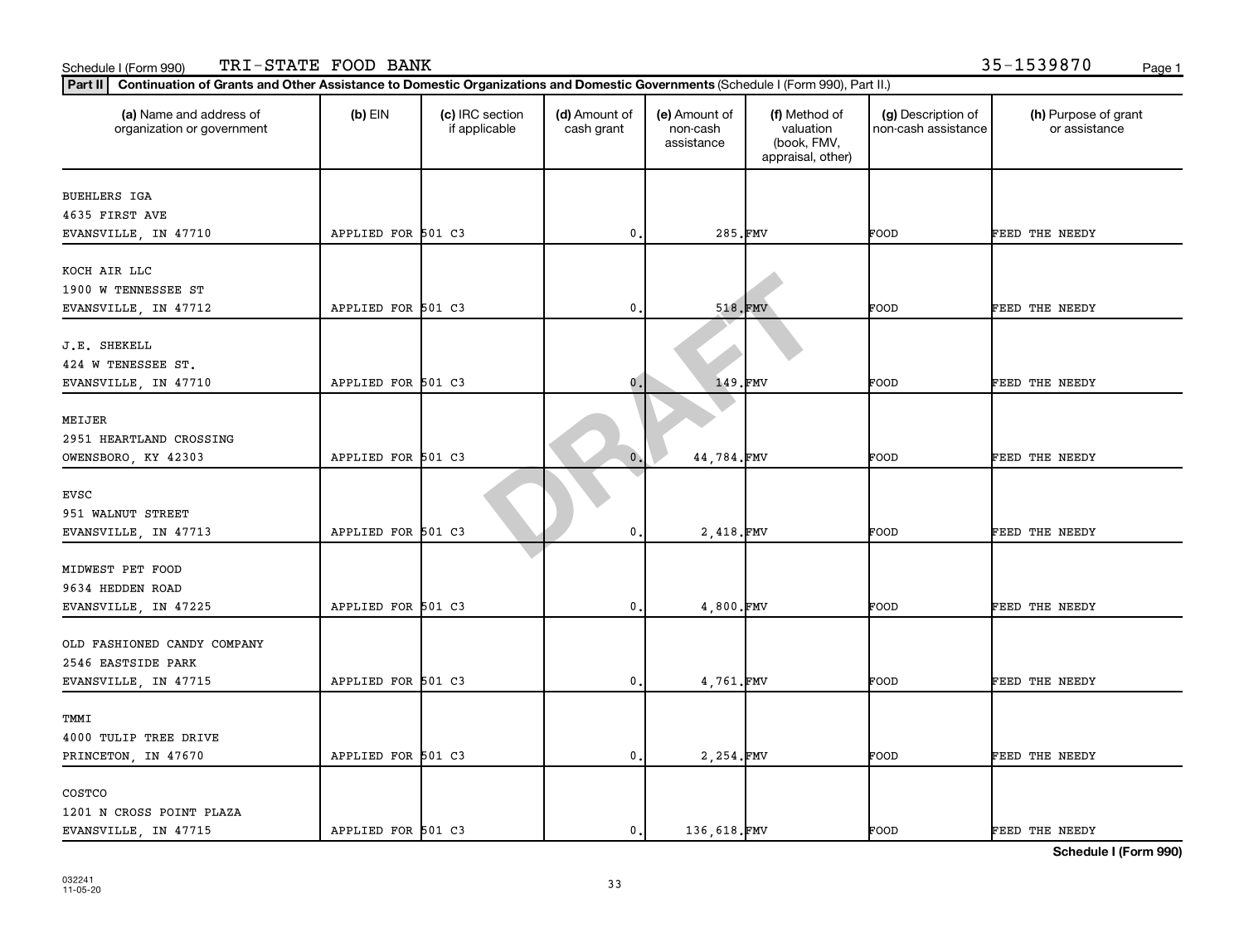| (a) Name and address of<br>organization or government | $(b)$ EIN          | (c) IRC section<br>if applicable | (d) Amount of<br>cash grant | (e) Amount of<br>non-cash<br>assistance | (f) Method of<br>valuation<br>(book, FMV,<br>appraisal, other) | (g) Description of<br>non-cash assistance | (h) Purpose of grant<br>or assistance |
|-------------------------------------------------------|--------------------|----------------------------------|-----------------------------|-----------------------------------------|----------------------------------------------------------------|-------------------------------------------|---------------------------------------|
| FRESH MARKET                                          |                    |                                  |                             |                                         |                                                                |                                           |                                       |
| 6501 E LLOYD EXPRESSWAY                               |                    |                                  |                             |                                         |                                                                |                                           |                                       |
| EVANSVILLE, IN 47715                                  | APPLIED FOR 501 C3 |                                  | 0                           | 6,994.FMV                               |                                                                | FOOD                                      | FEED THE NEEDY                        |
|                                                       |                    |                                  |                             |                                         |                                                                |                                           |                                       |
| WAL-MART DISTRIBUTION CENTER                          |                    |                                  |                             |                                         |                                                                |                                           |                                       |
| 3801 US 50                                            |                    |                                  |                             |                                         |                                                                |                                           |                                       |
| OLNEY, IL 62450                                       | APPLIED FOR 501 C3 |                                  | 0                           | 3,865,607.FMV                           |                                                                | FOOD                                      | FEED THE NEEDY                        |
|                                                       |                    |                                  |                             |                                         |                                                                |                                           |                                       |
| THORNTONS                                             |                    |                                  |                             |                                         |                                                                |                                           |                                       |
| 1000 N GREEN STREET                                   |                    |                                  |                             |                                         |                                                                |                                           |                                       |
| HENDERSON, KY 42420                                   | APPLIED FOR 501 C3 |                                  | 0.                          | $7,104$ . FMV                           |                                                                | FOOD                                      | FEED THE NEEDY                        |
|                                                       |                    |                                  |                             |                                         |                                                                |                                           |                                       |
| DARE TO CARE                                          |                    |                                  |                             |                                         |                                                                |                                           |                                       |
| 5803 FERN VALLEY ROAD                                 |                    |                                  |                             |                                         |                                                                |                                           |                                       |
| LOUISVILLE, KY 40228                                  | APPLIED FOR 501 C3 |                                  | $\mathbf{0}$                | 20,160.FMV                              |                                                                | FOOD                                      | FEED THE NEEDY                        |
|                                                       |                    |                                  |                             |                                         |                                                                |                                           |                                       |
| PREMIER PRODUCE ONE                                   |                    |                                  |                             |                                         |                                                                |                                           |                                       |
| 904 WOODLEY                                           |                    |                                  |                             |                                         |                                                                |                                           |                                       |
| DAYTON, OH 45403                                      | APPLIED FOR 501 C3 |                                  | 0                           | 1, 115, 948. FMV                        |                                                                | FOOD                                      | FEED THE NEEDY                        |
|                                                       |                    |                                  |                             |                                         |                                                                |                                           |                                       |
| SYSCO<br>4000 W 62 ST                                 |                    |                                  |                             |                                         |                                                                |                                           |                                       |
|                                                       | APPLIED FOR 501 C3 |                                  | 0.                          | 426,680.FMV                             |                                                                | FOOD                                      | FEED THE NEEDY                        |
| INDIANAPOLIS, IN 46268                                |                    |                                  |                             |                                         |                                                                |                                           |                                       |
| PROFFER WHOLESALE PRODUCE                             |                    |                                  |                             |                                         |                                                                |                                           |                                       |
| PO BOX 625                                            |                    |                                  |                             |                                         |                                                                |                                           |                                       |
|                                                       | APPLIED FOR 501 C3 |                                  | 0                           | 618,624.FMV                             |                                                                | FOOD                                      | FEED THE NEEDY                        |
| PARK HILLS, MO 63601                                  |                    |                                  |                             |                                         |                                                                |                                           |                                       |
| PIZZA PRODUCE                                         |                    |                                  |                             |                                         |                                                                |                                           |                                       |
| 5941 W 82ND STREET                                    |                    |                                  |                             |                                         |                                                                |                                           |                                       |
| INDIANAPOLIS, IN 46268                                | APPLIED FOR 501 C3 |                                  | 0                           | 681,401.FMV                             |                                                                | FOOD                                      | FEED THE NEEDY                        |
|                                                       |                    |                                  |                             |                                         |                                                                |                                           |                                       |
| MCCARTNEY                                             |                    |                                  |                             |                                         |                                                                |                                           |                                       |
| P.O. BOX 219                                          |                    |                                  |                             |                                         |                                                                |                                           |                                       |
| PARIS, TN 38242                                       | APPLIED FOR 501 C3 |                                  | 0.                          | 1,279,944.FMV                           |                                                                | FOOD                                      | FEED THE NEEDY                        |
|                                                       |                    |                                  |                             |                                         |                                                                |                                           |                                       |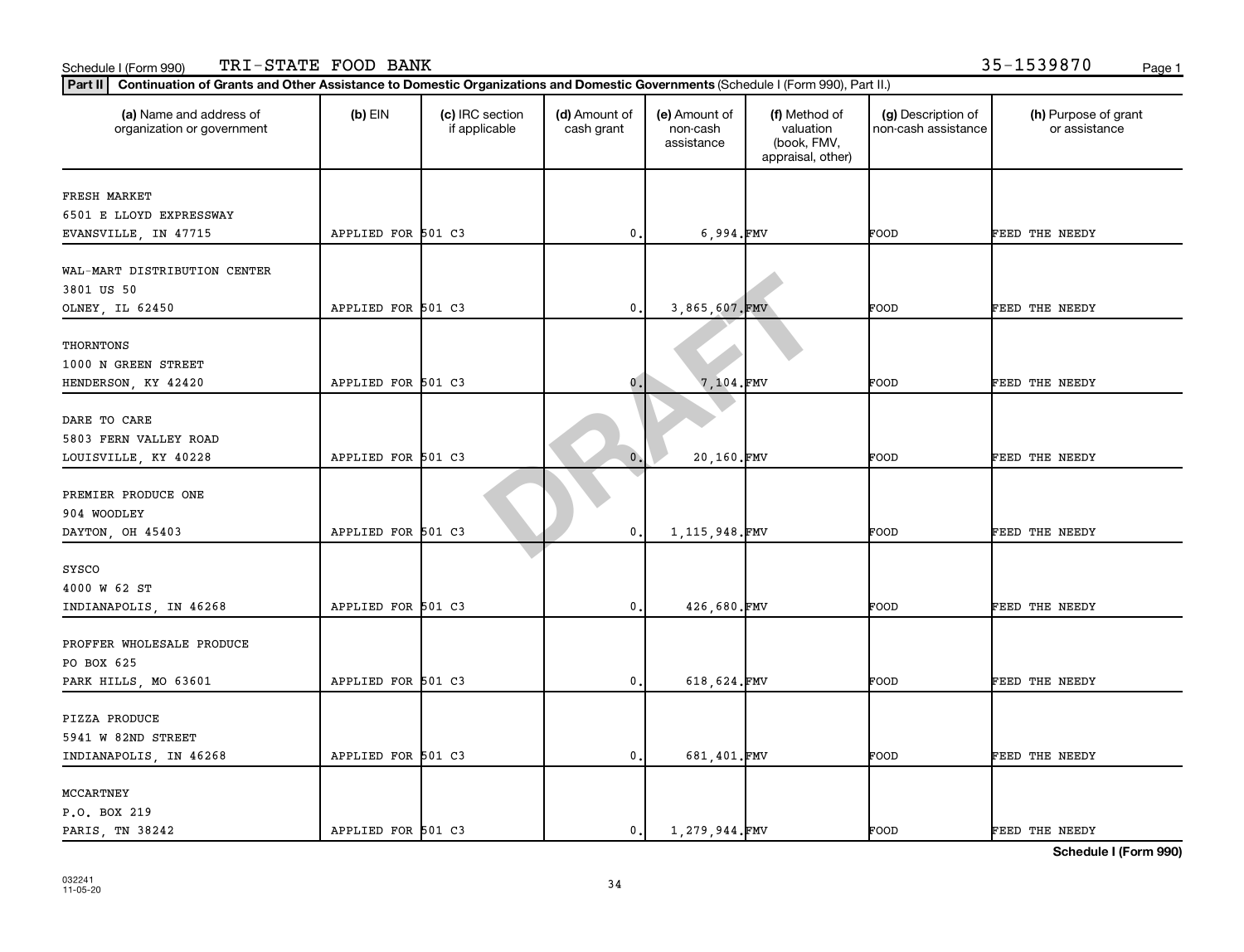| Part II   Continuation of Grants and Other Assistance to Domestic Organizations and Domestic Governments (Schedule I (Form 990), Part II.) |                    |                                  |                             |                                         |                                                                |                                           |                                       |
|--------------------------------------------------------------------------------------------------------------------------------------------|--------------------|----------------------------------|-----------------------------|-----------------------------------------|----------------------------------------------------------------|-------------------------------------------|---------------------------------------|
| (a) Name and address of<br>organization or government                                                                                      | $(b)$ EIN          | (c) IRC section<br>if applicable | (d) Amount of<br>cash grant | (e) Amount of<br>non-cash<br>assistance | (f) Method of<br>valuation<br>(book, FMV,<br>appraisal, other) | (g) Description of<br>non-cash assistance | (h) Purpose of grant<br>or assistance |
|                                                                                                                                            |                    |                                  |                             |                                         |                                                                |                                           |                                       |
| PRODUCE ALLIANCE<br>100 LEXINGTON DRIVE                                                                                                    |                    |                                  |                             |                                         |                                                                |                                           |                                       |
| BUFFALO GROVE, IL 60089                                                                                                                    | APPLIED FOR 501 C3 |                                  | $\mathbf 0$ .               | 140,400.FMV                             |                                                                | FOOD                                      | FEED THE NEEDY                        |
|                                                                                                                                            |                    |                                  |                             |                                         |                                                                |                                           |                                       |
|                                                                                                                                            |                    |                                  |                             |                                         |                                                                |                                           |                                       |
|                                                                                                                                            |                    |                                  |                             |                                         |                                                                |                                           |                                       |
|                                                                                                                                            |                    |                                  |                             |                                         |                                                                |                                           |                                       |
|                                                                                                                                            |                    |                                  |                             |                                         |                                                                |                                           |                                       |
|                                                                                                                                            |                    |                                  |                             |                                         |                                                                |                                           |                                       |
|                                                                                                                                            |                    |                                  |                             |                                         |                                                                |                                           |                                       |
|                                                                                                                                            |                    |                                  |                             |                                         |                                                                |                                           |                                       |

Schedule I (Form 990) Page 1

TRI-STATE FOOD BANK 35-1539870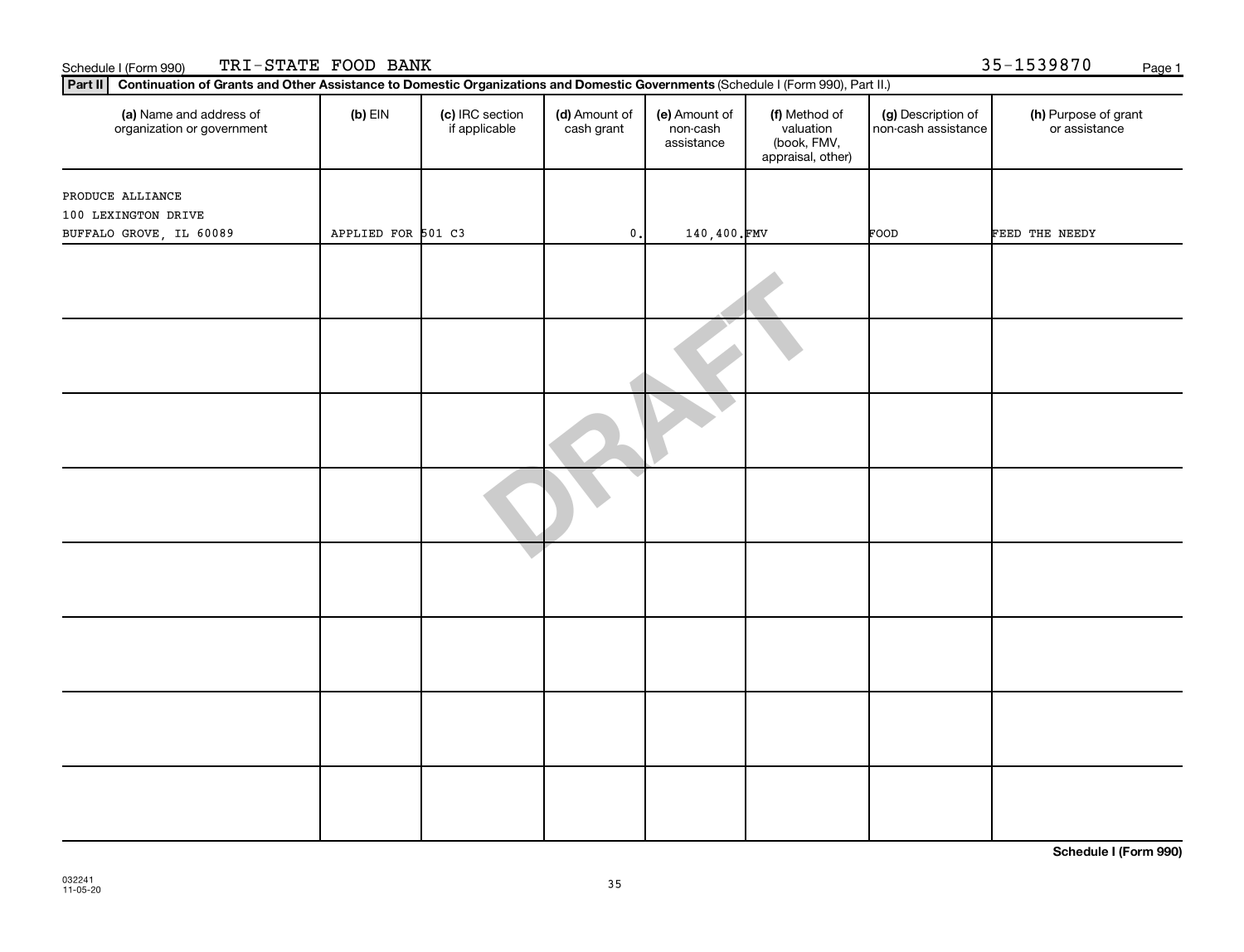Schedule I (Form 990) 2020 TRI-STATE FOOD BANK Page 35-1539870 Page

**2**

Part III | Grants and Other Assistance to Domestic Individuals. Complete if the organization answered "Yes" on Form 990, Part IV, line 22. Part III can be duplicated if additional space is needed.

| (a) Type of grant or assistance                                                                                                                      | (b) Number of<br>recipients | (c) Amount of<br>cash grant | (d) Amount of non-<br>cash assistance | (e) Method of valuation<br>(book, FMV, appraisal, other) | (f) Description of noncash assistance |  |  |  |  |  |  |
|------------------------------------------------------------------------------------------------------------------------------------------------------|-----------------------------|-----------------------------|---------------------------------------|----------------------------------------------------------|---------------------------------------|--|--|--|--|--|--|
|                                                                                                                                                      |                             |                             |                                       |                                                          |                                       |  |  |  |  |  |  |
|                                                                                                                                                      |                             |                             |                                       |                                                          |                                       |  |  |  |  |  |  |
|                                                                                                                                                      |                             |                             |                                       |                                                          |                                       |  |  |  |  |  |  |
|                                                                                                                                                      |                             |                             |                                       |                                                          |                                       |  |  |  |  |  |  |
|                                                                                                                                                      |                             |                             |                                       |                                                          |                                       |  |  |  |  |  |  |
|                                                                                                                                                      |                             |                             |                                       |                                                          |                                       |  |  |  |  |  |  |
|                                                                                                                                                      |                             |                             |                                       |                                                          |                                       |  |  |  |  |  |  |
| Part IV<br>Supplemental Information. Provide the information required in Part I, line 2; Part III, column (b); and any other additional information. |                             |                             |                                       |                                                          |                                       |  |  |  |  |  |  |
|                                                                                                                                                      |                             |                             |                                       |                                                          |                                       |  |  |  |  |  |  |

PART I, LINE 2:

PROCEDURES FOR MONITORING THE USE OF GRANT FUNDS

OUR AGENCIES ARE MONITORED EVERY TWO YEARS BY FEEDING AMERICA GUIDELINES.

USDA AGENCIES ARE MONITORED EVERY YEAR AS STATED IN THE GUIDELINES. THE

ORGANIZATION KEEPS RECORDS OF ALL AGENCIES THAT RECEIVE FOOD, AND EACH

AGENCY RECEIVES AN INVOICE WITH THE PRODUCT, POUNDAGE, AND PRICE OF THE

ITEMS THEY RECEIVE.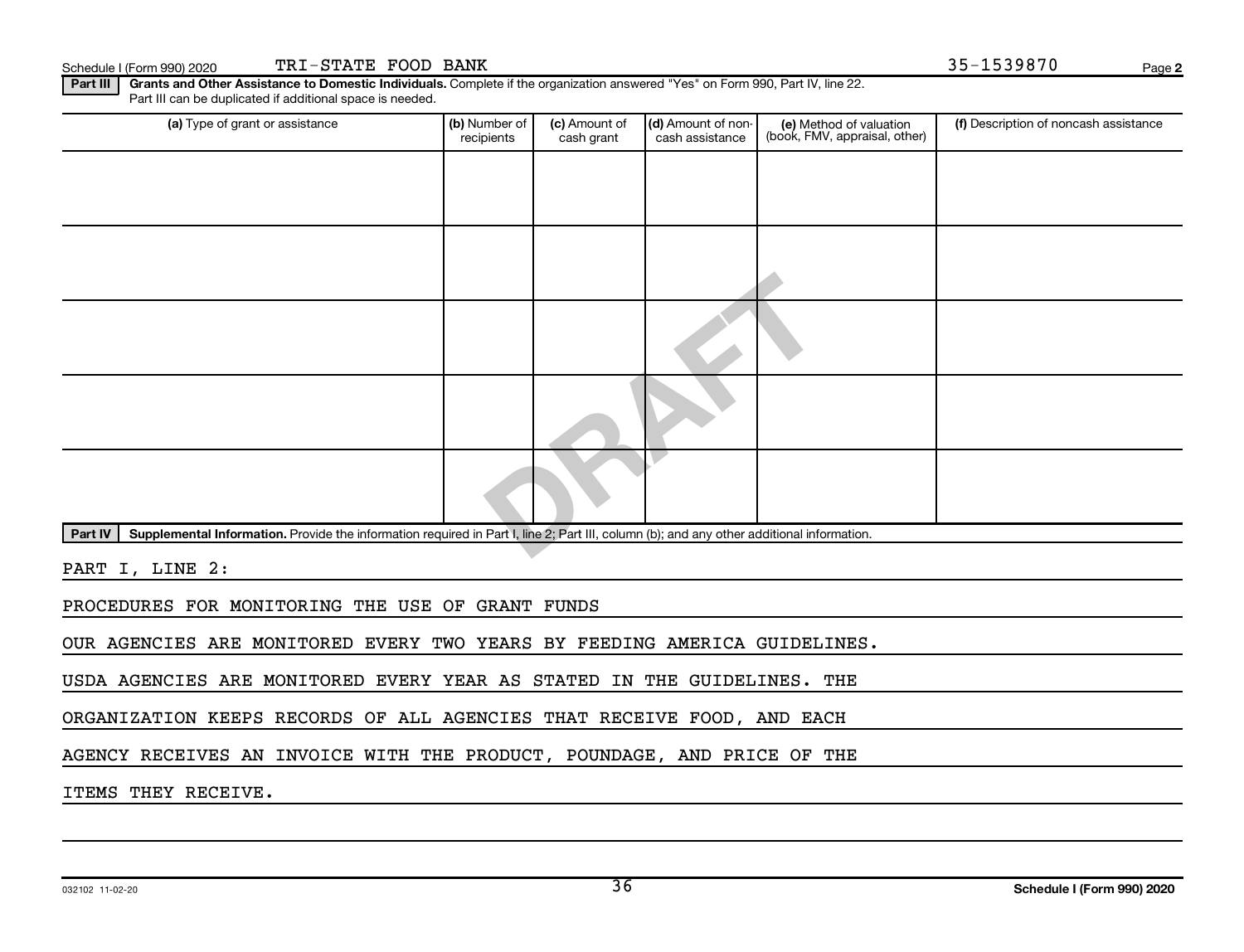### **SCHEDULE M (Form 990)**

# **Noncash Contributions**

OMB No. 1545-0047

| Department of the Treasury |  |
|----------------------------|--|
| Internal Revenue Service   |  |

◆ Complete if the organizations answered "Yes" on Form 990, Part IV, lines 29 or 30.<br>● Complete if the organizations answered "Yes" on Form 990, Part IV, lines 29 or 30. **Attach to Form 990.**  $\blacktriangleright$ 

**Open to Public Inspection**

|  | Name of the organization |  |
|--|--------------------------|--|
|  |                          |  |
|  |                          |  |

 $\blacktriangleright$ 

| ► Go to www.irs.gov/Form990 for instructions and the latest information. |
|--------------------------------------------------------------------------|
|                                                                          |

**Employer identification number** TRI-STATE FOOD BANK 35-1539870

|  | TRI-STATE FOOD BANK |  |  |
|--|---------------------|--|--|
|--|---------------------|--|--|

| Part I | <b>Types of Property</b>                                                                                                       |                               |                                      |                                                    |                                                              |            |     |    |
|--------|--------------------------------------------------------------------------------------------------------------------------------|-------------------------------|--------------------------------------|----------------------------------------------------|--------------------------------------------------------------|------------|-----|----|
|        |                                                                                                                                | (a)<br>Check if<br>applicable | (b)<br>Number of<br>contributions or | (c)<br>Noncash contribution<br>amounts reported on | (d)<br>Method of determining<br>noncash contribution amounts |            |     |    |
|        |                                                                                                                                |                               |                                      | items contributed Form 990, Part VIII, line 1g     |                                                              |            |     |    |
| 1.     |                                                                                                                                |                               |                                      |                                                    |                                                              |            |     |    |
| 2      |                                                                                                                                |                               |                                      |                                                    |                                                              |            |     |    |
| З      |                                                                                                                                |                               |                                      |                                                    |                                                              |            |     |    |
| 4      |                                                                                                                                |                               |                                      |                                                    |                                                              |            |     |    |
| 5      | Clothing and household goods                                                                                                   |                               |                                      |                                                    |                                                              |            |     |    |
| 6      |                                                                                                                                |                               |                                      |                                                    |                                                              |            |     |    |
| 7      |                                                                                                                                |                               |                                      |                                                    |                                                              |            |     |    |
| 8      |                                                                                                                                |                               |                                      |                                                    |                                                              |            |     |    |
| 9      | Securities - Publicly traded                                                                                                   |                               |                                      |                                                    |                                                              |            |     |    |
| 10     | Securities - Closely held stock                                                                                                |                               |                                      |                                                    |                                                              |            |     |    |
| 11     | Securities - Partnership, LLC, or<br>trust interests                                                                           |                               |                                      |                                                    |                                                              |            |     |    |
| 12     |                                                                                                                                |                               |                                      |                                                    |                                                              |            |     |    |
| 13     | Qualified conservation contribution -                                                                                          |                               |                                      |                                                    |                                                              |            |     |    |
|        |                                                                                                                                |                               |                                      |                                                    |                                                              |            |     |    |
| 14     | Qualified conservation contribution - Other                                                                                    |                               |                                      |                                                    |                                                              |            |     |    |
| 15     | Real estate - Residential                                                                                                      |                               |                                      |                                                    |                                                              |            |     |    |
| 16     | Real estate - Commercial                                                                                                       |                               |                                      |                                                    |                                                              |            |     |    |
| 17     |                                                                                                                                |                               |                                      |                                                    |                                                              |            |     |    |
| 18     |                                                                                                                                |                               |                                      |                                                    |                                                              |            |     |    |
| 19     |                                                                                                                                | $\overline{\text{x}}$         | 2,646                                |                                                    | <b>INDEPENDENT SOURCES</b>                                   |            |     |    |
| 20     | Drugs and medical supplies                                                                                                     |                               |                                      |                                                    |                                                              |            |     |    |
| 21     |                                                                                                                                |                               |                                      |                                                    |                                                              |            |     |    |
| 22     |                                                                                                                                |                               |                                      |                                                    |                                                              |            |     |    |
| 23     |                                                                                                                                |                               |                                      |                                                    |                                                              |            |     |    |
| 24     |                                                                                                                                |                               |                                      |                                                    |                                                              |            |     |    |
| 25     | Other $\blacktriangleright$                                                                                                    |                               |                                      |                                                    |                                                              |            |     |    |
| 26     | Other                                                                                                                          |                               |                                      |                                                    |                                                              |            |     |    |
| 27     | Other                                                                                                                          |                               |                                      |                                                    |                                                              |            |     |    |
| 28     | Other                                                                                                                          |                               |                                      |                                                    |                                                              |            |     |    |
| 29     | Number of Forms 8283 received by the organization during the tax year for contributions                                        |                               |                                      |                                                    |                                                              |            |     |    |
|        | for which the organization completed Form 8283, Part V, Donee Acknowledgement                                                  |                               |                                      | 29                                                 |                                                              |            |     |    |
|        |                                                                                                                                |                               |                                      |                                                    |                                                              |            | Yes | No |
|        | 30a During the year, did the organization receive by contribution any property reported in Part I, lines 1 through 28, that it |                               |                                      |                                                    |                                                              |            |     |    |
|        | must hold for at least three years from the date of the initial contribution, and which isn't required to be used for          |                               |                                      |                                                    |                                                              |            |     |    |
|        | exempt purposes for the entire holding period?                                                                                 |                               |                                      |                                                    |                                                              | <b>30a</b> |     | х  |
| b      | If "Yes," describe the arrangement in Part II.                                                                                 |                               |                                      |                                                    |                                                              |            |     |    |
| 31     | Does the organization have a gift acceptance policy that requires the review of any nonstandard contributions?                 |                               |                                      |                                                    |                                                              | 31         |     | x  |
|        | 32a Does the organization hire or use third parties or related organizations to solicit, process, or sell noncash              |                               |                                      |                                                    |                                                              |            |     |    |
|        | contributions?                                                                                                                 |                               |                                      |                                                    |                                                              | 32a        |     | х  |
| b      | If "Yes," describe in Part II.                                                                                                 |                               |                                      |                                                    |                                                              |            |     |    |
| 33     | If the organization didn't report an amount in column (c) for a type of property for which column (a) is checked,              |                               |                                      |                                                    |                                                              |            |     |    |
|        | describe in Part II.                                                                                                           |                               |                                      |                                                    |                                                              |            |     |    |

**For Paperwork Reduction Act Notice, see the Instructions for Form 990. Schedule M (Form 990) 2020** LHA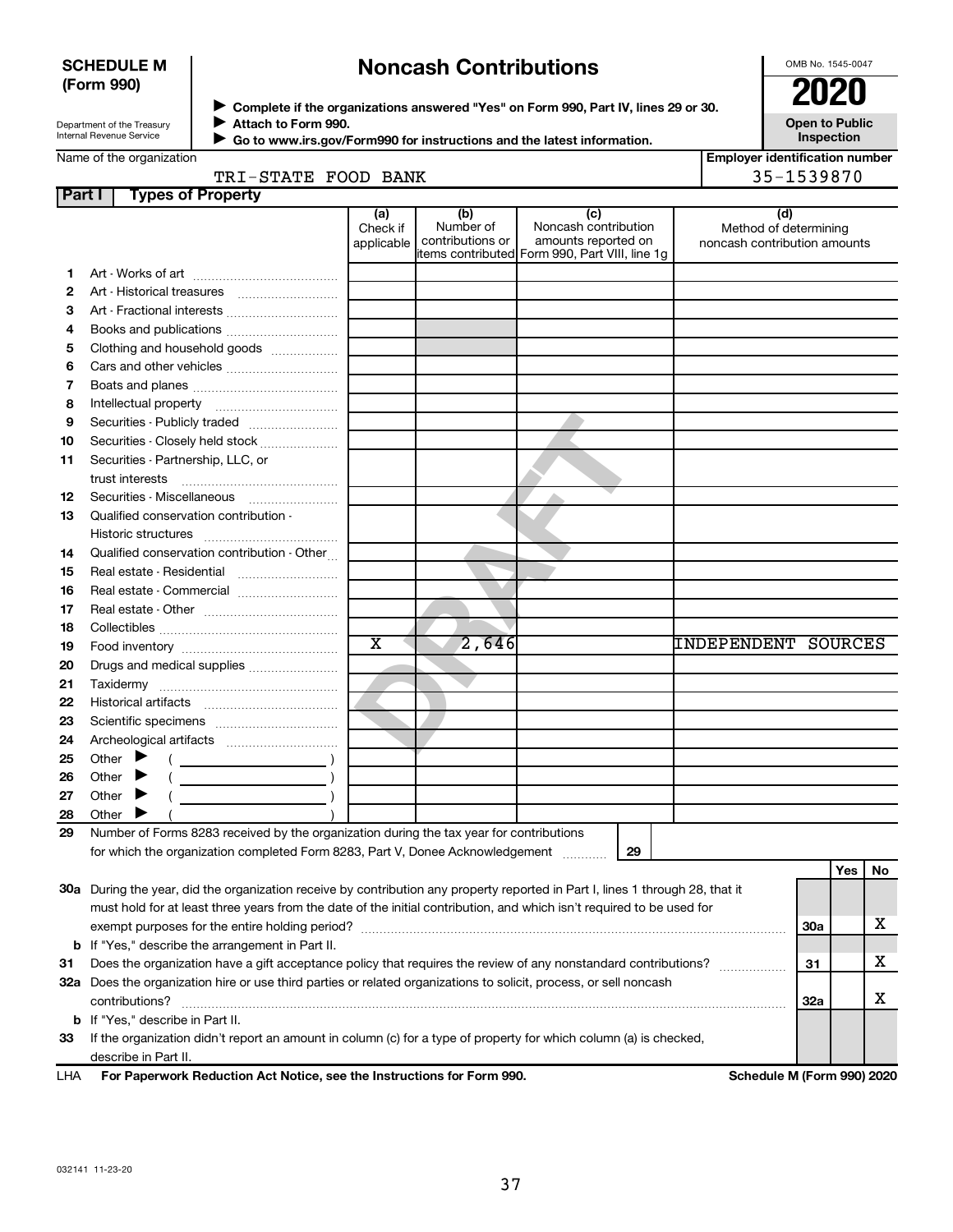**2**

Provide the information required by Part I, lines 30b, 32b, and 33, and whether the organization is reporting in Part I, column (b), the number of contributions, the number of items received, or a combination of both. Also complete this part for any additional information. **Part II Supplemental Information.**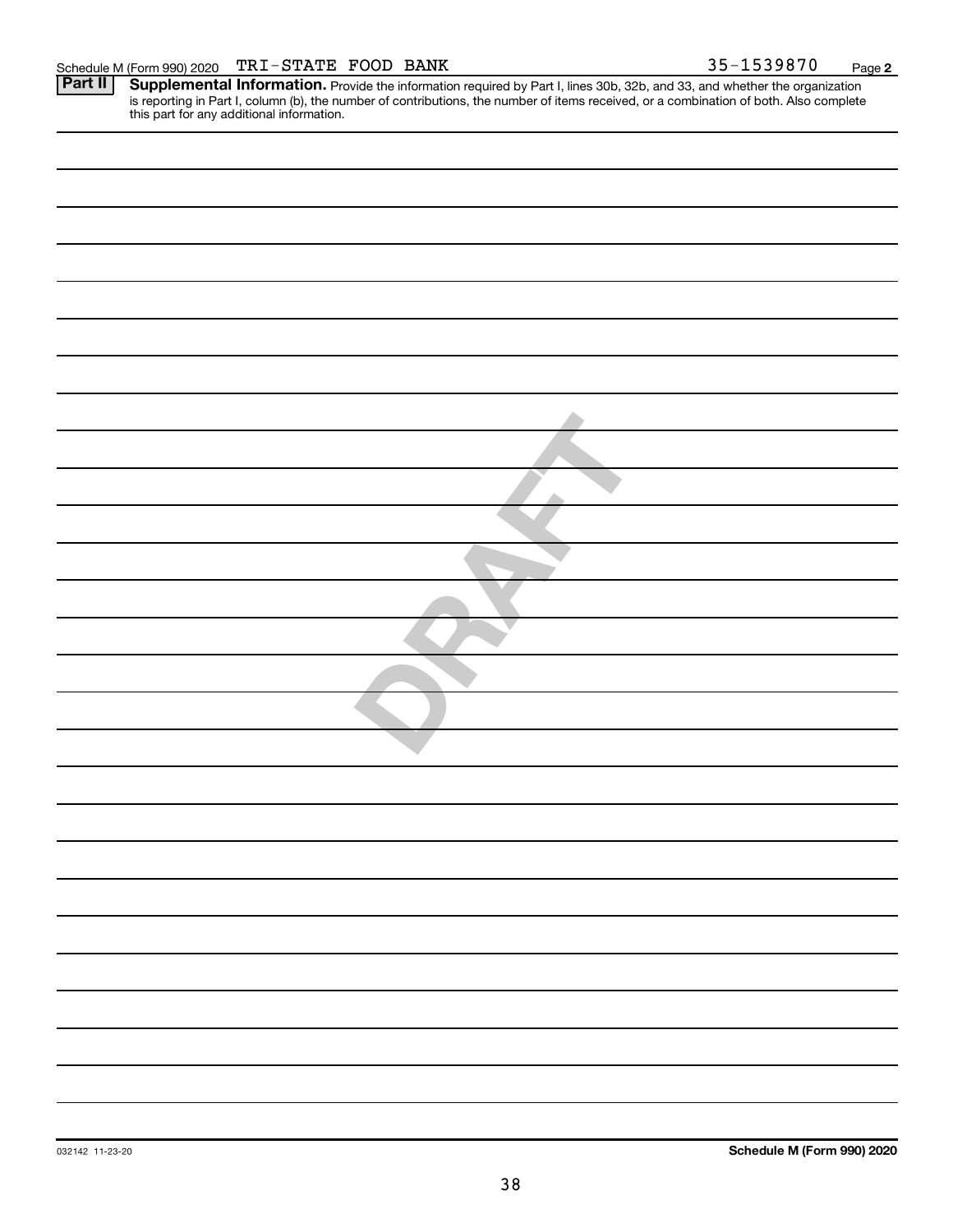**(Form 990 or 990-EZ)**

Department of the Treasury Internal Revenue Service Name of the organization

**Complete to provide information for responses to specific questions on Form 990 or 990-EZ or to provide any additional information. | Attach to Form 990 or 990-EZ. | Go to www.irs.gov/Form990 for the latest information. SCHEDULE O Supplemental Information to Form 990 or 990-EZ 2020**<br>(Form 990 or 990-EZ) Complete to provide information for responses to specific questions on

**Open to Public Inspection Employer identification number**

OMB No. 1545-0047

TRI-STATE FOOD BANK 35-1539870

FORM 990, PART I, LINE 1, DESCRIPTION OF ORGANIZATION MISSION:

TRI-STATE FOOD BANK, INC SOLICITS, WAREHOUSES, AND DISBURSES DONATED

FOOD PRODUCT TO OTHER NOT-FOR-PROFIT CORPORATIONS IN INDIANA, ILLINOIS,

AND KENTUCKY.

FORM 990, PART VI, SECTION B, LINE 11B:

PROCESS TO REVIEW FORM 990

X AN INDEPENDENT CPA FIRM. THE<br>
TO THE BOARD PRIOR TO FILING<br> **B, LINE 12C:**<br> **E**<br> **DRAFTERS COMPLETE AND SIGN THE<br>
ORGANIZATION HAS REASONABLE C** THE FORM 990 IS PREPARED BY AN INDEPENDENT CPA FIRM. THE IRS FORM 990 IS

THEN REVIEWED BY THE EXECUTIVE DIRECTOR, DIRECTOR OF FINANCE AND THE BOARD

TREASURER THEN DISTRIBUTED TO THE BOARD PRIOR TO FILING WITH THE IRS.

FORM 990, PART VI, SECTION B, LINE 12C:

CONFLICT OF INTEREST POLICY

OFFICERS, DIRECTORS, AND TRUSTEES COMPLETE AND SIGN THE CONFLICT OF

INTEREST EACH YEAR. IF THE ORGANIZATION HAS REASONABLE CAUSE TO BELIEVE A

DIRECTOR HAS FAILED TO DISCLOSE ACTUAL OR POSSIBLE CONFLICTS OF INTEREST,

IT SHALL INFORM THE DIRECTOR OF THE BASIS FOR SUCH BELIEF AND AFFORD THE

DIRECTOR AN OPPORTUNITY TO EXPLAIN THEIR ALLEGED FAILURE TO DISCLOSE. AFTER

HEARING THE EXPLANATION, IF THE ORGANIZATION DETERMINES THAT THE DIRECTOR

HAS FAILED TO DISCLOSE, IT SHALL TAKE APPROPRIATE DISCIPLINARY AND

CORRECTIVE ACTION.

FORM 990, PART VI, SECTION B, LINE 15A:

PROCESS FOR DETERMINING COMPENSATION

A COMPENSATION LEVEL WAS SET BY THE BOARD BASED UPON COMPARABLE CEO

**For Paperwork Reduction Act Notice, see the Instructions for Form 990 or 990-EZ. Schedule O (Form 990 or 990-EZ) 2020** LHA SALARIES OF SIMILIAR NONPROFIT ORGANIZATIONS IN THE AREA. A REVIEW IS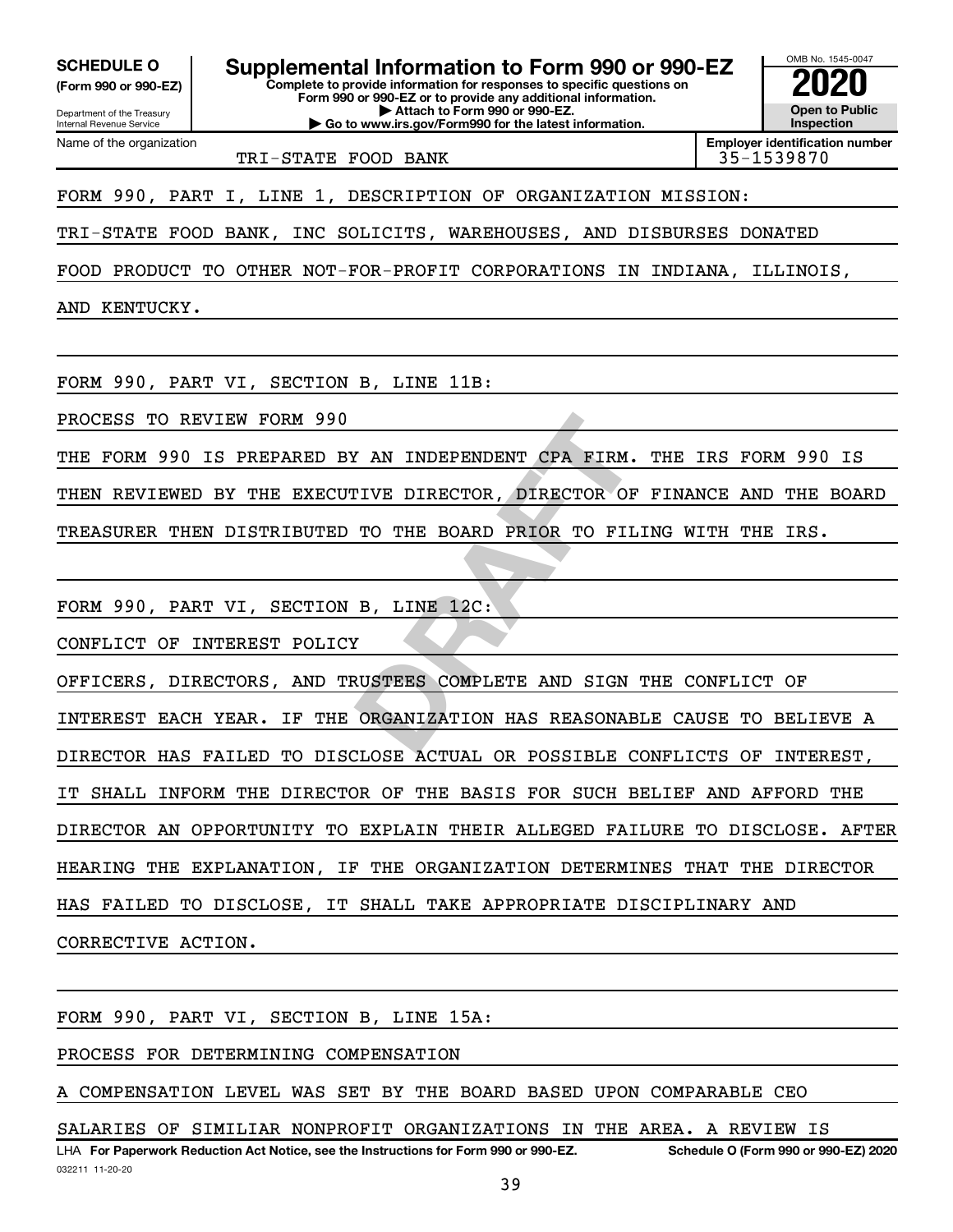| Schedule O (Form 990 or 990-EZ) 2020                                      | Page 2                                              |
|---------------------------------------------------------------------------|-----------------------------------------------------|
| Name of the organization<br>TRI-STATE FOOD BANK                           | <b>Employer identification number</b><br>35-1539870 |
| PERFOMED ONCE EVERY TWO YEARS. ALL MEMEBERS OF THE BOARD ARE INDEPENDENT. |                                                     |
| THE PROCESS INCLUDED DELIBERATION AND DOCUMENTATION OF THE HIRE. IT WAS   |                                                     |
| CONTEMPORANEOUSLY DOCUMENTED IN THE MINUTES OF THE MEETING.               |                                                     |
|                                                                           |                                                     |
| FORM 990, PART VI, SECTION C, LINE 19:                                    |                                                     |
| MAKING FORMS AVAILABLE TO THE PUBLIC                                      |                                                     |
| THE ORGANIZATION'S GOVERNING DOCUMENTS, CONFLICT OF INTEREST POLICY, AND  |                                                     |
| FINANCIAL STATEMENTS ARE AVAILABLE ON ITS WEBSITE AND BOARD MEETINGS ARE  |                                                     |
| OPEN TO THE PUBLIC.                                                       |                                                     |
|                                                                           |                                                     |
| FORM 990, PART XI, LINE 9, CHANGES IN NET ASSETS:                         |                                                     |
| CHANGE IN BENEFICIAL INTEREST                                             | 385,062.                                            |
|                                                                           |                                                     |
|                                                                           |                                                     |
|                                                                           |                                                     |
|                                                                           |                                                     |
|                                                                           |                                                     |
|                                                                           |                                                     |
|                                                                           |                                                     |
|                                                                           |                                                     |
|                                                                           |                                                     |
|                                                                           |                                                     |
|                                                                           |                                                     |
|                                                                           |                                                     |
|                                                                           |                                                     |
|                                                                           |                                                     |
|                                                                           |                                                     |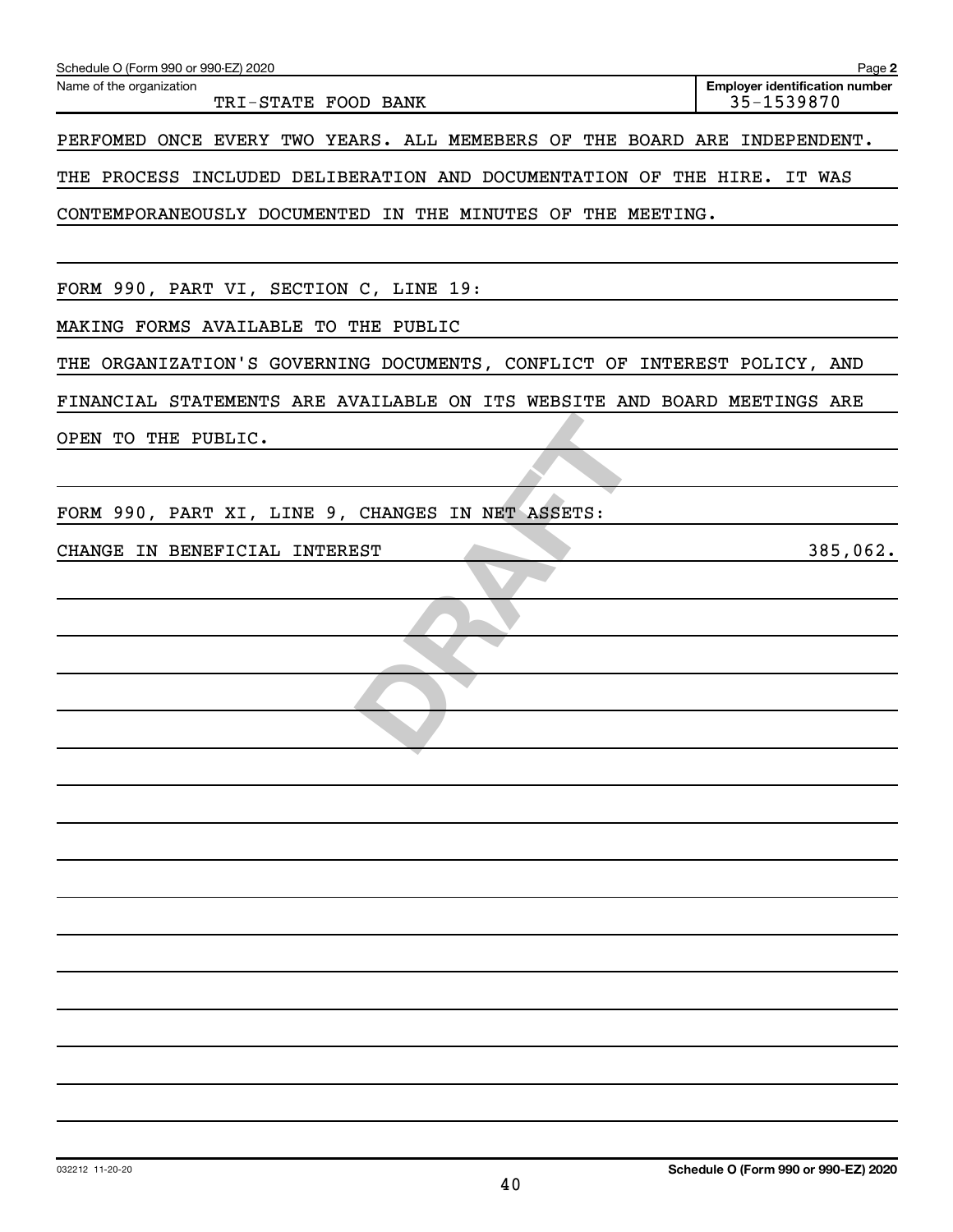|                 | <b>ILLINOIS CHARITABLE ORGANIZATION ANNUAL REPORT</b><br>For Office Use Only                                               |                                            |                      |          | Form AG990-IL                                   | Revised 1/19 |
|-----------------|----------------------------------------------------------------------------------------------------------------------------|--------------------------------------------|----------------------|----------|-------------------------------------------------|--------------|
| PMT#            | <b>Attorney General KWAME RAOUL State of Illinois</b>                                                                      |                                            |                      |          |                                                 |              |
|                 | Charitable Trust Bureau, 100 West Randolph<br>11th Floor, Chicago, Illinois 60601                                          |                                            | CO#                  |          |                                                 |              |
| AMT             | <b>Report for the Fiscal Period:</b>                                                                                       |                                            | $\mathbf{X}$         |          | Check all items attached:<br>Copy of IRS Return |              |
|                 |                                                                                                                            | <b>Make Checks</b>                         | $\lfloor x \rfloor$  |          | <b>Audited Financial Statements</b>             |              |
|                 | Beginning 07/01/2020                                                                                                       | Payable to                                 |                      |          | Copy of Form IFC                                |              |
| INIT            |                                                                                                                            | the Illinois<br>Charity                    | $\boxed{\mathbf{X}}$ |          | \$15.00 Annual Report Filing Fee                |              |
|                 | & Ending<br>06/30/2021                                                                                                     | <b>Bureau Fund</b>                         |                      |          | \$100.00 Late Report Filing Fee                 |              |
|                 | <b>DAY</b><br>MO<br><b>YR</b><br>Federal ID # 35-1539870                                                                   |                                            |                      |          | M <sub>0</sub><br><b>DAY</b>                    | <b>YR</b>    |
|                 | $X$ Yes<br>No<br>Are contributions to the organization tax deductible?<br>LEGAL                                            | Date Organization was created:<br>Year-end |                      |          |                                                 |              |
|                 | NAME TRI-STATE FOOD BANK                                                                                                   | amounts                                    |                      |          |                                                 |              |
|                 | MAIL                                                                                                                       | A) ASSETS                                  |                      | $A)$ \$  | 12,602,794.                                     |              |
|                 | ADDRESS 2504 LYNCH ROAD                                                                                                    | <b>B) LIABILITIES</b>                      |                      | $B)$ \$  | 2,716,867.                                      |              |
|                 | CITY, STATE EVANSVILLE, IN                                                                                                 | C) NET ASSETS                              |                      | $C)$ \$  | 9,885,927.                                      |              |
| L               | ZIP CODE 47711<br>SUMMARY OF ALL REVENUE ITEMS DURING THE YEAR:                                                            | <b>PERCENTAGE</b>                          |                      |          | <b>AMOUNT</b>                                   |              |
|                 | D) PUBLIC SUPPORT, CONTRIBUTIONS & PROGRAM SERVICE REV. (GROSS AMTS.)                                                      | 63.190%                                    |                      | $D)$ \$  | 20,932,068.                                     |              |
|                 | GOVERNMENT GRANTS & MEMBERSHIP DUES<br>E)                                                                                  | 36.734%                                    |                      | $E)$ \$  | 12, 168, 368.                                   |              |
|                 | OTHER REVENUES<br>F)                                                                                                       | 0.075%                                     |                      | $F)$ \$  | 24,913.                                         |              |
|                 |                                                                                                                            |                                            |                      |          |                                                 |              |
| Ш.              | G) TOTAL REVENUE, INCOME AND CONTRIBUTIONS RECEIVED (ADD D, E, & F)<br><b>SUMMARY OF ALL EXPENDITURES DURING THE YEAR:</b> |                                            | 100 %                | $G)$ \$  | 33, 125, 349.                                   |              |
|                 | H) OPERATING CHARITABLE PROGRAM EXPENSE                                                                                    | 13.090%                                    |                      | $H)$ \$  | 4,084,323.                                      |              |
|                 |                                                                                                                            |                                            |                      |          |                                                 |              |
|                 | EDUCATION PROGRAM SERVICE EXPENSE<br>I)                                                                                    |                                            | $\frac{0}{0}$        | $I)$ \$  |                                                 |              |
|                 |                                                                                                                            | 13.090%                                    |                      |          | 4,084,323.                                      |              |
|                 | TOTAL CHARITABLE PROGRAM SERVICE EXPENSE (ADD H & I)                                                                       |                                            |                      | $J)$ \$  |                                                 |              |
|                 | J1) JOINT COSTS ALLOCATED TO PROGRAM SERVICES (INCLUDED IN J):<br>\$                                                       |                                            |                      |          |                                                 |              |
|                 |                                                                                                                            |                                            |                      |          |                                                 |              |
|                 | GRANTS TO OTHER CHARITABLE ORGANIZATIONS<br>K)                                                                             | 85.158%                                    |                      |          | $ K $ \$ 26,570,593.                            |              |
|                 | TOTAL CHARITABLE PROGRAM SERVICE EXPENDITURE (ADD J & K)<br>L)                                                             | 98.248%                                    |                      |          | $ L $ \$ 30,654,916.                            |              |
|                 |                                                                                                                            |                                            |                      |          |                                                 |              |
|                 | M) MANAGEMENT AND GENERAL EXPENSE                                                                                          | 0.919%                                     |                      | $M)$ \$  | 286,616.                                        |              |
|                 |                                                                                                                            |                                            |                      |          |                                                 |              |
|                 | N) FUNDRAISING EXPENSE                                                                                                     | 0.834%                                     |                      | $N)$ \$  | 260,171.                                        |              |
|                 | TOTAL EXPENDITURES THIS PERIOD (ADD L, M, & N)<br>O)                                                                       |                                            | 100 %                |          | $0$ \$ 31, 201, 703.                            |              |
|                 | III. SUMMARY OF ALL PAID FUNDRAISER AND CONSULTANT ACTIVITIES:                                                             |                                            |                      |          |                                                 |              |
|                 | (Attach Attorney General Report of Individual Fundraising Campaign-Form IFC. One for each PFR.)                            |                                            |                      |          |                                                 |              |
|                 | PROFESSIONAL FUNDRAISERS:<br>TOTAL AMOUNT RAISED BY PAID PROFESSIONAL FUNDRAISERS<br>P)                                    |                                            | 100 %                | $P)$ \$  |                                                 | 0.           |
|                 |                                                                                                                            |                                            |                      |          |                                                 |              |
|                 | TOTAL FUNDRAISERS FEES AND EXPENSES<br>$\Omega$                                                                            |                                            | $\frac{0}{0}$        | $Q$ ) \$ |                                                 |              |
|                 |                                                                                                                            |                                            |                      |          |                                                 |              |
|                 | NET RECEIVED BY THE CHARITY (P MINUS Q=R)<br>R)                                                                            |                                            | $\frac{0}{0}$        | $R)$ \$  |                                                 |              |
|                 | PROFESSIONAL FUNDRAISING CONSULTANTS;<br>S) TOTAL AMOUNT PAID TO PROFESSIONAL FUNDRAISING CONSULTANTS                      |                                            |                      | $S)$ \$  |                                                 | 0.           |
|                 | IV. COMPENSATION TO THE (3) HIGHEST PAID PERSONS DURING THE YEAR:                                                          |                                            |                      |          |                                                 |              |
|                 | NAME, TITLE: GLENN ROBERTS<br>T)                                                                                           |                                            |                      | $T)$ \$  | 91,504.                                         |              |
|                 | U) NAME, TITLE: KEITH LEHMAN                                                                                               |                                            |                      | $U)$ \$  | 56,398.                                         |              |
|                 | V) NAME, TITLE: JOHN STRAIN                                                                                                |                                            |                      | $V)$ \$  | 55,896.                                         |              |
| V.              | <b>CHARITABLE PROGRAM DESCRIPTION: CHARITABLE PROGRAM (3 HIGHEST BY \$ EXPENDED)</b>                                       |                                            |                      |          | List on back side of instructions<br>CODE       |              |
| 098091 04-22-20 | DESCRIPTION: FOOD BANK<br>W)                                                                                               |                                            |                      | $W)$ #   | 300                                             |              |
|                 | DESCRIPTION:<br>X)                                                                                                         |                                            |                      | $X)$ #   |                                                 |              |
|                 | DESCRIPTION:<br>Y)                                                                                                         |                                            |                      | $Y)$ #   |                                                 |              |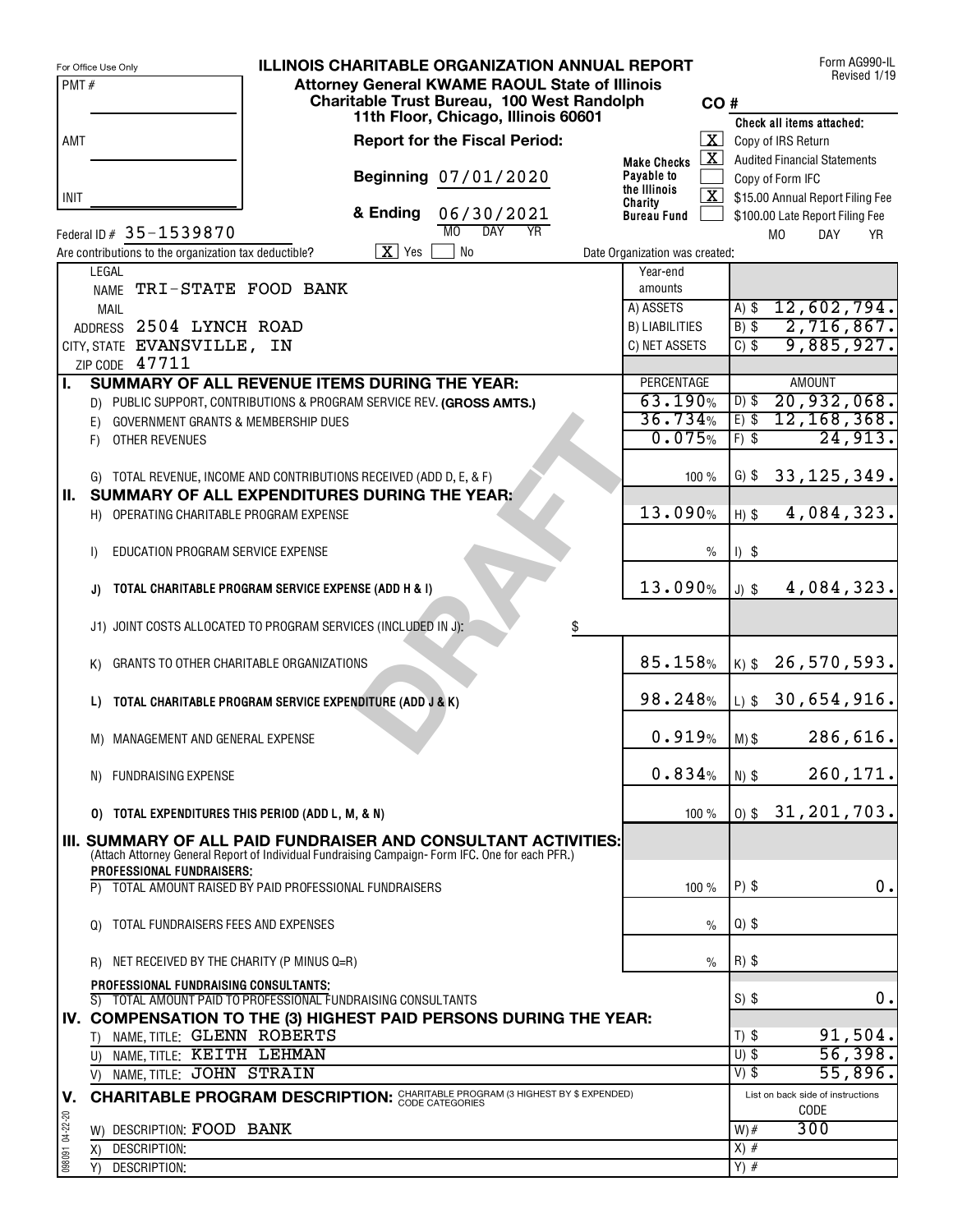|    | IF THE ANSWER TO ANY OF THE FOLLOWING IS YES, ATTACH A DETAILED EXPLANATION:                                                                                                                                                                                                                                                                                                           |     | <b>YES</b> | NO.                     |
|----|----------------------------------------------------------------------------------------------------------------------------------------------------------------------------------------------------------------------------------------------------------------------------------------------------------------------------------------------------------------------------------------|-----|------------|-------------------------|
|    |                                                                                                                                                                                                                                                                                                                                                                                        | 1.  |            | $\overline{\textbf{x}}$ |
|    | 2. HAS THE ORGANIZATION OR A CURRENT DIRECTOR, TRUSTEE, OFFICER OR EMPLOYEE THEREOF, EVER BEEN CONVICTED BY ANY<br>COURT OF ANY MISDEMEANOR INVOLVING THE MISUSE OR MISAPPROPRIATION OF FUNDS OR ANY FELONY?                                                                                                                                                                           | 2.  |            | $\overline{\textbf{x}}$ |
| 3. | DID THE ORGANIZATION MAKE A GRANT AWARD OR CONTRIBUTION TO ANY ORGANIZATION IN WHICH ANY OF ITS OFFICERS,<br>DIRECTORS OR TRUSTEES OWNS AN INTEREST; OR WAS IT A PARTY TO ANY TRANSACTION IN WHICH ANY OF ITS OFFICERS,<br>DIRECTORS OR TRUSTEES HAS A MATERIAL FINANCIAL INTEREST; OR DID ANY OFFICER, DIRECTOR OR TRUSTEE RECEIVE<br>ANYTHING OF VALUE NOT REPORTED AS COMPENSATION? | 3.  |            | х                       |
| 4. | HAS THE ORGANIZATION INVESTED IN ANY CORPORATE STOCK IN WHICH ANY OFFICER, DIRECTOR OR TRUSTEE OWNS MORE<br>THAN 10% OF THE OUTSTANDING SHARES?                                                                                                                                                                                                                                        | 4.  |            | $\overline{\textbf{x}}$ |
|    | 5. IS ANY PROPERTY OF THE ORGANIZATION HELD IN THE NAME OF OR COMMINGLED WITH THE PROPERTY OF ANY OTHER PERSON<br>OR ORGANIZATION?                                                                                                                                                                                                                                                     | 5.  |            | х                       |
|    |                                                                                                                                                                                                                                                                                                                                                                                        | 6.  |            | х                       |
|    | 7a. DID THE ORGANIZATION ALLOCATE THE COST OF ANY SOLICITATION, MAILING, ADVERTISEMENT OR LITERATURE COSTS                                                                                                                                                                                                                                                                             | 7.  |            | $\overline{\textbf{x}}$ |
|    | ALLOCATED TO PROGRAM SERVICES \$ __________________________; (iii) THE AMOUNT ALLOCATED TO MANAGEMENT AND                                                                                                                                                                                                                                                                              |     |            |                         |
|    | 8. DID THE ORGANIZATION EXPEND ITS RESTRICTED FUNDS FOR PURPOSES OTHER THAN RESTRICTED PURPOSES?                                                                                                                                                                                                                                                                                       | 8.  |            | X                       |
| 9. | HAS THE ORGANIZATION EVER BEEN REFUSED REGISTRATION OR HAD ITS REGISTRATION OR TAX EXEMPTION SUSPENDED OR                                                                                                                                                                                                                                                                              | 9.  |            | х                       |
|    | 10. WAS THERE OR DO YOU HAVE ANY KNOWLEDGE OF ANY KICKBACK, BRIBE, OR ANY THEFT, DEFALCATION, MISAPPROPRIATION,<br>COMMINGLING OR MISUSE OF ORGANIZATIONAL FUNDS?                                                                                                                                                                                                                      | 10. |            | $\overline{\textbf{x}}$ |
|    | 11. LIST THE NAME AND ADDRESS OF THE FINANCIAL INSTITUTIONS WHERE THE ORGANIZATION MAINTAINS ITS<br>THREE LARGEST ACCOUNTS:                                                                                                                                                                                                                                                            |     |            |                         |
|    | OLD NATIONAL BANK, PO BOX 718, EVANSVILLE, IN 47705                                                                                                                                                                                                                                                                                                                                    |     |            |                         |
|    |                                                                                                                                                                                                                                                                                                                                                                                        |     |            |                         |
|    |                                                                                                                                                                                                                                                                                                                                                                                        |     |            |                         |
|    | 12. NAME AND TELEPHONE NUMBER OF CONTACT PERSON: GLENN ROBERTS - 812-425-0775                                                                                                                                                                                                                                                                                                          |     |            |                         |

#### **ALL ATTACHMENTS MUST ACCOMPANY THIS REPORT - SEE INSTRUCTIONS**

 $\mathsf{l}$ 

UNDER PENALTY OF PERJURY, I (WE) THE UNDERSIGNED DECLARE AND CERTIFY THAT I (WE) HAVE EXAMINED THIS ANNUAL REPORT AND THE ATTACHED DOCUMENTS, INCLUDING ALL THE SCHEDULES AND STATEMENTS, AND THE FACTS THEREIN STATED ARE TRUE AND COMPLETE AND FILED WITH THE ILLINOIS ATTORNEY GENERAL FOR THE PURPOSE OF HAVING THE PEOPLE OF THE STATE OF ILLINOIS RELY THEREUPON. I HEREBY FURTHER AUTHORIZE AND AGREE TO SUBMIT MYSELF AND THE REGISTRANT HEREBY TO THE JURISDICTION OF THE STATE OF ILLINOIS.

| BE SURE TO INCLUDE ALL FEES DUE:                                                                                                                                                            | PAT THOMAS                        |           |      |  |
|---------------------------------------------------------------------------------------------------------------------------------------------------------------------------------------------|-----------------------------------|-----------|------|--|
| 1.) REPORTS ARE DUE WITHIN SIX<br>MONTHS OF YOUR FISCAL YEAR END.<br>2.) FOR FEES DUE SEE INSTRUCTIONS.<br>3.) REPORTS THAT ARE LATE OR<br>INCOMPLETE ARE SUBJECT TO A<br>\$100.00 PENALTY. | PRESIDENT OF TRUSTEE (PRINT NAME) | SIGNATURE | DATE |  |
|                                                                                                                                                                                             | DARRYL SPURLOCK                   |           |      |  |
|                                                                                                                                                                                             | TREASURER OF TRUSTEE (PRINT NAME) | SIGNATURE | DATE |  |
|                                                                                                                                                                                             | MICHELLE SMITH, CPA               |           |      |  |
| 098101<br>$04 - 22 - 20$                                                                                                                                                                    | PREPARER (PRINT NAME)             | SIGNATURE | DATE |  |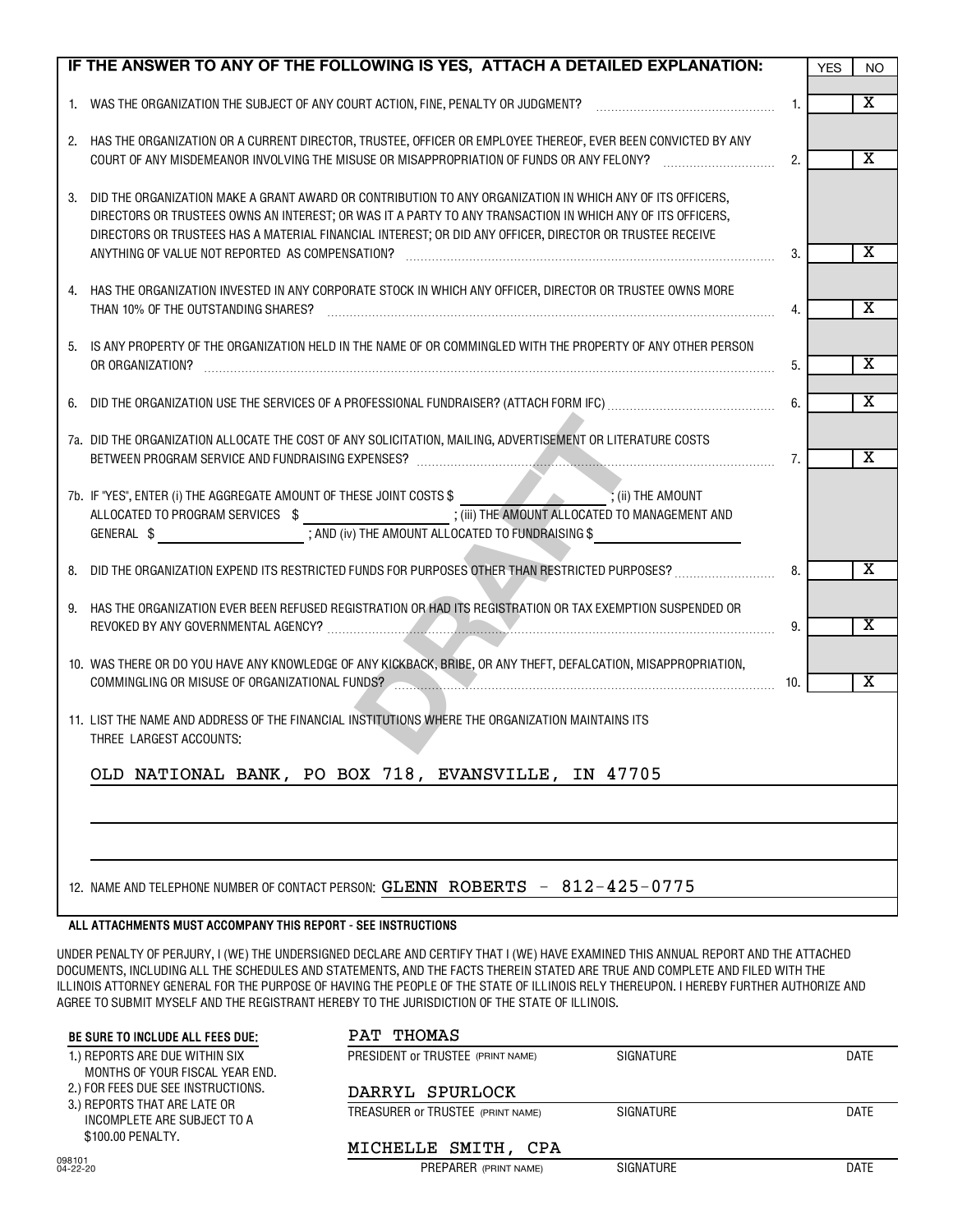| <b>NP-20</b><br>State Form 51062                                                          |          | <b>Indiana Department of Revenue</b><br><b>Indiana Nonprofit Organization's Annual Report</b> |                                                                                                                   |
|-------------------------------------------------------------------------------------------|----------|-----------------------------------------------------------------------------------------------|-------------------------------------------------------------------------------------------------------------------|
| (R11 / 8.20)                                                                              |          | For the Calendar Year or Fiscal Year                                                          |                                                                                                                   |
| <b>Beginning</b>                                                                          | 01<br>07 | 2020<br>and Ending 06                                                                         | 30<br>2021                                                                                                        |
| Place "X" in box if: Change of Address                                                    |          | Amended Report L                                                                              | Final Report: [<br>Indicate Date Closed                                                                           |
|                                                                                           |          | Due on the 15th day of the 5th month following the end of the tax year.                       |                                                                                                                   |
|                                                                                           |          | NO FEE REQUIRED                                                                               |                                                                                                                   |
| Name of Organization                                                                      |          |                                                                                               | <b>Telephone Number</b>                                                                                           |
| TRISTATE FOOD BANK                                                                        |          |                                                                                               | 812 425 0775                                                                                                      |
| <b>Address</b>                                                                            |          | County                                                                                        | Indiana Taxpayer Identification Number                                                                            |
| 2504 LYNCH ROAD                                                                           |          | 82                                                                                            |                                                                                                                   |
| City                                                                                      | State    | ZIP Code                                                                                      | Federal Employer Identification Number                                                                            |
| <b>EVANSVILLE</b>                                                                         | ΙN       | 47711                                                                                         | 35 1539870                                                                                                        |
| Printed Name of Person to Contact                                                         |          |                                                                                               | Contact's Telephone Number                                                                                        |
| <b>GLENN ROBERTS</b>                                                                      |          |                                                                                               | 812 425 0775                                                                                                      |
| If you are filing a federal return, attach a completed copy of Form 990, 990EZ, or 990PF. |          |                                                                                               |                                                                                                                   |
| Internal Revenue Code, you must also file Form IT-20NP.                                   |          |                                                                                               | Note: If your organization has unrelated business income of more than \$1,000 as defined under Section 513 of the |
| <b>Current Information</b>                                                                |          |                                                                                               |                                                                                                                   |
| 1. Indicate number of years your organization has been in continuous existance: 38        |          |                                                                                               | 2. Have any changes not previously reported to the Department been made in your governing instruments,            |

#### **Current Information**

- 1. Indicate number of years your organization has been in continuous existance: 38
- 2. Have any changes not previously reported to the Department been made in your governing instruments, (e.g.) articles of incorporation, bylaws, or other instruments of importance? If yes, attach a detailed description of changes.
- 3. Attach a schedule, listing the names, titles and addresses of your current officers.
- 4. Briefly describe the purpose or mission of your organization below.

|  | SEE STATEMENT |  |
|--|---------------|--|
|--|---------------|--|

Email Address:

I declare under the penalties of perjury that I have examined this return, including all attachments, and to the best of my knowledge and belief, it is true, complete, and correct.

|                                 | <b>TREASURER</b>                                                                        |      |
|---------------------------------|-----------------------------------------------------------------------------------------|------|
| Signature of Officer or Trustee | Title                                                                                   | Date |
|                                 | 812 425 0775                                                                            |      |
| Name of Person(s) to Contact    | Daytime Telephone Number                                                                |      |
|                                 | <u> 1 100110 11001 01111 01010 11011 00101 11001 11001 11011 00101 11010 1011 1001 </u> |      |
| 50021 06-12-20                  | 25420111019                                                                             |      |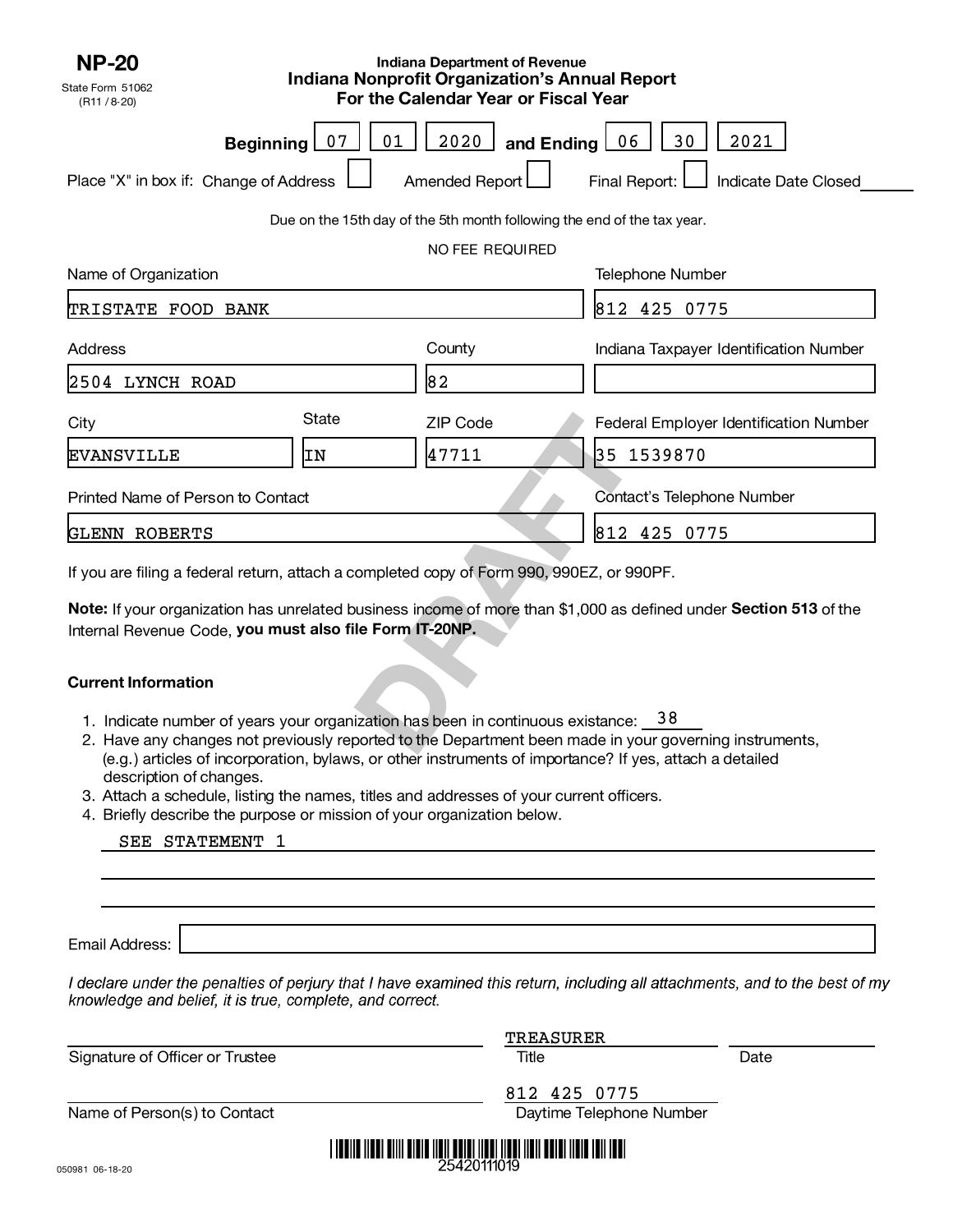STATEMENT(S) 1

| $NP-20$<br>4 V | -----------<br>σп<br>STATEMENT |  |
|----------------|--------------------------------|--|
|                |                                |  |

}}}}}}}}}}}}}}}}}}} }}}}}}}}}}

TRI-STATE FOOD BANK, INC SOLICITS, WAREHOUSES, AND DISBURSES DONATED FOOD PRODUCT TO OTHER NOT-FOR-PROFIT CORPORATIONS IN INDIANA, ILLINOIS, AND KENTUCKY.

**DRAFT**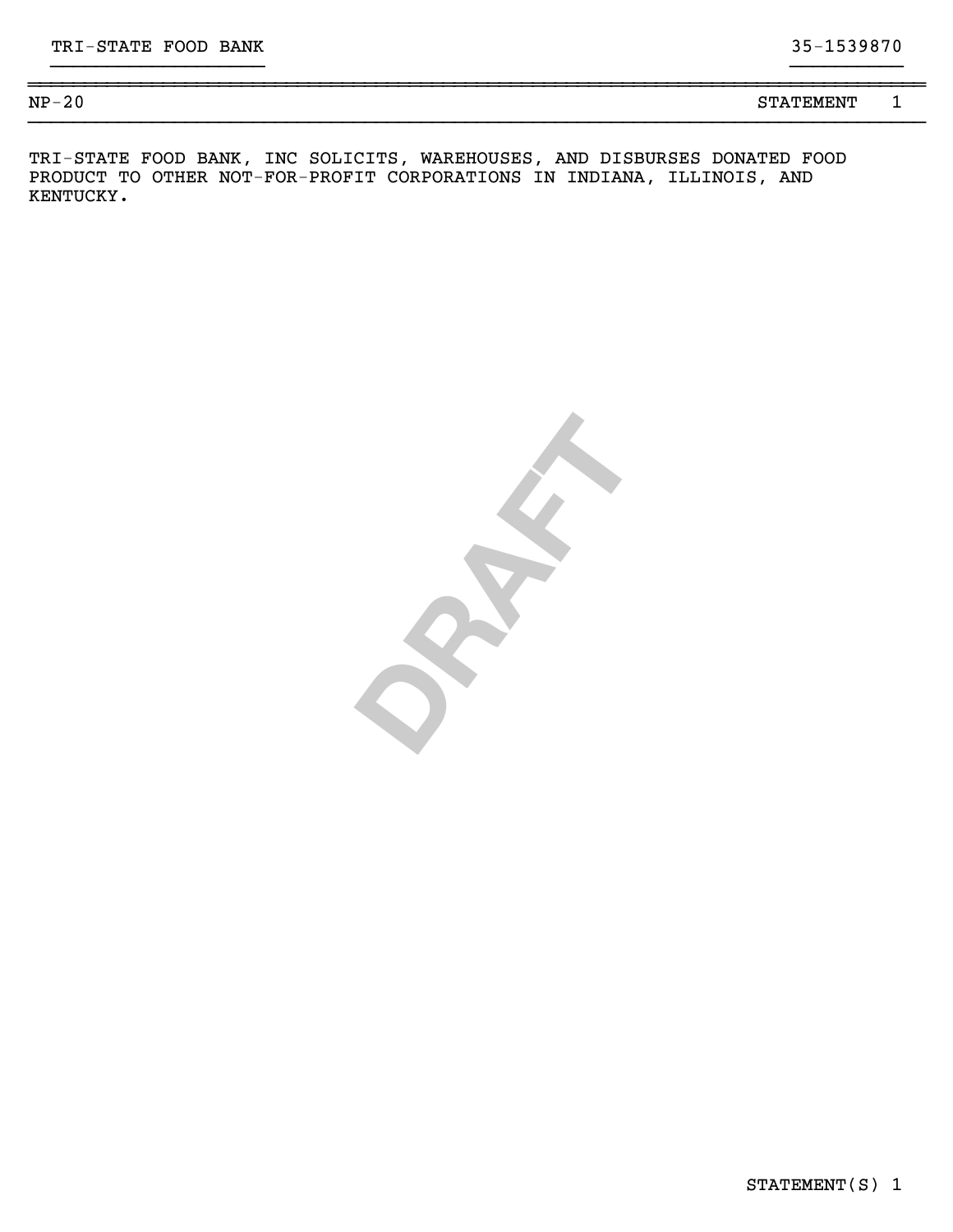| FORM $NP-20$                                                     |  | LIST OF OFFICERS, DIRECTORS AND TRUSTEES | <b>STATEMENT</b> | $\overline{2}$ |
|------------------------------------------------------------------|--|------------------------------------------|------------------|----------------|
| NAME AND ADDRESS                                                 |  | TITLE                                    |                  |                |
| <b>GLENN ROBERTS</b><br>2504 LYNCH ROAD<br>EVANSVILLE, IN 47711  |  | EXECUTIVE DIRECTOR                       |                  |                |
| PAT THOMAS<br>2504 LYNCH ROAD<br>EVANSVILLE, IN 47711            |  | PRESIDENT                                |                  |                |
| ERIC HENDERSON<br>2504 LYNCH ROAD<br>EVANSVILLE, IN 47711        |  | VICE PRESIDENT                           |                  |                |
| BRETT BUELTEL<br>2504 LYNCH ROAD<br>EVANSVILLE, IN 47711         |  | <b>TREASURER</b>                         |                  |                |
| ROBIN O'NEAL<br>2504 LYNCH ROAD<br>EVANSVILLE, IN 47711          |  | <b>SECRETARY</b>                         |                  |                |
| SCOTT BERRY<br>2504 LYNCH ROAD<br>EVANSVILLE, IN 47711           |  | <b>BOARD MEMBER</b>                      |                  |                |
| <b>JEREMY DAVIS</b><br>2504 LYNCH ROAD<br>EVANSVILLE, IN 47711   |  | <b>BOARD MEMBER</b>                      |                  |                |
| NICK GILLIAM<br>2504 LYNCH ROAD<br>EVANSVILLE, IN 47711          |  | <b>BOARD MEMBER</b>                      |                  |                |
| KENDALL MARTIN<br>2504 LYNCH ROAD<br>EVANSVILLE, IN 47711        |  | <b>BOARD MEMBER</b>                      |                  |                |
| ERIC SCHMIDT<br>2504 LYNCH ROAD<br>EVANSVILLE, IN 47711          |  | <b>BOARD MEMBER</b>                      |                  |                |
| <b>JOSHUA SWANSON</b><br>2504 LYNCH ROAD<br>EVANSVILLE, IN 47711 |  | <b>BOARD MEMBER</b>                      |                  |                |
| CHRIS SMITH<br>2504 LYNCH ROAD<br>EVANSVILLE, IN 47711           |  | <b>BOARD MEMBER</b>                      |                  |                |

~~~~~~~~~~~~~~~~~~~~~~~~~~~~~~~~~~~~~~~~~~~~~~~~~~~~~~~~~~~~~~~~~~~~~~~~~~~~~~

}}}}}}}}}}}}}}}}}}} }}}}}}}}}}